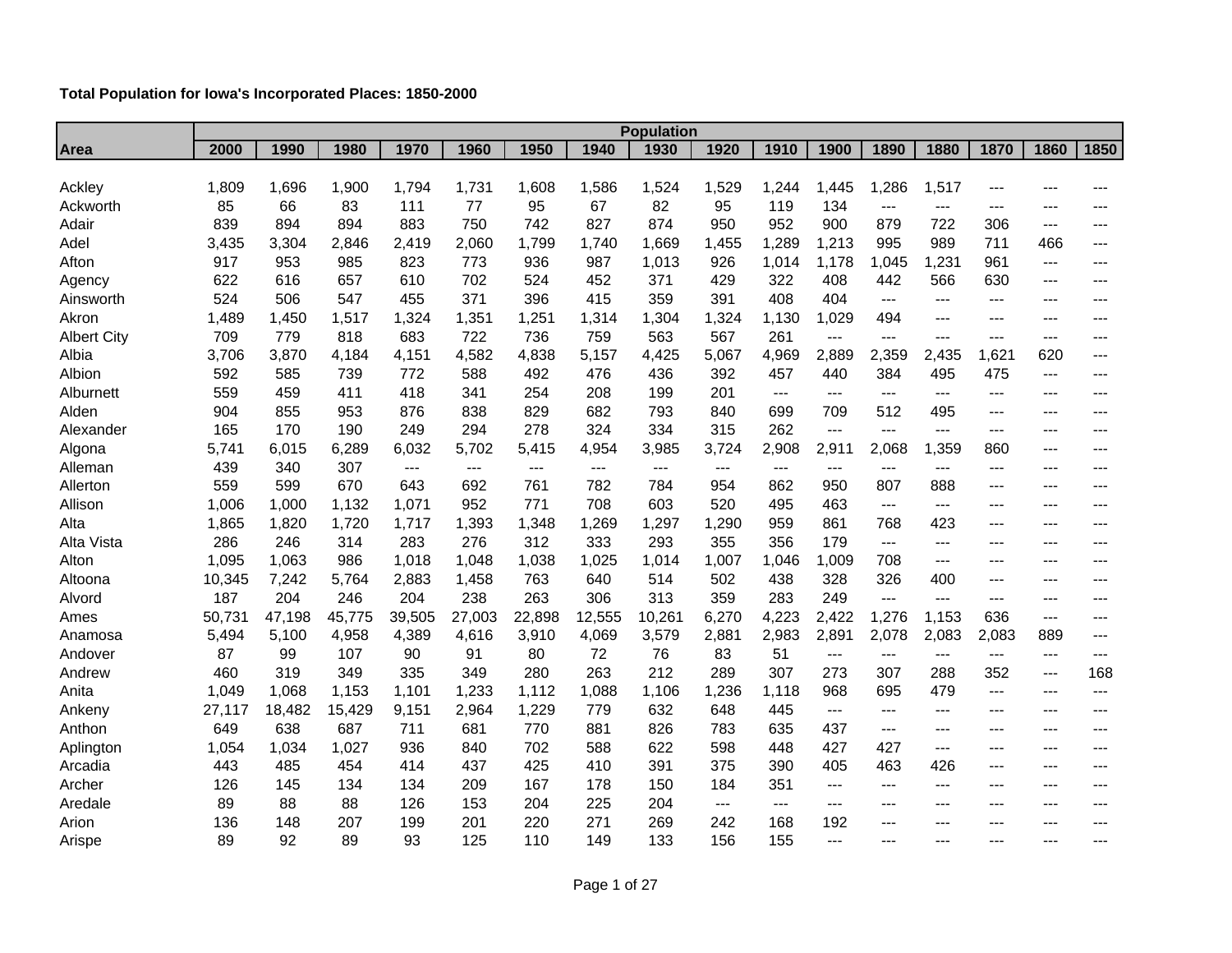| Total Population for Iowa's Incorporated Places: 1850-2000 |  |  |  |  |
|------------------------------------------------------------|--|--|--|--|
|------------------------------------------------------------|--|--|--|--|

|                     |       |       |       |       |       |       |       | <b>Population</b> |       |       |       |       |                     |                              |                          |       |
|---------------------|-------|-------|-------|-------|-------|-------|-------|-------------------|-------|-------|-------|-------|---------------------|------------------------------|--------------------------|-------|
| Area                | 2000  | 1990  | 1980  | 1970  | 1960  | 1950  | 1940  | 1930              | 1920  | 1910  | 1900  | 1890  | 1880                | 1870                         | 1860                     | 1850  |
|                     |       |       |       |       |       |       |       |                   |       |       |       |       |                     |                              |                          |       |
| Arlington           | 490   | 465   | 498   | 481   | 614   | 661   | 675   | 706               | 729   | 678   | 863   | 593   | 417                 | $---$                        |                          |       |
| Armstrong           | 979   | 1,025 | 1,153 | 1,061 | 958   | 943   | 937   | 767               | 818   | 586   | 907   | $---$ | $---$               | $---$                        | ---                      | ---   |
| <b>Arnolds Park</b> | 1,162 | 953   | 1,051 | 970   | 953   | 1,078 | 855   | 597               | 478   | 273   | 251   | $---$ | $---$               | $---$                        | ---                      |       |
| Arthur              | 245   | 272   | 288   | 273   | 265   | 243   | 254   | 249               | 290   | 215   | 162   | $--$  | ---                 | $---$                        | ---                      | ---   |
| Asbury              | 2,450 | 2,013 | 2,017 | 410   | 71    | 52    | 27    | $---$             | $---$ | $---$ | $---$ | $---$ | $---$               | $---$                        | $---$                    | ---   |
| Ashton              | 461   | 462   | 441   | 483   | 615   | 588   | 620   | 568               | 610   | 518   | 513   | 309   | $---$               | $---$                        | ---                      | ---   |
| Aspinwall           | 58    | 52    | 65    | 81    | 95    | 107   | 88    | 107               | 125   | ---   | $---$ | $---$ | ---                 | $\qquad \qquad \textbf{---}$ | ---                      | ---   |
| Atalissa            | 283   | 357   | 360   | 244   | 212   | 204   | 181   | 187               | 198   | 220   | $---$ | $---$ | $---$               | $---$                        | ---                      | ---   |
| Athelstan           | 18    | 31    | 45    | 65    | 75    | 115   | 143   | 141               | 150   | 148   | 255   | $---$ | ---                 | ---                          | ---                      | ---   |
| <b>Atkins</b>       | 977   | 637   | 678   | 581   | 527   | 387   | 330   | 314               | 202   | $---$ | $---$ | $---$ | $---$               | $---$                        | $---$                    | ---   |
| Atlantic            | 7,257 | 7,432 | 7,789 | 7,306 | 6,890 | 6,480 | 5,802 | 5,585             | 5,329 | 4,560 | 5,046 | 4,351 | 3,662               | 1,200                        | $---$                    | $---$ |
| Auburn              | 296   | 283   | 320   | 329   | 367   | 350   | 383   | 359               | 406   | 399   | 293   | 174   | $\overline{a}$      | $---$                        | $---$                    | $---$ |
| Audubon             | 2,382 | 2,524 | 2,841 | 2,907 | 2,928 | 2,808 | 2,409 | 2,255             | 2,108 | 1,928 | 1,866 | 1,310 | 792                 | $---$                        | $---$                    | $---$ |
| Aurelia             | 1,062 | 1,034 | 1,143 | 1,065 | 904   | 807   | 752   | 723               | 708   | 625   | 621   | 663   | 225                 | $---$                        | $---$                    | ---   |
| Aurora              | 194   | 196   | 248   | 229   | 223   | 225   | 276   | 281               | 284   | 287   | 331   | $---$ | ---                 | ---                          | ---                      |       |
| Avoca               | 1,610 | 1,497 | 1,650 | 1,535 | 1,540 | 1,595 | 1,598 | 1,673             | 1,482 | 1,520 | 1,627 | $---$ | 1,600               | $---$                        | $---$                    | ---   |
| Ayrshire            | 202   | 195   | 243   | 243   | 298   | 334   | 391   | 343               | 361   | 337   | 329   | $---$ | ---                 | $---$                        | $---$                    | ---   |
| Badger              | 610   | 569   | 653   | 465   | 340   | 301   | 251   | 254               | 244   | 212   | 240   | $---$ | $---$               | ---                          | ---                      |       |
| <b>Bagley</b>       | 354   | 303   | 370   | 365   | 406   | 392   | 427   | 477               | 505   | 488   | 355   | $---$ | $---$               | $---$                        | $\qquad \qquad -$        | $---$ |
| <b>Baldwin</b>      | 127   | 137   | 198   | 172   | 228   | 208   | 210   | 224               | 232   | 229   | 254   | 227   | 322                 | $---$                        | $---$                    | ---   |
| Balltown            | 73    | 74    | 106   | 79    | 43    | 49    | 56    | $---$             | $---$ | ---   | ---   | ---   | $\qquad \qquad - -$ | $---$                        | ---                      | ---   |
| <b>Bancroft</b>     | 808   | 857   | 1,082 | 1,103 | 1,000 | 901   | 959   | 854               | 902   | 830   | 839   | 657   | $---$               | $---$                        | $---$                    | ---   |
| Bankston            | 27    | 35    | 40    | 28    | 36    | 40    | 29    | $---$             | $---$ | $---$ | $---$ | $---$ | $---$               | $---$                        | ---                      | ---   |
| <b>Barnes City</b>  | 201   | 221   | 266   | 238   | 273   | 326   | 414   | 375               | 473   | 307   | 274   | $---$ | $---$               | $---$                        | ---                      | ---   |
| <b>Barnum</b>       | 195   | 174   | 198   | 147   | 154   | 193   | 184   | 148               | 137   | 154   | 175   | $---$ | $---$               | $---$                        | $---$                    | ---   |
| <b>Bassett</b>      | 74    | 74    | 128   | 152   | 130   | 125   | 147   | 149               | 135   | 130   | 149   | $---$ | $---$               | $---$                        | ---                      | ---   |
| Batavia             | 500   | 520   | 525   | 525   | 533   | 524   | 474   | 478               | 560   | 560   | 533   | 307   | 328                 | 310                          | ---                      | ---   |
| <b>Battle Creek</b> | 743   | 818   | 919   | 837   | 786   | 873   | 827   | 804               | 785   | 527   | 542   | 387   | 205                 | $---$                        | $\qquad \qquad \qquad -$ | ---   |
| <b>Baxter</b>       | 1,052 | 938   | 951   | 788   | 681   | 618   | 623   | 569               | 571   | 527   | 427   | $---$ | $---$               | $---$                        | ---                      | ---   |
| Bayard              | 536   | 511   | 637   | 628   | 597   | 634   | 703   | 681               | 727   | 539   | 494   | 348   | $---$               | ---                          | $--$                     | ---   |
| Beacon              | 518   | 509   | 530   | 338   | 718   | 371   | 382   | 350               | 381   | 623   | 953   | 570   | 727                 | $---$                        | $\qquad \qquad -$        | $---$ |
| Beaconsfield        | 11    | 27    | 39    | 48    | 71    | 104   | 148   | 201               | 170   | 148   | 177   | $---$ | $---$               | $---$                        | ---                      | ---   |
| Beaman              | 210   | 183   | 219   | 222   | 247   | 191   | 167   | 183               | 214   | 220   | 266   | 262   | 201                 | $---$                        | $---$                    | ---   |
| Beaver              | 53    | 46    | 85    | 113   | 115   | 114   | 126   | 111               | 132   | $---$ | $---$ | $---$ | $---$               | $---$                        | $---$                    | ---   |
| Bedford             | 1,620 | 1,528 | 1,692 | 1,733 | 1,807 | 2,000 | 2,151 | 2,100             | 2,073 | 1,883 | 1,977 | 1,643 | 1,763               | 720                          | ---                      | ---   |
| <b>Belle Plaine</b> | 2,878 | 2,834 | 2,903 | 2,810 | 2,923 | 3,056 | 3,202 | 3,239             | 3,887 | 3,121 | 3,283 | 2,623 | 1,689               | 1,488                        | ---                      | ---   |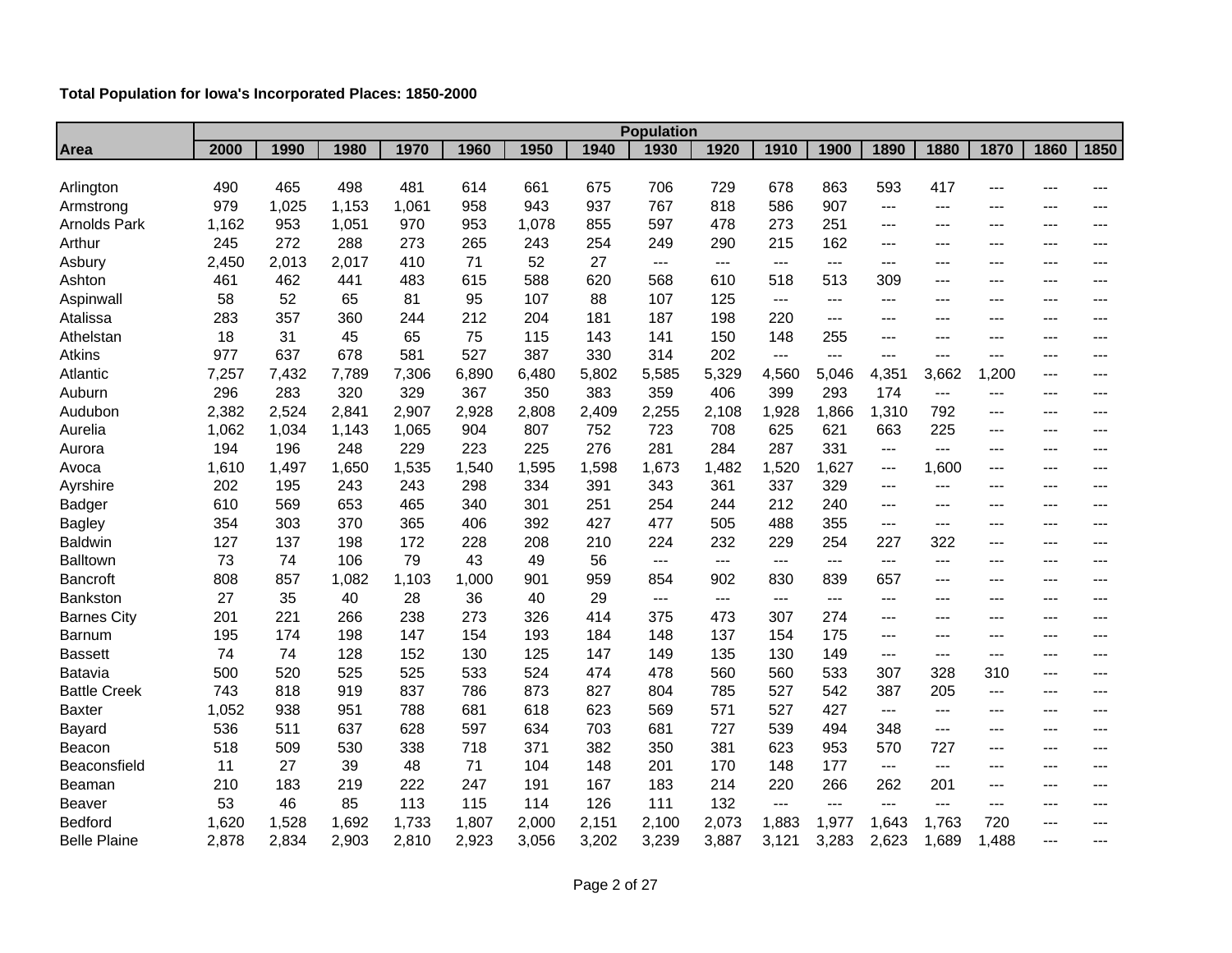| Total Population for Iowa's Incorporated Places: 1850-2000 |  |  |  |
|------------------------------------------------------------|--|--|--|
|------------------------------------------------------------|--|--|--|

|                   |        |        |        |        |        |                          |        | <b>Population</b> |        |        |                            |       |                     |       |                              |       |
|-------------------|--------|--------|--------|--------|--------|--------------------------|--------|-------------------|--------|--------|----------------------------|-------|---------------------|-------|------------------------------|-------|
| Area              | 2000   | 1990   | 1980   | 1970   | 1960   | 1950                     | 1940   | 1930              | 1920   | 1910   | 1900                       | 1890  | 1880                | 1870  | 1860                         | 1850  |
|                   |        |        |        |        |        |                          |        |                   |        |        |                            |       |                     |       |                              |       |
| Bellevue          | 2,350  | 2,239  | 2,450  | 2,336  | 2,181  | 1,932                    | 1,771  | 1,717             | 1,663  | 1,776  | 1,607                      | 1,394 | 1,581               | 1,353 | 929                          | 362   |
| Belmond           | 2,560  | 2,500  | 2,505  | 2,358  | 2,506  | 2,169                    | 2,109  | 1,733             | 1,797  | 1,224  | 1,234                      | 803   | $---$               | $---$ | $---$                        | $---$ |
| <b>Bennett</b>    | 395    | 395    | 458    | 385    | 374    | 357                      | 352    | 305               | 362    | 243    | 238                        | ---   | $---$               | $---$ | ---                          |       |
| Benton            | 40     | 39     | 33     | 46     | 84     | 128                      | 189    | 173               | 246    | 191    | 192                        | $---$ | $---$               | $---$ | $---$                        | ---   |
| <b>Berkley</b>    | 24     | 39     | 49     | 56     | 58     | 71                       | 105    | 82                | 68     | $---$  | ---                        | $---$ | $---$               | $---$ | $---$                        | ---   |
| <b>Bernard</b>    | 97     | 123    | 130    | 148    | 173    | 149                      | 111    | 123               | 105    | 95     | 113                        | $---$ | ---                 | $---$ | ---                          |       |
| <b>Bertram</b>    | 681    | 201    | 216    | 177    | 170    | 128                      | 90     | 102               | 96     | $---$  | $---$                      | $---$ | ---                 | $---$ | ---                          | ---   |
| Bettendorf        | 31,275 | 28,139 | 27,381 | 22,126 | 11,534 | 5,132                    | 3,143  | 2,768             | 2,178  | 909    | ---                        | $---$ | $---$               | $---$ | ---                          | ---   |
| Bevington         | 58     | 67     | 60     | 54     | 55     | 48                       | 35     | 50                | 71     | $---$  | ---                        | $---$ | ---                 | $---$ | ---                          | ---   |
| Birmingham        | 423    | 386    | 410    | 452    | 441    | 643                      | 498    | 507               | 539    | 572    | 622                        | 545   | 515                 | 626   | $\qquad \qquad - -$          | 231   |
| Blairsburg        | 235    | 269    | 288    | 287    | 287    | 257                      | 276    | 274               | 272    | 241    | $---$                      | $---$ | $---$               | $---$ | $---$                        | $---$ |
| <b>Blairstown</b> | 682    | 672    | 695    | 612    | 583    | 523                      | 525    | 488               | 540    | 532    | 592                        | 583   | 652                 | 682   | $\qquad \qquad \textbf{---}$ | $---$ |
| Blakesburg        | 374    | 333    | 404    | 403    | 401    | 401                      | 442    | 397               | 380    | 344    | $\overline{a}$             | $---$ | $\overline{a}$      | 236   | 265                          | $---$ |
| Blanchard         | 61     | 67     | 101    | 139    | 174    | 214                      | 259    | 347               | 429    | 408    | 520                        | 432   | 321                 | $---$ | $---$                        | ---   |
| Blencoe           | 231    | 250    | 247    | 255    | 286    | 328                      | 367    | 333               | 317    | 283    | 279                        | $---$ | $\qquad \qquad - -$ | $---$ | ---                          | ---   |
| <b>Blockton</b>   | 192    | 213    | 280    | 273    | 343    | 407                      | 488    | 537               | 524    | 648    | 704                        | $---$ | $---$               | $---$ | $---$                        | $---$ |
| Bloomfield        | 2,601  | 2,580  | 2,849  | 2,718  | 2,771  | 268                      | 2,732  | 2,226             | 2,064  | 2,028  | 2,105                      | 1,913 | ,531                | 1,553 | $---$                        | 287   |
| <b>Blue Grass</b> | 1,169  | 1,214  | 1,377  | 1,032  | 568    | 337                      | 287    | 246               | 205    | 223    | $--$                       | $--$  | $--$                | $---$ | ---                          | $--$  |
| <b>Bode</b>       | 327    | 335    | 406    | 372    | 430    | 492                      | 533    | 507               | 513    | 419    | 409                        | $---$ | $---$               | $---$ | $\qquad \qquad \qquad -$     | ---   |
| Bonaparte         | 458    | 465    | 489    | 517    | 574    | 642                      | 653    | 678               | 656    | 597    | 898                        | 762   | 689                 | $---$ | $---$                        | ---   |
| <b>Bondurant</b>  | 1,846  | 1,584  | 1,283  | 462    | 389    | 328                      | 320    | 289               | 274    | 287    | 297                        | $---$ | ---                 | $---$ | $---$                        | ---   |
| <b>Boone</b>      | 12,803 | 12,392 | 12,602 | 12,468 | 12,468 | 12,164                   | 12,373 | 11,886            | 12,451 | 10,347 | 8,880                      | 6,520 | 3,330               | $---$ | $---$                        | $---$ |
| <b>Bouton</b>     | 136    | 149    | 139    | 160    | 145    | 159                      | 162    | 141               | 187    | $---$  | ---                        | ---   | ---                 | ---   | ---                          | ---   |
| Boxholm           | 215    | 214    | 267    | 242    | 250    | 304                      | 285    | 280               | 296    | $---$  | $---$                      | $---$ | $---$               | $---$ | $---$                        | $---$ |
| Boyden            | 672    | 651    | 708    | 670    | 562    | 541                      | 487    | 446               | 419    | 364    | 336                        | 277   | $---$               | $---$ | $---$                        | ---   |
| Braddyville       | 176    | 219    | 199    | 207    | 176    | 249                      | 242    | 267               | 294    | 283    | 236                        | 175   | 214                 | ---   | ---                          |       |
| <b>Bradgate</b>   | 101    | 124    | 151    | 130    | 166    | 188                      | 261    | 223               | 230    | 175    | 223                        | $---$ | $---$               | $---$ | $---$                        | ---   |
| <b>Brandon</b>    | 311    | 320    | 337    | 432    | 322    | 319                      | 324    | 308               | 343    | 200    | $\overline{a}$             | ---   | $---$               | $---$ | $---$                        | ---   |
| <b>Brayton</b>    | 145    | 148    | 170    | 151    | 225    | 239                      | 217    | 236               | 244    | 137    | 141                        | 124   | 38                  | $---$ | $---$                        | ---   |
| <b>Breda</b>      | 477    | 467    | 502    | 518    | 543    | 506                      | 532    | 481               | 419    | 374    | 395                        | 256   | 109                 | $---$ | $\qquad \qquad -$            | ---   |
| Bridgewater       | 178    | 209    | 233    | 188    | 225    | 296                      | 302    | 327               | 343    | 365    | $\qquad \qquad \text{---}$ | $---$ | $---$               | $---$ | $---$                        | ---   |
| <b>Brighton</b>   | 687    | 684    | 804    | 632    | 724    | 705                      | 791    | 800               | 1,014  | 776    | 807                        | 861   | 836                 | 785   | $---$                        | ---   |
| <b>Bristow</b>    | 202    | 197    | 252    | 230    | 268    | 313                      | 318    | 293               | 299    | 291    | 317                        | 257   | 198                 | $---$ | $---$                        | $---$ |
| <b>Britt</b>      | 2,052  | 2,133  | 2,185  | 2,069  | 2,042  | 1,908                    | 1,813  | 1,593             | 1,619  | 1,303  | 1,540                      | 818   | 345                 | $---$ | $---$                        | ---   |
| <b>Bronson</b>    | 269    | 209    | 289    | 193    | $---$  | $\scriptstyle{\cdots}$ . | $---$  | $---$             | $---$  | $---$  | $---$                      | $---$ | $---$               | $---$ | ---                          | ---   |
| Brooklyn          | 1,367  | 1,439  | 1,509  | 1,410  | 1,415  | 1,323                    | 1,408  | 1,345             | 1,533  | 1,233  | 1,188                      | 1,202 | 1,234               | 971   | 184                          | $---$ |
|                   |        |        |        |        |        |                          |        |                   |        |        |                            |       |                     |       |                              |       |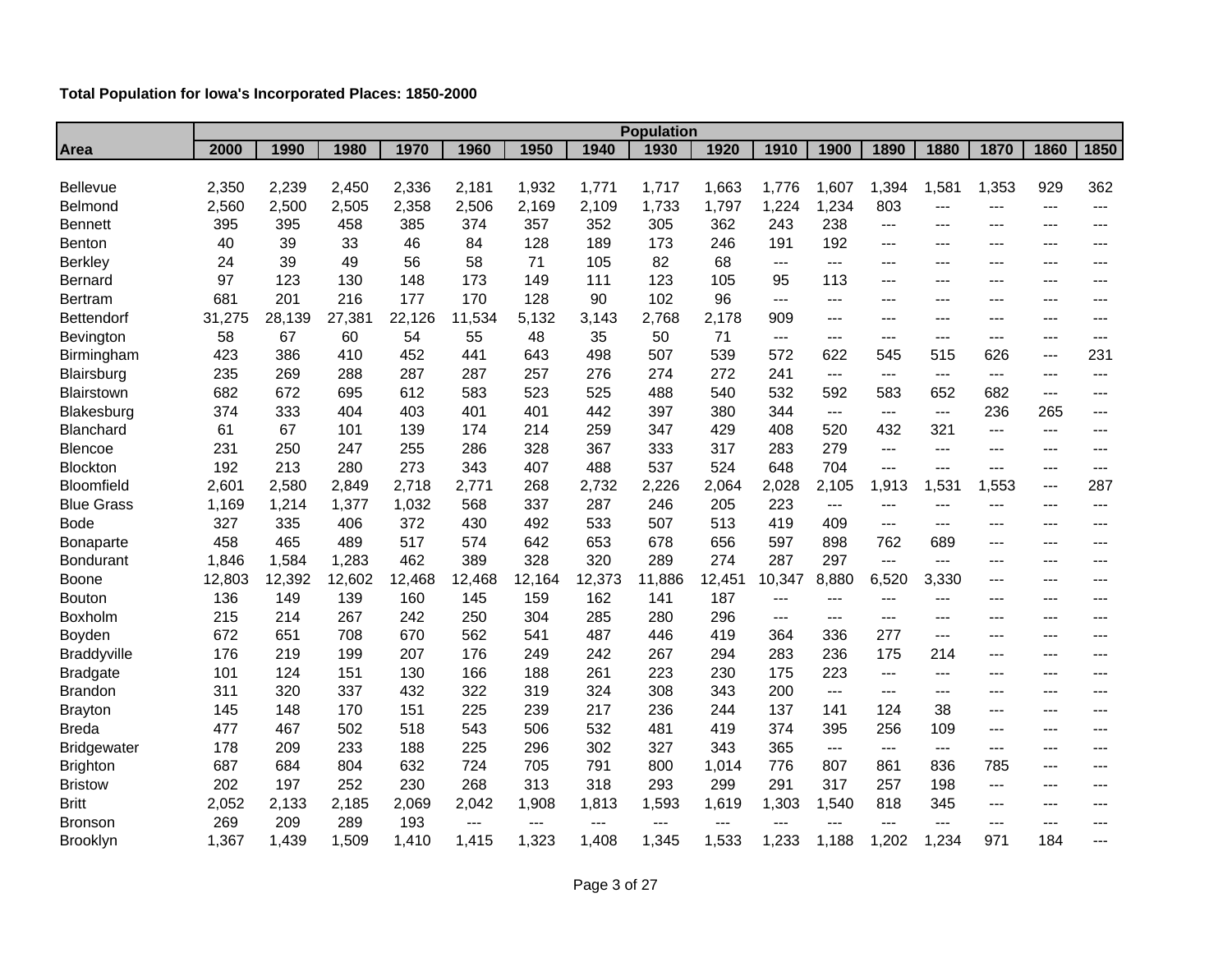|                       | <b>Population</b> |         |         |         |        |        |        |        |        |        |                |        |               |        |       |       |
|-----------------------|-------------------|---------|---------|---------|--------|--------|--------|--------|--------|--------|----------------|--------|---------------|--------|-------|-------|
| <b>Area</b>           | 2000              | 1990    | 1980    | 1970    | 1960   | 1950   | 1940   | 1930   | 1920   | 1910   | 1900           | 1890   | 1880          | 1870   | 1860  | 1850  |
|                       |                   |         |         |         |        |        |        |        |        |        |                |        |               |        |       |       |
| <b>Brunsville</b>     | 146               | 137     | 140     | 125     | 128    | 112    | 109    | 134    | 111    | $---$  | ---            | ---    | ---           |        |       |       |
| <b>Buck Grove</b>     | 49                | 105     | 154     | 143     | 190    | 192    | 194    | 219    | 188    | 140    | $---$          | $---$  | ---           | ---    |       |       |
| <b>Buckeye</b>        | 110               | 55      | 84      | 41      | 40     | 67     | 80     | 86     | 91     | 87     | $--$           | ---    | ---           | ---    | ---   |       |
| <b>Buffalo</b>        | 1,321             | 1,250   | 1,567   | 1,513   | 1,088  | 695    | 588    | 547    | 487    | 456    | 372            | 379    | 400           | 368    | ---   | ---   |
| <b>Buffalo Center</b> | 963               | 1,081   | 1,233   | 1,118   | 1,140  | 1,087  | 911    | 768    | 894    | 753    | 875            | ---    | $---$         | $---$  | $---$ |       |
| <b>Burlington</b>     | 26,839            | 27,208  | 29,529  | 32,366  | 32,430 | 30,613 | 25,832 | 26,755 | 24,057 | 24,324 | 23,201         | 22,565 | 19,450        | 14,930 | 6,706 | 4,082 |
| Burt                  | 556               | 575     | 689     | 608     | 620    | 572    | 613    | 580    | 626    | 495    | 504            | $---$  | ---           | ---    | $---$ | ---   |
| <b>Bussey</b>         | 450               | 494     | 579     | 498     | 557    | 633    | 632    | 546    | 585    | 669    | 550            | $---$  | ---           | ---    | $---$ | ---   |
| Calamus               | 394               | 379     | 452     | 396     | 435    | 381    | 384    | 374    | 399    | 270    | 287            | 216    | 163           | ---    | $---$ | ---   |
| Callender             | 424               | 384     | 446     | 421     | 358    | 387    | 377    | 349    | 376    | 321    | 399            | $---$  | $---$         | $---$  | $---$ | ---   |
| Calmar                | 1,058             | 1,026   | 1,053   | 1,008   | 954    | 937    | 903    | 915    | 1,039  | 849    | 1,003          | 813    | 617           | ---    | $---$ | ---   |
| Calumet               | 181               | 160     | 212     | 219     | 225    | 250    | 274    | 249    | 266    | 242    | 113            | $---$  | ---           | ---    | $---$ | ---   |
| Camanche              | 4,215             | 4,436   | 4,725   | 3,470   | 2,225  | 1,212  | 814    | 728    | 610    | 629    | 713            | 753    | 762           | 840    | $---$ | ---   |
| Cambridge             | 819               | 714     | 732     | 661     | 587    | 573    | 608    | 639    | 739    | 696    | 667            | 432    | 223           | 200    | ---   | ---   |
| Cantril               | 257               | 271     | 299     | 258     | 299    | 353    | 376    | 370    | 440    | 445    | 356            | 356    | 252           | ---    | $---$ | ---   |
| Carbon                | 28                | 60      | 110     | 135     | 162    | 282    | 383    | 266    | 254    | 246    | $---$          | $---$  | $\frac{1}{2}$ | $---$  | $---$ | ---   |
| Carlisle              | 3,497             | 3,241   | 3,073   | 2,246   | 1,317  | 903    | 690    | 663    | 640    | 592    | 553            | ---    | 395           | 200    | 138   | $---$ |
| Carpenter             | 130               | 102     | 109     | 122     | 177    | 165    | 156    | 110    | 144    | 121    | $---$          | 116    | 131           | $---$  | ---   | ---   |
| Carroll               | 10,106            | 9,579   | 9,705   | 8,716   | 7,682  | 6,231  | 5,389  | 4,691  | 4,254  | 3,546  | 2,882          | 2,448  | 1,385         | 384    | ---   | ---   |
| Carson                | 668               | 705     | 716     | 756     | 583    | 596    | 613    | 617    | 692    | 640    | 632            | 391    | ---           | $---$  | ---   | ---   |
| <b>Carter Lake</b>    | 3,248             | 3,200   | 3,438   | 3,268   | 2,287  | 1,183  | 846    | $---$  | $---$  | ---    | ---            | ---    | ---           | ---    | $---$ |       |
| Cascade               | 1,958             | 1,812   | 1,912   | 1,744   | 1,601  | 1,299  | 1,376  | 1,221  | 1,249  | 1,268  | 1,266          | 955    | 762           | ---    | ---   | ---   |
| Casey                 | 478               | 441     | 473     | 561     | 589    | 703    | 709    | 785    | 908    | 735    | 568            | 452    | 473           | $---$  | ---   | ---   |
| Castalia              | 175               | 177     | 188     | 210     | 216    | 221    | 239    | 200    | 272    | 230    | $---$          | ---    | ---           | ---    | ---   |       |
| Castana               | 178               | 159     | 228     | 211     | 230    | 265    | 336    | 334    | 389    | 364    | 355            | ---    | $---$         | ---    | ---   | ---   |
| <b>Cedar Falls</b>    | 36,145            | 34,298  | 36,322  | 29,597  | 21,195 | 14,334 | 9,349  | 7,362  | 6,316  | 5,012  | 5,319          | 3,459  | 3,020         | 3,070  | $---$ | ---   |
| <b>Cedar Rapids</b>   | 120,758           | 108,772 | 110,243 | 110,642 | 92,035 | 72,296 | 62,120 | 56,097 | 45,566 | 32,811 | 25,656         | 18,020 | 10,104        | 5,940  | 1,830 | ---   |
| Center Junction       | 131               | 166     | 182     | 172     | 201    | 153    | 204    | 198    | 225    | 199    | 255            | 210    | 190           | $---$  | ---   | ---   |
| <b>Center Point</b>   | 2,007             | 1,693   | 1,591   | 1,456   | 1,236  | 987    | 861    | 812    | 773    | 802    | 674            | 615    | 603           | 443    | $---$ | ---   |
| Centerville           | 5,924             | 5,936   | 6,558   | 6,531   | 6,629  | 7,625  | 8,413  | 8,147  | 8,486  | 6,936  | 5,256          | 3,668  | 2,475         | 1,037  | 820   | ---   |
| <b>Central City</b>   | 1,157             | 1,063   | 1,067   | 1,116   | 1,087  | 965    | 810    | 780    | 688    | 558    | 623            | 467    | $---$         | $---$  | ---   | ---   |
| Centralia             | 101               | 123     | 106     | 105     | 85     | 78     | 57     | $---$  | 267    | $---$  | $---$          | $---$  | ---           | ---    | $---$ | ---   |
| Chariton              | 4,573             | 4,616   | 5,116   | 5,009   | 5,042  | 5,320  | 5,754  | 5,365  | 5,175  | 3,794  | 3,989          | 3,122  | 2,977         | 1,728  | 641   | ---   |
| <b>Charles City</b>   | 7,812             | 7,878   | 8,778   | 9,268   | 9,964  | 10,309 | 8,681  | 8,039  | 7,350  | 5,892  | 4,227          | 2,802  | 2,421         | 2,166  | ---   | ---   |
| Charlotte             | 421               | 359     | 442     | 444     | 417    | 427    | 393    | 407    | 464    | 356    | $\overline{a}$ | 231    | 294           | $---$  | $---$ | ---   |
| <b>Charter Oak</b>    | 530               | 497     | 615     | 715     | 665    | 710    | 776    | 688    | 750    | 734    | 772            | 567    | $---$         | ---    | ---   |       |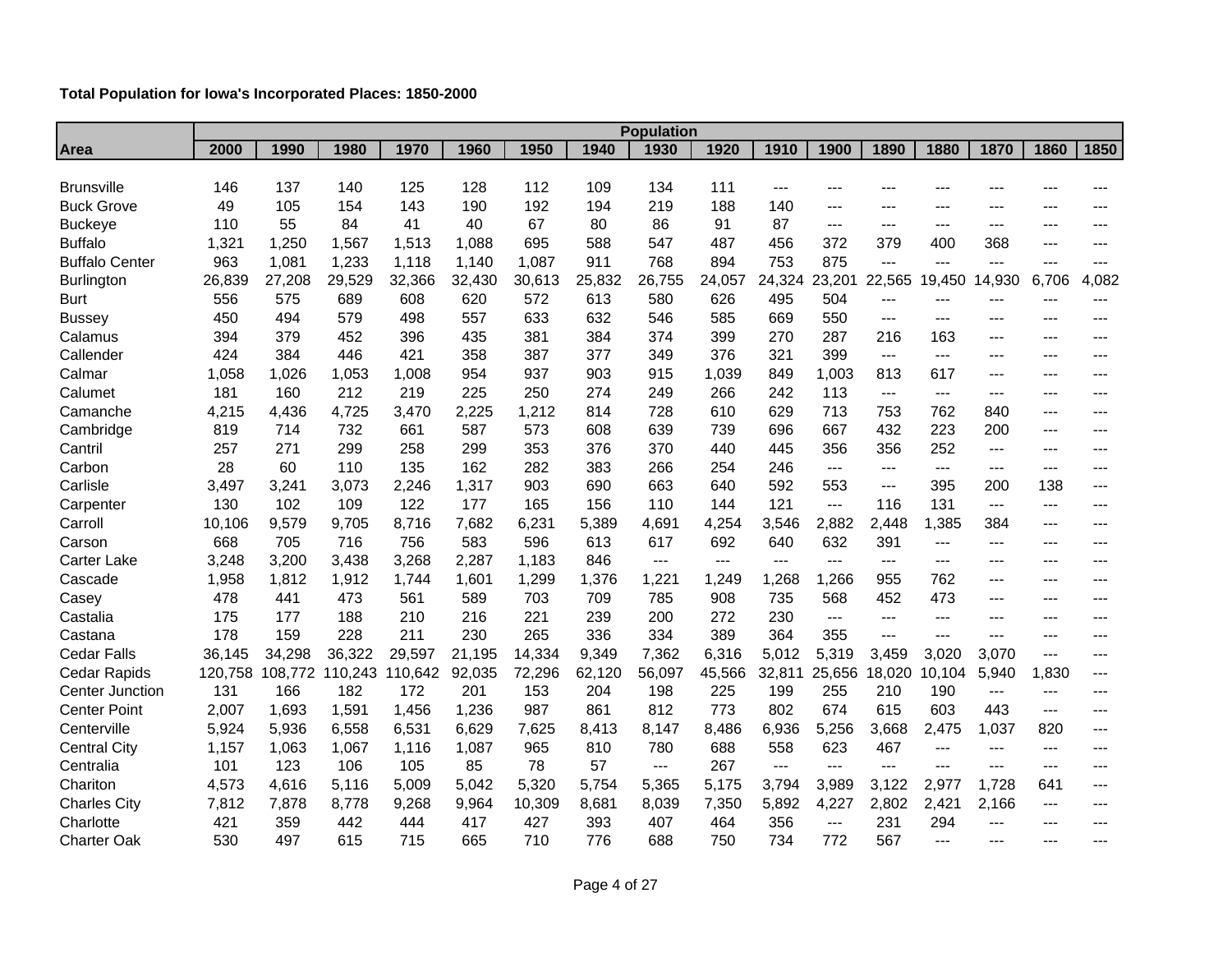|                          | <b>Population</b> |        |        |        |        |                        |        |        |        |        |                                     |        |       |                              |       |       |
|--------------------------|-------------------|--------|--------|--------|--------|------------------------|--------|--------|--------|--------|-------------------------------------|--------|-------|------------------------------|-------|-------|
| Area                     | 2000              | 1990   | 1980   | 1970   | 1960   | 1950                   | 1940   | 1930   | 1920   | 1910   | 1900                                | 1890   | 1880  | 1870                         | 1860  | 1850  |
|                          |                   |        |        |        |        |                        |        |        |        |        |                                     |        |       |                              |       |       |
| Chatsworth               | 89                | 103    | 110    | 90     | 84     | 102                    | 144    | 159    | 150    | 131    | $---$                               | ---    | ---   | ---                          |       | ---   |
| Chelsea                  | 287               | 336    | 376    | 381    | 453    | 482                    | 540    | 575    | 557    | 507    | 419                                 | 318    | 263   | $---$                        | ---   | ---   |
| Cherokee                 | 5,369             | 6,026  | 7,004  | 7,272  | 7,724  | 7,705                  | 7,469  | 6,443  | 5,824  | 4,884  | 3,865                               | 3,441  | 1,523 | 438                          | $---$ | ---   |
| Chester                  | 151               | 158    | 175    | 185    | 211    | 226                    | 234    | 238    | 237    | 266    | $---$                               | $---$  | $--$  | $---$                        | ---   | ---   |
| Chillicothe              | 90                | 119    | 131    | 126    | 148    | 196                    | 173    | 156    | 146    | 181    | 216                                 | 214    | 234   | 211                          | $---$ | $---$ |
| Churdan                  | 418               | 423    | 540    | 598    | 586    | 593                    | 677    | 616    | 763    | 667    | 626                                 | 377    | $---$ | $---$                        | $---$ | ---   |
| Cincinnati               | 428               | 363    | 598    | 570    | 583    | 703                    | 859    | 911    | 1,301  | 1,355  | 1,212                               | 432    | 189   | $---$                        | ---   | ---   |
| Clare                    | 190               | 183    | 229    | 249    | 245    | 179                    | 232    | 254    | 259    | 299    | 374                                 | $---$  | $---$ | $---$                        | $---$ | ---   |
| Clarence                 | 1,008             | 936    | 1,001  | 915    | 859    | 791                    | 685    | 659    | 693    | 662    | 675                                 | 629    | 607   | 726                          | ---   | ---   |
| Clarinda                 | 5,690             | 5,104  | 5,458  | 5,420  | 5,901  | 5,086                  | 4,905  | 4,962  | 4,511  | 3,832  | 3,276                               | 3,262  | 2,011 | 1,022                        | 427   | ---   |
| Clarion                  | 2,968             | 2,703  | 3,060  | 2,972  | 3,232  | 3,150                  | 2,971  | 2,578  | 2,826  | 2,065  | 1,475                               | 744    | 147   | 37                           | $---$ | $---$ |
| Clarksville              | 1,441             | 1,382  | 1,424  | 1,360  | 1,328  | 1,210                  | 1,240  | 1,143  | 1,003  | 895    | 849                                 | 735    | 818   | ---                          | $---$ | ---   |
| Clayton                  | 55                | 41     | 68     | 113    | 130    | 136                    | 161    | 162    | 170    | 145    | $---$                               | $---$  | $---$ | $---$                        | $---$ | ---   |
| Clear Lake               | 8,161             | 8,183  | 7,458  | 6,430  | 6,158  | 4,977                  | 3,764  | 3,066  | 2,804  | 2,014  | 1,706                               | 1,130  | 1,095 | 775                          | $---$ | ---   |
| Clearfield               | 371               | 417    | 433    | 430    | 504    | 547                    | 615    | 607    | 665    | 625    | 698                                 | 452    | $---$ | ---                          | $---$ | ---   |
| Cleghorn                 | 250               | 275    | 275    | 274    | 228    | 246                    | 236    | 238    | 232    | 186    | $\sim$ $\sim$                       | $--$   | $--$  | ---                          | $---$ | ---   |
| Clemons                  | 148               | 173    | 175    | 178    | 198    | 202                    | 207    | 241    | 216    | 213    | $---$                               | $---$  | $---$ | $---$                        | $---$ | $---$ |
| Clermont                 | 716               | 523    | 602    | 582    | 570    | 625                    | 626    | 631    | 681    | 510    | 513                                 | 488    | 553   | $---$                        | $---$ | ---   |
| Clinton                  | 27,772            | 29,201 | 32,828 | 34,719 | 33,589 | 30,379                 | 26,270 | 25,726 | 24,151 | 25,577 | 22,698                              | 13,619 | 9,052 | 6,129                        | $---$ | ---   |
| Clio                     | 91                | 103    | 106    | 113    | 120    | 162                    | 200    | 229    | 299    | 178    | 218                                 | $---$  | $---$ | $---$                        | $---$ | $---$ |
| Clive                    | 12,855            | 7,462  | 6,064  | 3,005  | 752    | $\qquad \qquad \cdots$ | $---$  | ---    | $---$  | ---    | $---$                               | $---$  | $---$ | ---                          | ---   | ---   |
| Clutier                  | 229               | 219    | 249    | 275    | 292    | 302                    | 354    | 350    | 299    | 186    | $\hspace{0.05cm}---\hspace{0.05cm}$ | $---$  | $---$ | ---                          | $---$ | ---   |
| Coburg                   | 31                | 58     | 52     | 36     | 54     | 83                     | 162    | 200    | 170    | 177    | 164                                 | 60     | 83    | $---$                        | $---$ | $---$ |
| Coggon                   | 745               | 645    | 639    | 656    | 672    | 604                    | 512    | 503    | 553    | 471    | 498                                 | $---$  | $---$ | ---                          | $---$ | ---   |
| Coin                     | 252               | 278    | 316    | 294    | 346    | 407                    | 457    | 536    | 603    | 591    | 574                                 | $---$  | $---$ | ---                          | $---$ | ---   |
| Colesburg                | 412               | 439    | 463    | 379    | 365    | 326                    | 306    | 340    | 337    | 271    | 274                                 | $---$  | $---$ | $---$                        | $---$ | ---   |
| Colfax                   | 2,223             | 2,462  | 2,234  | 2,293  | 2,331  | 2,279                  | 2,222  | 2,213  | 2,504  | 2,524  | 2,053                               | 957    | 620   | ---                          | ---   | ---   |
| <b>College Springs</b>   | 246               | 230    | 307    | 295    | 290    | 368                    | 430    | 484    | 495    | 626    | 693                                 | 491    | 531   | ---                          | $---$ | ---   |
| Collins                  | 499               | 455    | 451    | 404    | 435    | 432                    | 516    | 489    | 570    | 521    | 540                                 | $---$  | $---$ | $---$                        | $---$ | $---$ |
| Colo                     | 868               | 771    | 808    | 606    | 574    | 538                    | 539    | 532    | 507    | 463    | 391                                 | 261    | 296   | 226                          | $---$ | ---   |
| <b>Columbus City</b>     | 376               | 328    | 367    | 312    | 327    | 350                    | 326    | 263    | 346    | 375    | 388                                 | 459    | 605   | $\qquad \qquad \textbf{---}$ | $---$ | ---   |
| <b>Columbus Junction</b> | 1,900             | 1,616  | 1,429  | 1,205  | 1,016  | 1,123                  | 975    | 867    | 988    | 1,185  | 1,099                               | 953    | 793   | 850                          | 519   | $---$ |
| Colwell                  | 76                | 94     | 91     | 100    | 119    | 122                    | 93     | 87     | $---$  | $---$  | $\hspace{0.05cm}---\hspace{0.05cm}$ | $---$  | $---$ | $---$                        | $---$ | $---$ |
| Conesville               | 424               | 334    | 301    | 295    | 248    | 252                    | 302    | 254    | 307    | 347    | $---$                               | $---$  | 244   | ---                          | $---$ | ---   |
| Conrad                   | 1,055             | 964    | 1,133  | 932    | 799    | 649                    | 591    | 536    | 560    | 549    | 483                                 | 157    | $---$ | $---$                        | $---$ | ---   |
| Conway                   | 63                | 57     | 93     | 91     | 82     | 168                    | 246    | 266    | 253    | 283    | 348                                 | 379    | 423   | ---                          | ---   | ---   |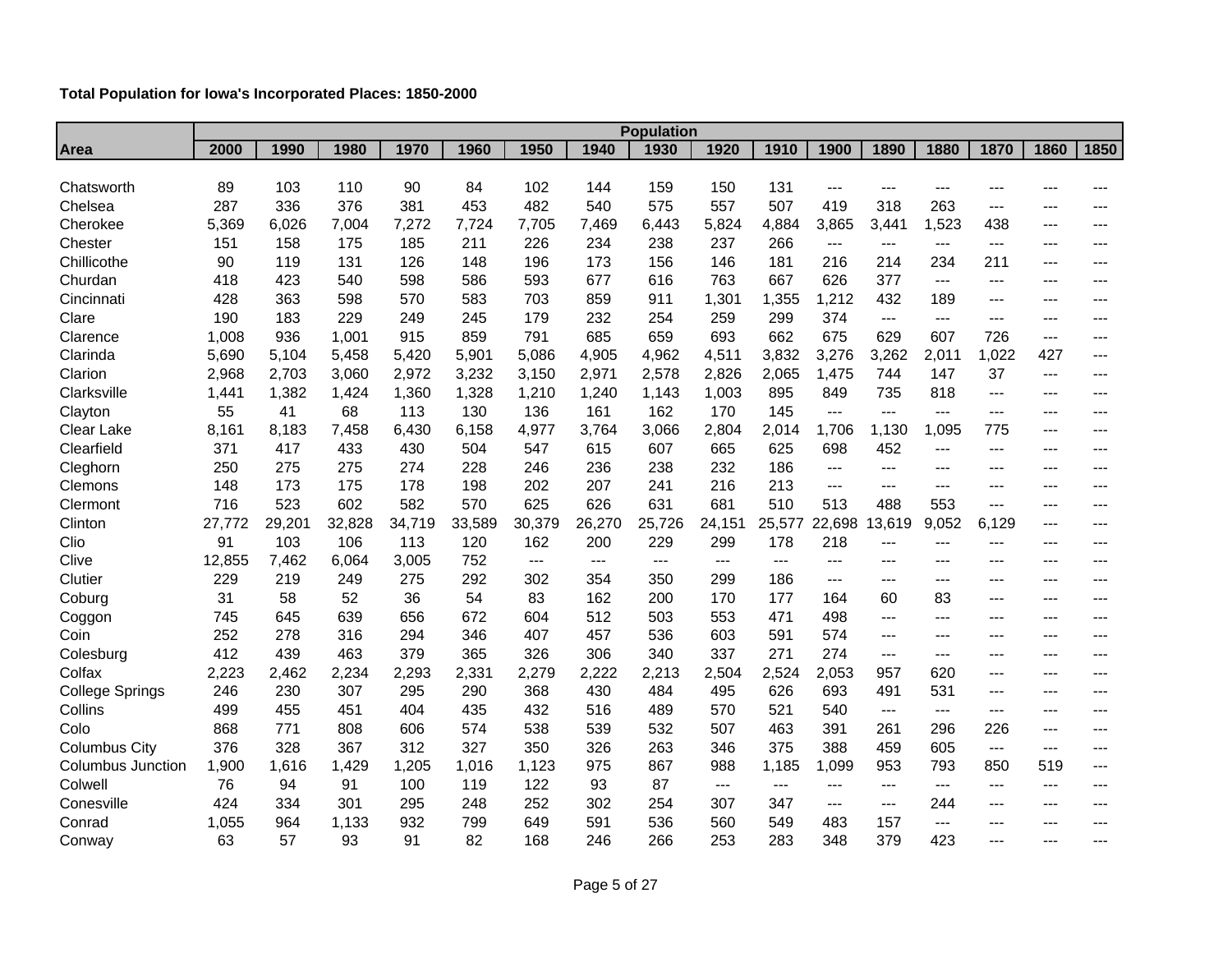|                       | <b>Population</b> |        |         |        |        |        |        |        |                              |        |        |               |        |        |                |       |
|-----------------------|-------------------|--------|---------|--------|--------|--------|--------|--------|------------------------------|--------|--------|---------------|--------|--------|----------------|-------|
| <b>Area</b>           | 2000              | 1990   | 1980    | 1970   | 1960   | 1950   | 1940   | 1930   | 1920                         | 1910   | 1900   | 1890          | 1880   | 1870   | 1860           | 1850  |
|                       |                   |        |         |        |        |        |        |        |                              |        |        |               |        |        |                |       |
| Coon Rapids           | 1,305             | 1,266  | 1,448   | 1,381  | 1,560  | 1,676  | 1,533  | 1,303  | 1,328                        | 1,084  | 1,017  | 873           | 54     |        |                |       |
| Coppock               | 57                | 50     | 47      | 58     | 61     | 81     | 93     | 93     | 104                          | 105    | ---    | ---           | $--$   | ---    |                |       |
| Coralville            | 15,123            | 10,347 | 7,687   | 6,130  | 2,357  | 977    | 433    | 254    | 150                          | 151    | 125    | 173           | 347    | $---$  | ---            | ---   |
| Corning               | 1,783             | 1,806  | 1,939   | 2,095  | 2,041  | 2,104  | 2,162  | 2,026  | 1,840                        | 1,702  | 2,145  | 1,682         | 1,526  | $---$  | $- - -$        |       |
| Correctionville       | 851               | 897    | 935     | 870    | 912    | 992    | 1,151  | 1,058  | 1,016                        | 893    | 935    | 869           | 86     | $---$  | ---            | ---   |
| Corwith               | 350               | 354    | 480     | 438    | 488    | 480    | 481    | 481    | 635                          | 455    | 651    | 347           | $---$  | ---    | $---$          | ---   |
| Corydon               | 1,591             | 1,675  | 1,818   | 1,745  | 1,687  | 1,870  | 1,872  | 1,768  | 1,867                        | 1,669  | 1,477  | 962           | 801    | 618    | 254            | ---   |
| Cotter                | 48                | 53     | 60      | 55     | 52     | 49     | 72     | 118    | 100                          | $---$  | $---$  | ---           | $---$  | $---$  | $---$          | ---   |
| Coulter city          | 262               | 252    | 264     | 262    | 315    | 271    | 236    | 266    | 277                          | 198    | $---$  | $---$         | $---$  | $---$  | $---$          | ---   |
| <b>Council Bluffs</b> | 58,268            | 54,315 | 56,449  | 60,348 | 55,641 | 45,429 | 41,439 | 42,048 | 36,162                       | 29,292 | 25,802 | 21,474        | 18,063 | 10,020 | 2,011          | ---   |
| Craig                 | 102               | 116    | 105     | 98     | 117    | 142    | 165    | 155    | 156                          | ---    | ---    | $---$         | ---    | ---    | $---$          | ---   |
| Crawfordsville        | 295               | 265    | 290     | 288    | 317    | 286    | 316    | 291    | 337                          | 322    | 268    | $---$         | $---$  | 249    | ---            | $---$ |
| Crescent              | 537               | 469    | 547     | 284    | 296    | $---$  | $---$  | $---$  | ---                          | ---    | ---    | ---           | ---    | $---$  | $--$           | ---   |
| Cresco                | 3,905             | 3,669  | 3,860   | 3,927  | 3,809  | 3,638  | 3,530  | 3,069  | 3,195                        | 2,658  | 2,806  | 2,018         | 1,875  | 912    | $---$          | $---$ |
| Creston               | 7,597             | 7,911  | 8,429   | 8,234  | 7,667  | 8,317  | 8,033  | 8,615  | 8,034                        | 6,924  | 7,752  | 7,200         | 5,081  | 411    | $---$          | $---$ |
| Cromwell              | 120               | 120    | 157     | 168    | 138    | 147    | 165    | 173    | 143                          | 208    | 208    | $---$         | $---$  | 166    | ---            | ---   |
| <b>Crystal Lake</b>   | 285               | 266    | 314     | 276    | 267    | 286    | 301    | 271    | 191                          | 143    | 246    | $---$         | $---$  | $---$  | ---            | ---   |
| Cumberland            | 281               | 295    | 351     | 385    | 425    | 493    | 578    | 595    | 561                          | 552    | 591    | $---$         | $---$  | $---$  | ---            | ---   |
| Cumming               | 162               | 132    | 151     | 189    | 148    | 131    | 139    | 149    | $\qquad \qquad \textbf{---}$ | $---$  | $---$  | ---           | ---    | ---    | ---            |       |
| Curlew                | 62                | 56     | 85      | 95     | 134    | 151    | 183    | 178    | 204                          | 161    | $---$  | $---$         | ---    | $---$  | $---$          | ---   |
| Cushing               | 246               | 241    | 270     | 204    | 261    | 248    | 258    | 270    | 286                          | 254    | 237    | $---$         | $---$  | $---$  | ---            | ---   |
| Cylinder              | 110               | 112    | 119     | 133    | 161    | 143    | 175    | 157    | 174                          | 129    | 118    | ---           | $---$  | $---$  | ---            |       |
| Dakota City           | 911               | 1,024  | 1,072   | 746    | 706    | 637    | 537    | 448    | 439                          | 391    | 362    | 353           | 248    | 162    | $---$          | $---$ |
| <b>Dallas Center</b>  | 1,595             | 1,454  | 1,360   | 1,128  | 1,083  | 944    | 865    | 852    | 864                          | 769    | 625    | 445           | 450    | 133    | $\overline{a}$ | ---   |
| Dana                  | 84                | 71     | 110     | 118    | 123    | 184    | 153    | 195    | 163                          | 183    | $---$  | $---$         | $---$  | $---$  | ---            |       |
| Danbury               | 384               | 430    | 492     | 527    | 510    | 601    | 728    | 656    | 677                          | 558    | 480    | 423           | 69     | $---$  | ---            | ---   |
| Danville              | 914               | 926    | 994     | 948    | 579    | 450    | 309    | 327    | 289                          | 263    | $---$  | ---           | $---$  | ---    | ---            |       |
| Davenport             | 98,359            | 95,333 | 103,264 | 98,469 | 88,981 | 74,549 | 66,039 | 60,751 | 56,727                       | 43,028 | 35,254 | 26,872 21,831 |        | 20,038 | 11,267         | .848  |
| Davis City            | 275               | 257    | 327     | 301    | 346    | 432    | 556    | 548    | 476                          | 489    | 617    | 594           | 348    | $---$  | $---$          | $---$ |
| Dawson                | 155               | 174    | 229     | 232    | 257    | 286    | 289    | 262    | 300                          | 275    | $---$  | ---           | ---    | $---$  | ---            | ---   |
| Dayton                | 884               | 818    | 941     | 909    | 820    | 793    | 732    | 713    | 836                          | 717    | 753    | 669           | 239    | $---$  | $---$          |       |
| De Soto               | 1,009             | 1,033  | 1,035   | 369    | 273    | 280    | 274    | 319    | 261                          | 356    | 345    | 328           | 347    | $---$  | $---$          | $---$ |
| De Witt               | 5,049             | 4,514  | 4,512   | 3,647  | 3,224  | 2,644  | 2,205  | 2,041  | 1,849                        | 1,634  | 1,383  | 1,359         | 1,608  | 1,749  | $---$          | ---   |
| <b>Decatur City</b>   | 199               | 177    | 199     | 198    | 203    | 196    | 275    | 282    | 300                          | 311    | 367    | 215           | 235    | $---$  | $---$          | ---   |
| Decorah               | 8,172             | 8,063  | 8,068   | 7,237  | 6,435  | 6,060  | 5,303  | 4,581  | 4,039                        | 3,592  | 3,246  | 2,801         | 2,951  | 2,110  | 1,920          | $---$ |
| Dedham                | 280               | 264    | 321     | 325    | 322    | 360    | 392    | 327    | 360                          | 355    | 374    | 273           | ---    | ---    | $---$          |       |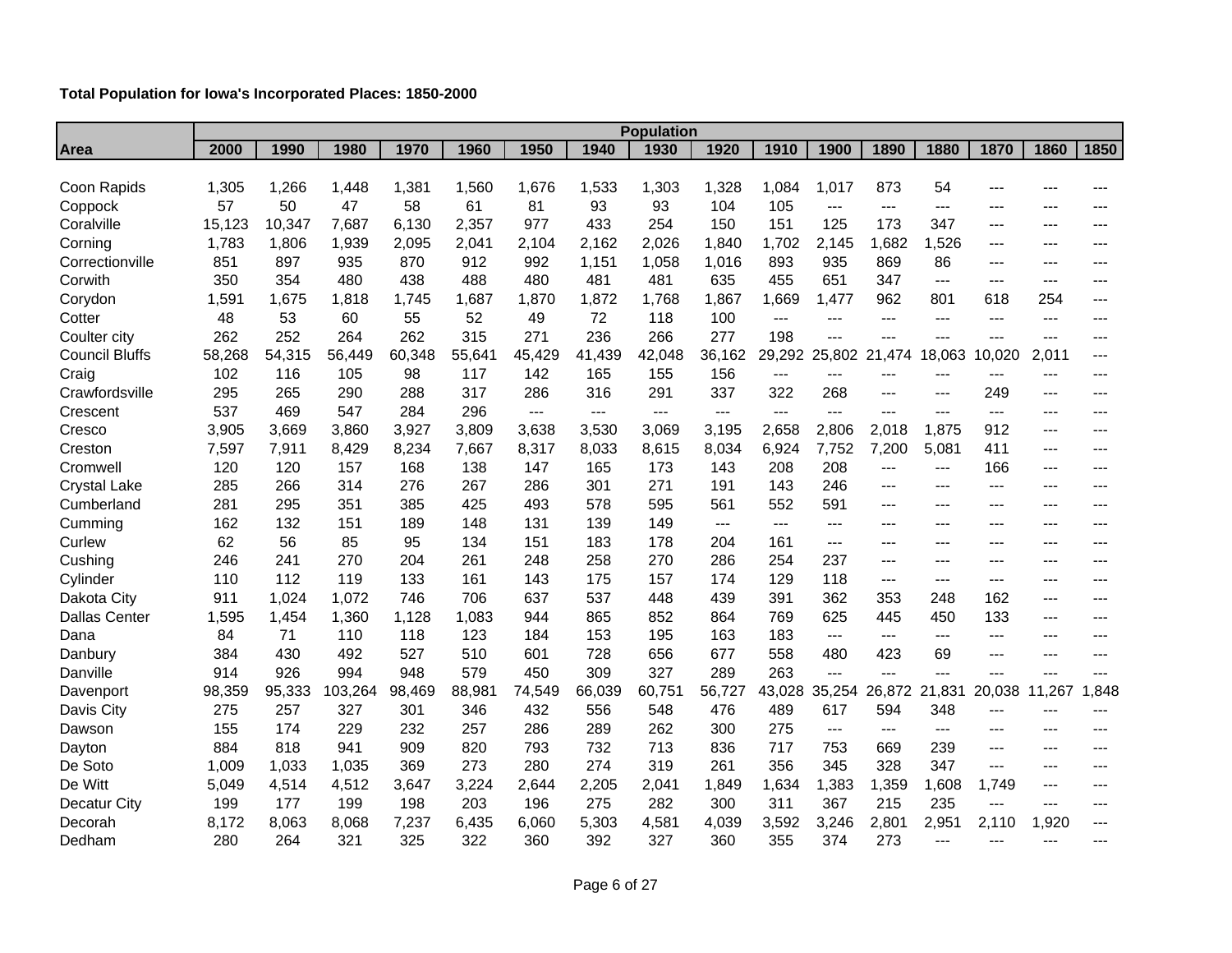|                    | <b>Population</b> |         |         |         |         |         |        |                 |        |        |                |        |        |        |            |       |
|--------------------|-------------------|---------|---------|---------|---------|---------|--------|-----------------|--------|--------|----------------|--------|--------|--------|------------|-------|
| Area               | 2000              | 1990    | 1980    | 1970    | 1960    | 1950    | 1940   | 1930            | 1920   | 1910   | 1900           | 1890   | 1880   | 1870   | 1860       | 1850  |
|                    |                   |         |         |         |         |         |        |                 |        |        |                |        |        |        |            |       |
| Deep River         | 288               | 345     | 323     | 323     | 329     | 379     | 443    | 392             | 487    | 467    | 403            | 291    | $---$  | ---    |            | ---   |
| Defiance           | 346               | 312     | 383     | 392     | 386     | 368     | 428    | 411             | 389    | 411    | 387            | 323    | $---$  | $---$  |            |       |
| Delaware           | 188               | 176     | 170     | 153     | 167     | 192     | 198    | 165             | 194    | $--$   | ---            | ---    | $---$  | $---$  | $---$      | ---   |
| Delhi              | 458               | 485     | 511     | 527     | 464     | 383     | 421    | 399             | 390    | 375    | ---            | $---$  | $---$  | 413    | $---$      | ---   |
| Delmar             | 514               | 517     | 633     | 599     | 556     | 415     | 434    | 480             | 527    | 548    | 592            | 518    | 410    | $---$  | $---$      |       |
| Deloit             | 288               | 296     | 345     | 279     | 222     | 235     | 281    | 280             | 260    | 208    | $---$          | ---    | $---$  | 103    | $---$      | ---   |
| Delphos            | 25                | 23      | 45      | 35      | 48      | 74      | 90     | 79              | $---$  | ---    | ---            | $---$  | $---$  | $---$  | $---$      | ---   |
| Delta              | 410               | 409     | 482     | 475     | 514     | 562     | 602    | 588             | 688    | 728    | 691            | 409    | 416    | $---$  | $---$      |       |
| Denison            | 7,339             | 6,604   | 6,675   | 6,218   | 4,930   | 4,554   | 4,361  | 3,905           | 3,581  | 3,133  | 2,771          | 1,782  | 1,441  | 326    | $---$      | ---   |
| Denver             | 1,627             | 1,600   | 1,647   | 1,169   | 831     | 635     | 556    | 500             | 462    | 224    | 102            | $---$  | $---$  | $---$  | $---$      | $---$ |
| Derby              | 131               | 135     | 171     | 161     | 151     | 194     | 269    | 280             | 334    | 326    | $\overline{a}$ | $---$  | $---$  | $---$  | $---$      | ---   |
| Des Moines         | 198,682           | 193,189 | 191,003 | 201,404 | 208,982 | 177,965 |        | 159,819 142,559 | 26,468 | 86,368 | 62,139         | 50,093 | 22,408 | 12,035 | 3,965      | 502   |
| Dexter             | 689               | 628     | 678     | 652     | 670     | 643     | 760    | 748             | 790    | 767    | 795            | 607    | 704    | $---$  | $---$      | $---$ |
| Diagonal           | 312               | 298     | 362     | 327     | 443     | 472     | 603    | 577             | 569    | 509    | 383            | ---    | $---$  | $---$  | $---$      | ---   |
| <b>Dickens</b>     | 202               | 214     | 289     | 240     | 241     | 311     | 378    | 333             | 337    | 255    | ---            | ---    | ---    | $---$  | $---$      | ---   |
| <b>Dike</b>        | 944               | 875     | 987     | 794     | 630     | 517     | 408    | 417             | 453    | 286    | $---$          | ---    | $---$  | $---$  | $---$      | ---   |
| Dixon              | 276               | 228     | 312     | 276     | 280     | 208     | 226    | 193             | 197    | 198    | ---            | ---    | $---$  | $---$  | $---$      | ---   |
| <b>Dolliver</b>    | 77                | 103     | 125     | 95      | 122     | 130     | 179    | 158             | 171    | 107    | ---            | ---    | $---$  | $---$  | $---$      | ---   |
| Donahue            | 293               | 316     | 289     | 216     | 133     | 105     | 89     | 98              | 101    | 64     | $---$          | ---    | $---$  | $---$  | $---$      | ---   |
| Donnellson         | 963               | 940     | 972     | 798     | 709     | 589     | 515    | 581             | 456    | 337    | 270            | ---    | $---$  | $---$  | $---$      | ---   |
| Doon               | 533               | 476     | 537     | 437     | 436     | 517     | 576    | 576             | 576    | 581    | 545            | ---    | ---    | $---$  | $---$      |       |
| Dougherty          | 80                | 107     | 128     | 133     | 177     | 212     | 215    | 215             | 200    | 171    | ---            | $---$  | $---$  | $---$  | $---$      | ---   |
| Dow City           | 503               | 439     | 616     | 571     | 531     | 524     | 642    | 588             | 572    | 462    | 462            | 451    | 291    | $---$  | $---$      | ---   |
| Dows               | 675               | 660     | 771     | 777     | 882     | 948     | 945    | 926             | 1,145  | 892    | 818            | ---    | ---    | $---$  | $---$      | $---$ |
| <b>Drakesville</b> | 185               | 172     | 212     | 163     | 197     | 222     | 252    | 190             | 261    | 249    | 238            | 303    | 300    | 207    | $---$      | 108   |
| Dubuque            | 57,686            | 57,538  | 62,374  | 62,309  | 56,606  | 49,671  | 43,892 | 41,679          | 39,141 | 38,494 | 36,297         | 30,311 | 22,254 | 18,434 | 3,000<br>1 | 3,108 |
| Dumont             | 676               | 705     | 815     | 724     | 719     | 718     | 762    | 698             | 609    | 550    | 433            | ---    | $---$  | $---$  | $---$      | ---   |
| Duncombe           | 474               | 488     | 504     | 418     | 355     | 378     | 341    | 354             | 442    | 418    | 350            | $---$  | $---$  | $---$  | $---$      | ---   |
| Dundee             | 179               | 174     | 164     | 166     | 185     | 176     | 193    | 190             | 195    | $---$  | ---            | ---    | $---$  | $---$  | $---$      | ---   |
| Dunkerton          | 749               | 746     | 718     | 563     | 507     | 409     | 360    | 327             | 295    | 276    | 217            | $---$  | $---$  | $---$  | $---$      | ---   |
| Dunlap             | 1,139             | 1,251   | 1,374   | 1,292   | 1,254   | 1,409   | 1,550  | 1,522           | 1,455  | 1,155  | 1,355          | 1,088  | 1,246  | $---$  | $---$      | ---   |
| Durango            | 24                | 34      | 41      | 55      | 37      | 71      | 42     | $---$           | 37     | $---$  | $---$          | ---    | ---    | ---    | $---$      | ---   |
| Durant             | 1,677             | 1,549   | 1,583   | 1,472   | 1,266   | 1,075   | 810    | 733             | 775    | 720    | 560            | 505    | 475    | 373    | 127        | $---$ |
| <b>Dyersville</b>  | 4,035             | 3,696   | 3,825   | 3,437   | 2,818   | 2,416   | 2,138  | 2,046           | 1,933  | 1,511  | 1,323          | 1,272  | 975    | $---$  | $---$      | ---   |
| <b>Dysart</b>      | 1,303             | 1,230   | 1,355   | 1,251   | 1,197   | 1,089   | 986    | 971             | 955    | 906    | 902            | 775    | 516    | $---$  | $---$      | ---   |
| Eagle Grove        | 3,712             | 3,671   | 4,324   | 4,489   | 4,381   | 4,176   | 4,024  | 4,071           | 4,433  | 3,387  | 3,557          | 1,881  | $---$  | $---$  | ---        | ---   |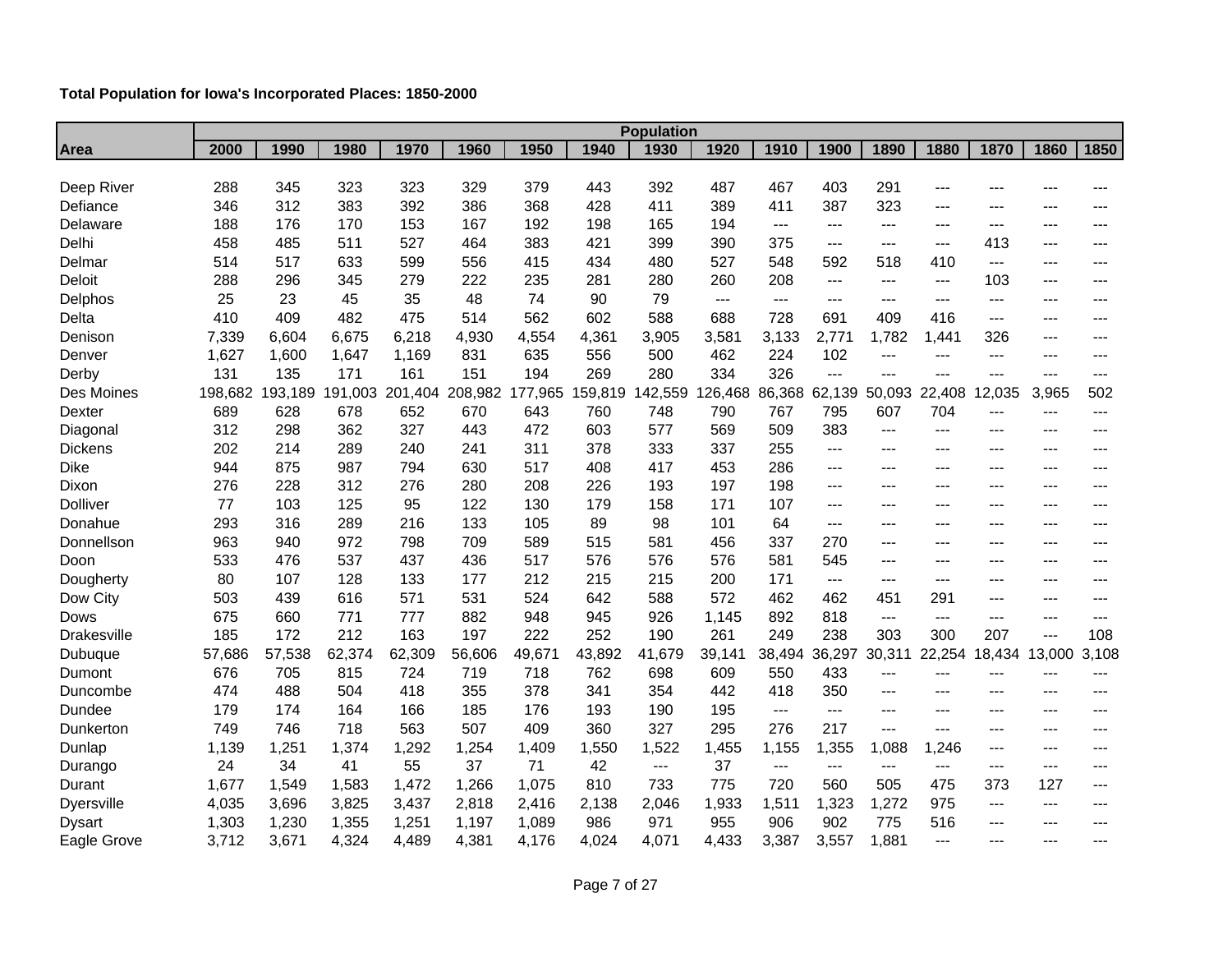|                  |       |       |       |       |       |                |       | <b>Population</b> |                     |                     |       |       |       |       |       |       |
|------------------|-------|-------|-------|-------|-------|----------------|-------|-------------------|---------------------|---------------------|-------|-------|-------|-------|-------|-------|
| Area             | 2000  | 1990  | 1980  | 1970  | 1960  | 1950           | 1940  | 1930              | 1920                | 1910                | 1900  | 1890  | 1880  | 1870  | 1860  | 1850  |
|                  |       |       |       |       |       |                |       |                   |                     |                     |       |       |       |       |       |       |
| Earlham          | 1,298 | 1,157 | 1,140 | 974   | 788   | 771            | 865   | 897               | 803                 | 749                 | 630   | 302   | 260   | 222   | ---   | ---   |
| Earling          | 471   | 466   | 520   | 573   | 431   | 341            | 320   | 358               | 321                 | 323                 | 340   | $---$ | $---$ | ---   | $---$ | ---   |
| Earlville        | 900   | 822   | 844   | 751   | 668   | 661            | 687   | 615               | 619                 | 552                 | 618   | 569   | 4,500 | ---   | $---$ | ---   |
| Early            | 605   | 649   | 670   | 727   | 824   | 742            | 644   | 632               | 568                 | 500                 | 579   | 277   | $---$ | ---   | ---   | ---   |
| <b>East Peru</b> | 153   | 132   | 124   | 184   | 173   | 204            | 267   | 304               | 253                 | 371                 | 252   | $---$ | ---   | ---   | ---   | ---   |
| Eddyville        | 1,064 | 1,036 | 1,116 | 945   | 1,014 | 941            | 984   | 888               | 961                 | 1,085               | 1,230 | 815   | 909   | 1,212 | 912   | ---   |
| Edgewood         | 923   | 842   | 900   | 786   | 767   | 696            | 716   | 638               | 617                 | 555                 | 565   | $---$ | $---$ | $--$  | ---   | ---   |
| Elberon          | 245   | 203   | 194   | 203   | 211   | 225            | 256   | 254               | 349                 | 336                 | 344   | $---$ | $---$ | ---   | $---$ | ---   |
| Eldon            | 998   | 1,070 | 1,255 | 1,319 | 1,386 | 1,457          | 1,676 | 1,788             | 2,091               | 2,024               | 1,850 | 1,725 | 729   | ---   | ---   | ---   |
| Eldora           | 3,035 | 3,038 | 3,063 | 3,223 | 3,225 | 3,107          | 3,553 | 3,200             | 3,189               | 1,995               | 2,233 | 1,577 | 1,584 | 1,268 | $---$ | ---   |
| Eldridge         | 4,159 | 3,378 | 3,279 | 1,535 | 583   | 376            | 283   | 245               | 234                 | 217                 | 207   | $---$ | $---$ | $---$ | $---$ | $---$ |
| Elgin            | 676   | 637   | 702   | 613   | 644   | 642            | 638   | 610               | 623                 | 564                 | 635   | 369   | 428   | ---   | ---   | ---   |
| Elk Horn         | 649   | 672   | 746   | 667   | 679   | 566            | 486   | 513               | 589                 | $---$               | $---$ | $---$ | ---   | ---   | $---$ | ---   |
| Elk Run Heights  | 1,052 | 1,088 | 1,186 | 1,175 | 1,124 | $\overline{a}$ | $---$ | $---$             | $---$               | $---$               | $---$ | $---$ | $---$ | $---$ | $---$ | ---   |
| Elkader          | 1,465 | 1,510 | 1,688 | 1,592 | 1,526 | 1,584          | 1,556 | 1,382             | 1,223               | 1,181               | 1,321 | 745   | 851   | 697   | 440   | ---   |
| Elkhart          | 362   | 388   | 256   | 269   | 260   | 222            | 215   | 218               | 196                 | 132                 | ---   | ---   | $---$ | ---   | $---$ | ---   |
| Elkport          | 88    | 82    | 98    | 87    | 100   | 99             | 130   | 116               | 202                 | 210                 | 326   | $---$ | $---$ | ---   | $---$ | ---   |
| Elliott          | 402   | 399   | 493   | 423   | 459   | 482            | 548   | 556               | 586                 | 528                 | 516   | 317   | 177   | $---$ | $---$ |       |
| Ellston          | 57    | 44    | 60    | 76    | 116   | 158            | 195   | 212               | 212                 | 205                 | 242   | $---$ | $---$ | $---$ | $---$ | ---   |
| Ellsworth        | 531   | 451   | 480   | 443   | 493   | 439            | 444   | 405               | 512                 | 406                 | 319   | $---$ | ---   | ---   | ---   | ---   |
| Elma             | 598   | 653   | 714   | 601   | 706   | 731            | 790   | 771               | 874                 | 807                 | 976   | ---   | ---   | ---   | $---$ |       |
| Ely              | 1,149 | 517   | 425   | 275   | 226   | 155            | 170   | 172               | 174                 | 161                 | ---   | ---   | ---   | ---   | ---   | ---   |
| Emerson          | 480   | 476   | 502   | 484   | 521   | 556            | 498   | 512               | 475                 | 478                 | 502   | 404   | 456   | ---   | ---   | ---   |
| Emmetsburg       | 3,958 | 3,940 | 4,621 | 4,150 | 3,887 | 3,760          | 3,374 | 2,865             | 2,762               | 2,325               | 2,361 | 1,584 | 879   | 44    | $---$ | ---   |
| Epworth          | 1,428 | 1,303 | 1,380 | 1,132 | 698   | 536            | 454   | 464               | 468                 | 520                 | 549   | 348   | $---$ | ---   | ---   | ---   |
| <b>Essex</b>     | 884   | 916   | 1,001 | 770   | 767   | 763            | 762   | 806               | 727                 | 776                 | 710   | 564   | 617   | ---   | ---   | ---   |
| Estherville      | 6,656 | 6,720 | 7,518 | 8,108 | 7,927 | 6,719          | 5,651 | 4,940             | 4,699               | 3,404               | 3,237 | 1,475 | 138   | ---   | $---$ |       |
| Evansdale        | 4,526 | 4,638 | 4,798 | 5,038 | 5,738 | 3,571          | $--$  | $---$             | $---$               | $--$                | $---$ | $---$ | ---   | ---   | ---   | ---   |
| Everly           | 647   | 706   | 796   | 699   | 668   | 547            | 523   | 482               | 480                 | 392                 | $---$ | $---$ | $---$ | $---$ | $---$ | ---   |
| Exira            | 810   | 955   | 978   | 966   | 1,111 | 1,129          | 1,046 | 937               | 840                 | 787                 | 851   | 575   | 604   | 161   | 83    | ---   |
| <b>Exline</b>    | 191   | 187   | 217   | 224   | 223   | 342            | 481   | 437               | 755                 | 660                 | $---$ | 76    | 34    | ---   | ---   | ---   |
| Fairbank         | 1,041 | 1,018 | 980   | 810   | 650   | 653            | 631   | 629               | 657                 | 618                 | 644   | 448   | 223   | ---   | $---$ | ---   |
| Fairfax          | 889   | 780   | 683   | 635   | 528   | 335            | 262   | ---               | $\qquad \qquad - -$ | $\qquad \qquad - -$ | $---$ | $---$ | $---$ | ---   | ---   | ---   |
| Fairfield        | 9,509 | 9,768 | 9,428 | 8,715 | 8,054 | 7,299          | 6,773 | 6,619             | 5,948               | 4,970               | 4,689 | 3,391 | 3,086 | 2,226 | 1,692 | 909   |
| Farley           | 1,334 | 1,348 | 1,287 | 1,096 | 920   | 745            | 739   | 657               | 651                 | 676                 | 513   | 582   | 471   | $---$ | $---$ | $---$ |
| Farmersburg      | 300   | 291   | 276   | 232   | 250   | 263            | 296   | 275               | 290                 | 259                 | 143   | $---$ | ---   | $---$ | $---$ |       |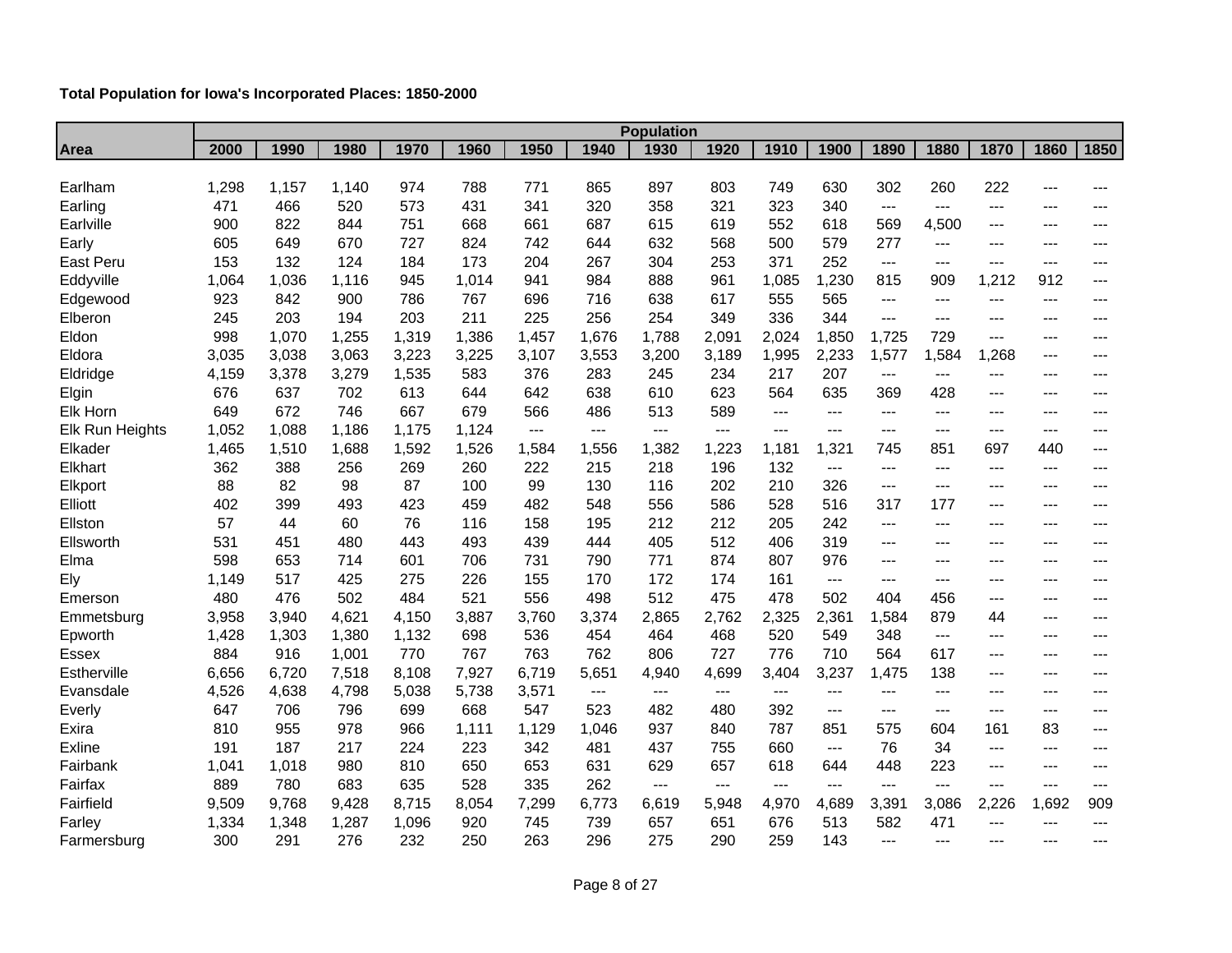|                    | <b>Population</b> |        |        |        |        |               |        |        |        |        |        |       |       |       |       |       |
|--------------------|-------------------|--------|--------|--------|--------|---------------|--------|--------|--------|--------|--------|-------|-------|-------|-------|-------|
| <b>Area</b>        | 2000              | 1990   | 1980   | 1970   | 1960   | 1950          | 1940   | 1930   | 1920   | 1910   | 1900   | 1890  | 1880  | 1870  | 1860  | 1850  |
|                    |                   |        |        |        |        |               |        |        |        |        |        |       |       |       |       |       |
| Farmington         | 756               | 655    | 869    | 800    | 902    | 899           | 968    | 1,012  | 1,086  | 1,165  | 1,332  | 1,002 | 781   | 640   | $---$ | 585   |
| Farnhamville       | 430               | 414    | 461    | 393    | 409    | 399           | 425    | 365    | 380    | 332    | 348    | 137   | $---$ | $---$ | $---$ | $---$ |
| Farragut           | 509               | 498    | 603    | 521    | 495    | 495           | 496    | 523    | 494    | 431    | 514    | 406   | 380   | ---   | ---   | ---   |
| Fayette            | 1,300             | 1,317  | 1,515  | 1,947  | 1,597  | 1,469         | 1,162  | 1,083  | 1,085  | 1,112  | 1,315  | 1,062 | 995   | ---   | ---   | ---   |
| Fenton             | 317               | 346    | 394    | 403    | 440    | 446           | 385    | 381    | 391    | 211    | $---$  | $---$ | $---$ | ---   | $---$ | ---   |
| Ferguson           | 126               | 166    | 173    | 203    | 186    | 178           | 183    | 175    | 207    | 127    | ---    | ---   | ---   | ---   | $---$ | ---   |
| Fertile            | 360               | 382    | 372    | 394    | 386    | 397           | 276    | 238    | 223    | 207    | $---$  | ---   | ---   | ---   | ---   | ---   |
| Floris             | 153               | 172    | 187    | 145    | 187    | 215           | 247    | 209    | 252    | $---$  | $---$  | $---$ | $---$ | ---   | $---$ | ---   |
| Floyd              | 361               | 359    | 408    | 380    | 401    | 440           | 352    | 350    | 308    | 332    | 353    | ---   | ---   | ---   | $---$ | ---   |
| Fonda              | 648               | 731    | 863    | 980    | 1,026  | 1,120         | 1,188  | 1,027  | 1,136  | 978    | 1,180  | 625   | 168   | ---   | $---$ | $---$ |
| Fontanelle         | 692               | 712    | 805    | 752    | 729    | 812           | 797    | 833    | 869    | 789    | 853    | 830   | 563   | ---   | $---$ | $---$ |
| <b>Forest City</b> | 4,362             | 4,430  | 4,270  | 3,841  | 2,930  | 2,766         | 2,545  | 2,016  | 2,145  | 1,691  | 1,758  | 895   | 688   | 155   | ---   | ---   |
| Fort Atkinson      | 389               | 367    | 374    | 339    | 353    | 273           | 261    | 305    | 315    | 289    | 264    | 480   | 435   | ---   | ---   | ---   |
| Fort Dodge         | 25,136            | 25,894 | 29,423 | 31,263 | 28,399 | 25,115        | 22,904 | 21,895 | 19,347 | 15,543 | 12,162 | 4,871 | 3,586 | 3,095 | 672   | ---   |
| Fort Madison       | 10,715            | 11,618 | 13,520 | 13,996 | 15,247 | 14,954        | 14,063 | 13,779 | 12,066 | 8,900  | 9,278  | 7,901 | 4,679 | 4,011 | 2,886 | 1,509 |
| Fostoria           | 230               | 205    | 261    | 219    | 167    | 147           | 136    | 142    | 119    | $---$  | $---$  | ---   | ---   | ---   | ---   | ---   |
| Franklin           | 136               | 152    | 142    | 111    | 174    | 146           | 80     | 92     | 119    | 138    | 210    | 333   | 367   | 628   | 449   | ---   |
| Fraser             | 137               | 120    | 139    | 143    | 134    | 219           | 263    | 309    | 391    | 537    | $---$  | $---$ | $---$ | ---   | $---$ | ---   |
| Fredericksburg     | 984               | 1,011  | 1,075  | 912    | 797    | 701           | 649    | 567    | 624    | 558    | 565    | 321   | 203   | ---   | $---$ | ---   |
| Frederika          | 199               | 188    | 223    | 190    | 249    | 210           | 236    | 204    | 210    | 149    | 170    | $---$ | $---$ | ---   | ---   | ---   |
| Fredonia           | 251               | 201    | 224    | 168    | 147    | 133           | 147    | 165    | $---$  | $---$  | $---$  | $---$ | 157   | 150   | $---$ | 369   |
| Fremont            | 704               | 701    | 730    | 480    | 461    | 471           | 490    | 450    | 544    | 501    | 542    | ---   | $---$ | ---   | $---$ | ---   |
| Fruitland          | 703               | 511    | 461    | $---$  | ---    | $---$         | $---$  | ---    | $---$  | $---$  | $---$  | $---$ | $---$ | ---   | $---$ | $---$ |
| Galt               | 30                | 43     | 60     | 50     | 75     | 117           | 156    | 167    | 134    | $---$  | $---$  | $---$ | ---   | ---   | $---$ | ---   |
| Galva              | 368               | 398    | 420    | 412    | 469    | 492           | 496    | 530    | 539    | 357    | 456    | ---   | ---   | ---   | $---$ | ---   |
| Garber             | 103               | 118    | 140    | 148    | 148    | 153           | 158    | 120    | 189    | 131    | $---$  | ---   | ---   | ---   | ---   | ---   |
| Garden Grove       | 250               | 229    | 297    | 285    | 335    | 417           | 558    | 558    | 666    | 611    | 651    | 554   | 549   | ---   | ---   | ---   |
| Garnavillo         | 754               | 727    | 723    | 634    | 662    | 581           | 461    | 365    | 314    | 342    | $---$  | $---$ | $---$ | ---   | $---$ | ---   |
| Garner             | 2,922             | 2,916  | 2,908  | 2,257  | 1,990  | 1,696         | 1,549  | 1,241  | 1,311  | 1,028  | 1,288  | 679   | 321   | ---   | ---   |       |
| Garrison           | 413               | 320    | 411    | 383    | 421    | 457           | 459    | 432    | 437    | 438    | 482    | 367   | 255   | ---   | ---   | ---   |
| Garwin             | 565               | 533    | 626    | 563    | 546    | 518           | 517    | 450    | 587    | 425    | 470    | $---$ | $---$ | ---   | ---   | ---   |
| Geneva             | 171               | 169    | 218    | 201    | 219    | 242           | 268    | 249    | 244    | 199    | $---$  | ---   | ---   | ---   | $---$ | ---   |
| George             | 1,051             | 1,066  | 1,241  | 1,194  | 1,200  | 1,210         | 1,107  | 907    | 788    | 606    | 394    | $--$  | ---   | ---   | ---   | ---   |
| Gibson             | 92                | 63     | 75     | 80     | 77     | $\sim$ $\sim$ | $---$  | $---$  | $---$  | $---$  | $---$  | $---$ | ---   | ---   | $---$ | ---   |
| Gilbert            | 987               | 796    | 805    | 521    | 318    | 297           | 226    | 221    | 221    | 235    | ---    | ---   | ---   | ---   | ---   |       |
| Gilbertville       | 767               | 748    | 740    | 655    | 533    | 399           | 259    | 241    | 212    | $---$  | $---$  | ---   | $---$ | $---$ | $---$ | $---$ |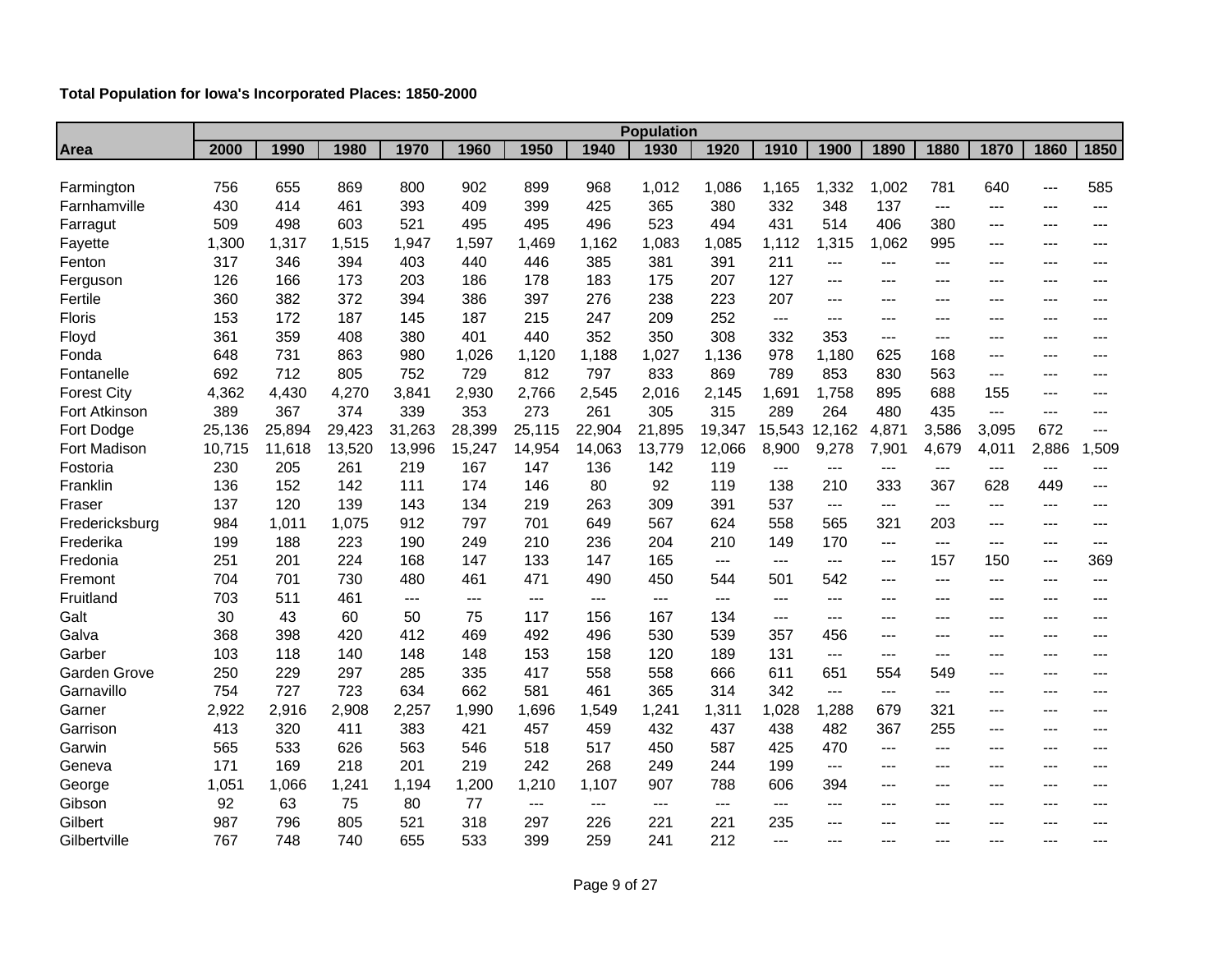|                       | <b>Population</b> |       |       |       |       |       |       |       |       |       |       |       |       |       |       |       |
|-----------------------|-------------------|-------|-------|-------|-------|-------|-------|-------|-------|-------|-------|-------|-------|-------|-------|-------|
| <b>Area</b>           | 2000              | 1990  | 1980  | 1970  | 1960  | 1950  | 1940  | 1930  | 1920  | 1910  | 1900  | 1890  | 1880  | 1870  | 1860  | 1850  |
|                       |                   |       |       |       |       |       |       |       |       |       |       |       |       |       |       |       |
| <b>Gillett Grove</b>  | 55                | 67    | 93    | $---$ | $---$ | $---$ | $---$ | $---$ | $---$ | $---$ | $---$ | ---   | ---   | ---   |       | ---   |
| Gilman                | 600               | 586   | 642   | 513   | 491   | 508   | 483   | 428   | 490   | 430   | 465   | 473   | 553   | ---   | ---   |       |
| <b>Gilmore City</b>   | 556               | 560   | 626   | 766   | 688   | 746   | 908   | 896   | 919   | 689   | 687   | $---$ | ---   | ---   | ---   | ---   |
| Gladbrook             | 1,015             | 881   | 970   | 961   | 949   | 862   | 945   | 891   | 961   | 869   | 842   | 556   | ---   | ---   | $---$ | ---   |
| Glenwood              | 5,358             | 4,960 | 5,280 | 4,421 | 4,783 | 4,664 | 4,501 | 4,269 | 3,862 | 4,052 | 3,040 | 1,890 | 1,793 | 1,291 | 614   | ---   |
| Glidden               | 1,253             | 1,099 | 1,076 | 964   | 993   | 996   | 941   | 854   | 867   | 850   | 733   | 532   | 584   | 177   | $---$ | ---   |
| Goldfield             | 680               | 710   | 789   | 722   | 682   | 665   | 715   | 700   | 749   | 618   | 628   | 343   | 99    | $---$ | ---   | ---   |
| Goodell               | 174               | 201   | 220   | 218   | 231   | 242   | 236   | 210   | 245   | 240   | 254   | ---   | ---   | ---   | $---$ | ---   |
| Goose Lake            | 232               | 221   | 274   | 218   | 191   | 148   | 145   | 128   | 97    | 110   | $---$ | 42    | 61    | ---   | ---   | ---   |
| Gowrie                | 1,038             | 1,028 | 1,089 | 1,225 | 1,127 | 1,052 | 1,028 | 1,059 | 895   | 829   | 681   | 526   | 261   | $---$ | $---$ | ---   |
| Graettinger           | 900               | 813   | 923   | 907   | 879   | 1,016 | 928   | 777   | 779   | 556   | 388   | ---   | ---   | ---   | $---$ | ---   |
| Graf                  | 73                | 66    | 98    | 70    | 47    | 44    | 37    | $---$ | 281   | ---   | $---$ | $---$ | ---   | ---   | ---   | ---   |
| Grafton               | 290               | 282   | 255   | 254   | 273   | 278   | 256   | 249   | 233   | 183   | 156   | ---   | $---$ | $---$ | $---$ | ---   |
| <b>Grand Junction</b> | 964               | 808   | 970   | 967   | 949   | 1,036 | 1,125 | 1,025 | 1,010 | 1,012 | 1,113 | 932   | 752   | 444   | ---   | ---   |
| <b>Grand Mound</b>    | 676               | 619   | 674   | 627   | 565   | 526   | 526   | 438   | 463   | 428   | 355   | 247   | 234   | ---   | $---$ | ---   |
| <b>Grand River</b>    | 225               | 171   | 188   | 211   | 284   | 350   | 374   | 395   | 425   | 333   | 326   | $---$ | $---$ | ---   | $---$ | ---   |
| Grandview             | 600               | 514   | 473   | 357   | 300   | 311   | 315   | 321   | 341   | 374   | $---$ | $---$ | 344   | 422   | 356   | ---   |
| Granger               | 583               | 624   | 619   | 661   | 468   | 300   | 324   | 319   | 324   | 225   | $---$ | ---   | ---   | ---   | $---$ | ---   |
| Grant                 | 102               | 123   | 143   | 152   | 180   | 237   | 231   | 242   | 282   | $---$ | $---$ | $---$ | ---   | ---   | $---$ | ---   |
| Granville             | 325               | 298   | 336   | 383   | 381   | 350   | 361   | 390   | 358   | 400   | 351   | ---   | ---   | $---$ | $---$ | ---   |
| Gravity               | 218               | 218   | 245   | 286   | 275   | 369   | 514   | 465   | 464   | 475   | 549   | 210   | $---$ | $---$ | $---$ | ---   |
| Gray                  | 82                | 83    | 108   | 145   | 162   | 183   | 182   | 194   | 196   | 148   | 180   | $---$ | ---   | ---   | $---$ | ---   |
| Greeley               | 276               | 284   | 313   | 323   | 369   | 360   | 403   | 343   | 410   | 383   | 488   | $---$ | $---$ | ---   | $---$ | $---$ |
| Greene                | 1,099             | 1,142 | 1,332 | 1,363 | 1,427 | 1,347 | 1,303 | 1,268 | 1,375 | 1,150 | 1,192 | 845   | 711   | ---   | $---$ | ---   |
| Greenfield            | 2,129             | 2,074 | 2,243 | 2,212 | 2,243 | 2,102 | 1,869 | 1,837 | 1,707 | 1,379 | 1,300 | 1,048 | 684   | ---   | ---   | ---   |
| Greenville            | 93                | 84    | 122   | 117   | 173   | 173   | 169   | 168   | 167   | $---$ | $---$ | $---$ | ---   | ---   | $---$ | ---   |
| Grimes                | 5,098             | 2,653 | 1,973 | 834   | 697   | 582   | 489   | 468   | 524   | 733   | 186   | ---   | ---   | ---   | ---   | ---   |
| Grinnell              | 9,105             | 8,902 | 8,868 | 8,402 | 7,367 | 6,828 | 5,210 | 4,949 | 5,362 | 5,036 | 3,860 | 3,332 | 2,415 | 1,482 | 392   | $---$ |
| Griswold              | 1,039             | 1,049 | 1,176 | 1,181 | 1,207 | 1,149 | 1,132 | 1,139 | 1,264 | 949   | 900   | 752   | 350   | $---$ | $---$ | $---$ |
| <b>Grundy Center</b>  | 2,596             | 2,491 | 2,880 | 2,712 | 2,403 | 2,135 | 2,012 | 1,793 | 1,749 | 1,354 | 1,322 | 1,161 | 950   | ---   | $---$ | ---   |
| Gruver                | 106               | 102   | 145   | 135   | 140   | 135   | 138   | 126   | 118   | $---$ | $---$ | $--$  | ---   | ---   | ---   | ---   |
| Guernsey              | 70                | 70    | 83    | 94    | 108   | 113   | 121   | 177   | 167   | 143   | $---$ | ---   | ---   | ---   | $---$ | ---   |
| <b>Guthrie Center</b> | 1,668             | 1,614 | 1,713 | 1,834 | 2,071 | 2,042 | 2,066 | 1,813 | 1,727 | 1,337 | 1,193 | 1,037 | 571   | ---   | $---$ | ---   |
| Guttenberg            | 1,987             | 2,257 | 2,428 | 2,177 | 2,087 | 1,912 | 1,860 | 1,918 | 1,666 | 1,873 | 1,620 | 1,160 | 1,076 | 1,040 | 1,104 | ---   |
| Halbur                | 202               | 215   | 229   | 235   | 214   | 235   | 209   | 192   | 186   | 147   | $---$ | $---$ | $---$ | $---$ | $---$ | $---$ |
| Hamburg               | 1,240             | 1,248 | 1,597 | 1,649 | 1,647 | 2,086 | 2,187 | 2,103 | 2,017 | 1,817 | 2,079 | 1,634 | 2,036 | 1,431 | 167   | $---$ |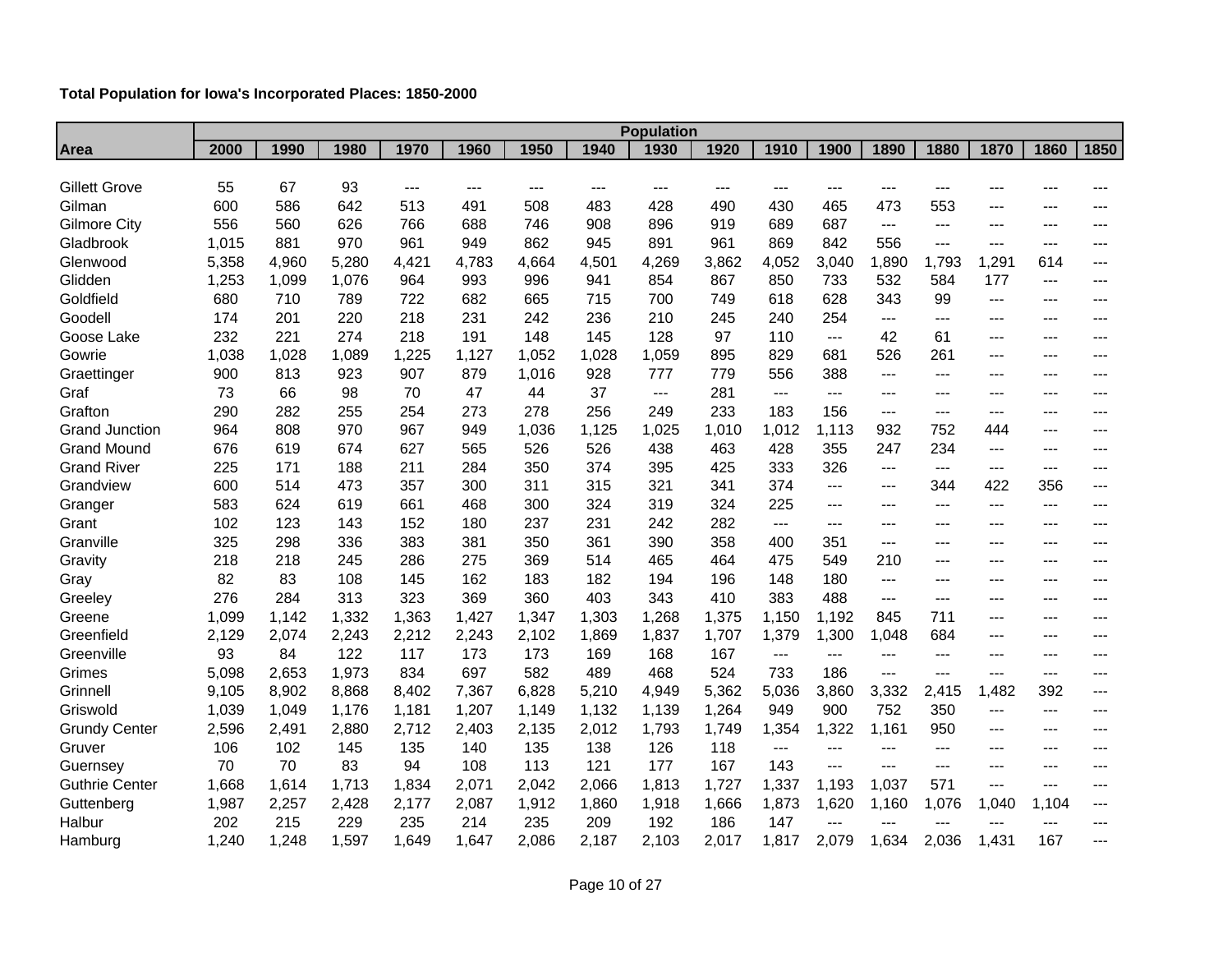| Total Population for Iowa's Incorporated Places: 1850-2000 |  |
|------------------------------------------------------------|--|
|------------------------------------------------------------|--|

|                      |       | <b>Population</b> |       |       |       |       |       |       |       |       |       |       |           |                                                           |       |                          |
|----------------------|-------|-------------------|-------|-------|-------|-------|-------|-------|-------|-------|-------|-------|-----------|-----------------------------------------------------------|-------|--------------------------|
| Area                 | 2000  | 1990              | 1980  | 1970  | 1960  | 1950  | 1940  | 1930  | 1920  | 1910  | 1900  | 1890  | 1880      | 1870                                                      | 1860  | 1850                     |
|                      |       |                   |       |       |       |       |       |       |       |       |       |       |           |                                                           |       |                          |
| Hamilton             | 144   | 115               | 163   | 186   | 197   | 245   | 291   | 296   | 474   | 391   | 538   | $---$ | $---$     | 133                                                       | 107   | $---$                    |
| Hampton              | 4,218 | 4,133             | 4,630 | 4,376 | 4,501 | 4,432 | 4,006 | 3,473 | 2,992 | 2,617 | 2,727 | 2,067 | ,598<br>1 | 588                                                       | $---$ | ---                      |
| Hancock              | 207   | 201               | 254   | 228   | 252   | 264   | 256   | 312   | 276   | 250   | 276   | 167   | $---$     | $\overline{\phantom{a}}$                                  | $---$ | ---                      |
| Hanlontown           | 229   | 193               | 213   | 182   | 193   | 257   | 260   | 190   | 202   | 129   | ---   | ---   | $---$     | $---$                                                     | $---$ | ---                      |
| Hansell              | 96    | 83                | 138   | 124   | 168   | 190   | 183   | 172   | 163   | ---   | ---   | ---   | $---$     | ---                                                       | $---$ | ---                      |
| Harcourt             | 340   | 306               | 347   | 305   | 268   | 303   | 282   | 264   | 307   | 247   | 192   | $---$ | $---$     | $---$                                                     | $---$ | ---                      |
| Hardy                | 57    | 47                | 72    | 73    | 110   | 139   | 168   | 147   | 128   | $---$ | $---$ | ---   | $---$     | $---$                                                     | $---$ | ---                      |
| Harlan               | 5,282 | 5,148             | 5,357 | 5,049 | 4,350 | 3,915 | 3,727 | 3,145 | 2,831 | 2,570 | 2,422 | 1,765 | 1,304     | 128                                                       | 47    | $---$                    |
| Harper               | 134   | 147               | 138   | 173   | 177   | 182   | 208   | 212   | 247   | 232   | 269   | 253   | 254       | $---$                                                     | $---$ | $---$                    |
| <b>Harpers Ferry</b> | 330   | 284               | 258   | 227   | 211   | 252   | 361   | 289   | 328   | 297   | $---$ | $---$ | $---$     | $---$                                                     | $---$ | ---                      |
| Harris               | 200   | 170               | 228   | 195   | 258   | 319   | 309   | 328   | 359   | 239   | 217   | $---$ | $---$     | $\hspace{0.05cm}$ - $\hspace{0.05cm}$ - $\hspace{0.05cm}$ | $---$ | $---$                    |
| Hartford             | 759   | 768               | 761   | 582   | 271   | 221   | 207   | 207   | 218   | $---$ | $---$ | $---$ | $---$     | 295                                                       | 320   | $\overline{\phantom{a}}$ |
| Hartley              | 1,733 | 1,632             | 1,700 | 1,694 | 1,738 | 1,611 | 1,503 | 1,272 | 1,306 | 1,106 | 1,006 | 519   | $---$     | $---$                                                     | $---$ | $---$                    |
| Hartwick             | 83    | 115               | 92    | 101   | 126   | 107   | 122   | 122   | 107   | ---   | ---   | $---$ | $---$     | $---$                                                     | $---$ | ---                      |
| Harvey               | 277   | 235               | 275   | 217   | 270   | 346   | 418   | 348   | 422   | 346   | ---   | $---$ | $---$     | $---$                                                     | $---$ | ---                      |
| Hastings             | 214   | 187               | 215   | 229   | 260   | 308   | 403   | 389   | 424   | 393   | 404   | 322   | 440       | $---$                                                     | $---$ | ---                      |
| Havelock             | 177   | 217               | 279   | 248   | 289   | 307   | 326   | 339   | 331   | 241   | 397   | $---$ | $---$     | $---$                                                     | $---$ | ---                      |
| Haverhill            | 170   | 144               | 173   | 160   | $---$ | $---$ | $---$ | $---$ | $---$ | $---$ | $---$ | $---$ | $---$     | $---$                                                     | $---$ | ---                      |
| Hawarden             | 2,478 | 2,439             | 2,722 | 2,789 | 2,544 | 2,625 | 2,681 | 2,459 | 2,491 | 2,107 | 1,810 | 744   | $---$     | $---$                                                     | $---$ | ---                      |
| Hawkeye              | 489   | 460               | 512   | 529   | 516   | 511   | 544   | 530   | 582   | 510   | 518   | ---   | 21        | $---$                                                     | $---$ |                          |
| Hayesville           | 64    | 62                | 93    | 93    | 122   | 137   | 120   | 133   | 124   | $---$ | $---$ | $---$ | $---$     | $---$                                                     | $---$ | ---                      |
| Hazleton             | 950   | 733               | 877   | 626   | 665   | 550   | 536   | 499   | 517   | 444   | 500   | ---   | $---$     | $---$                                                     | $---$ | ---                      |
| Hedrick              | 837   | 810               | 847   | 790   | 762   | 733   | 731   | 810   | 901   | 978   | 1,035 | 592   | $---$     | $---$                                                     | $---$ |                          |
| Henderson            | 171   | 206               | 236   | 211   | 191   | 208   | 217   | 237   | 232   | 240   | 244   | 201   | $---$     | $---$                                                     | $---$ | ---                      |
| Hepburn              | 39    | 41                | 42    | 38    | 49    | 64    | 81    | 140   | 108   | 110   | 118   | 75    | $---$     | $---$                                                     | $---$ | ---                      |
| Hiawatha             | 6,480 | 4,986             | 4,885 | 2,416 | 1,336 | $---$ | $---$ | $---$ | $---$ | $---$ | $---$ | $---$ | $---$     | $---$                                                     | $---$ | ---                      |
| <b>Hills</b>         | 679   | 662               | 547   | 507   | 310   | 248   | 232   | 211   | 231   | 195   | $---$ | $---$ | $---$     | $---$                                                     | $---$ | ---                      |
| Hillsboro            | 205   | 169               | 208   | 252   | 218   | 253   | 280   | 281   | 318   | ---   | $---$ | $---$ | $---$     | $---$                                                     | $---$ | ---                      |
| Hinton               | 808   | 697               | 659   | 488   | 403   | 345   | 340   | 289   | 263   | 329   | $---$ | $---$ | $---$     | $---$                                                     | $---$ | ---                      |
| Holland              | 250   | 215               | 278   | 258   | 264   | 221   | 202   | 175   | 165   | 168   | 175   | $---$ | $---$     | $---$                                                     | $---$ | ---                      |
| Holstein             | 1,470 | 1,449             | 1,477 | 1,445 | 1,413 | 1,336 | 1,296 | 1,300 | 1,248 | 936   | 870   | 539   | $---$     | $---$                                                     | $---$ | ---                      |
| <b>Holy Cross</b>    | 339   | 293               | 310   | 290   | 157   | 139   | 123   | 111   | 98    | 143   | 115   | $---$ | ---       | $---$                                                     | $---$ | ---                      |
| Hopkinton            | 681   | 695               | 774   | 800   | 768   | 731   | 841   | 758   | 759   | 797   | 767   | 668   | 645       | $---$                                                     | $---$ | ---                      |
| Hornick              | 253   | 222               | 239   | 250   | 275   | 310   | 291   | 309   | 296   | 245   | 284   | ---   | $---$     | $---$                                                     | $---$ | ---                      |
| Hospers              | 672   | 643               | 655   | 646   | 600   | 604   | 592   | 548   | 570   | 581   | 415   | ---   | ---       | ---                                                       |       |                          |
| Houghton             | 130   | 127               | 124   | 119   | $---$ | $---$ | ---   | $---$ | $---$ | $---$ | ---   | $---$ | $---$     | $---$                                                     | $---$ | ---                      |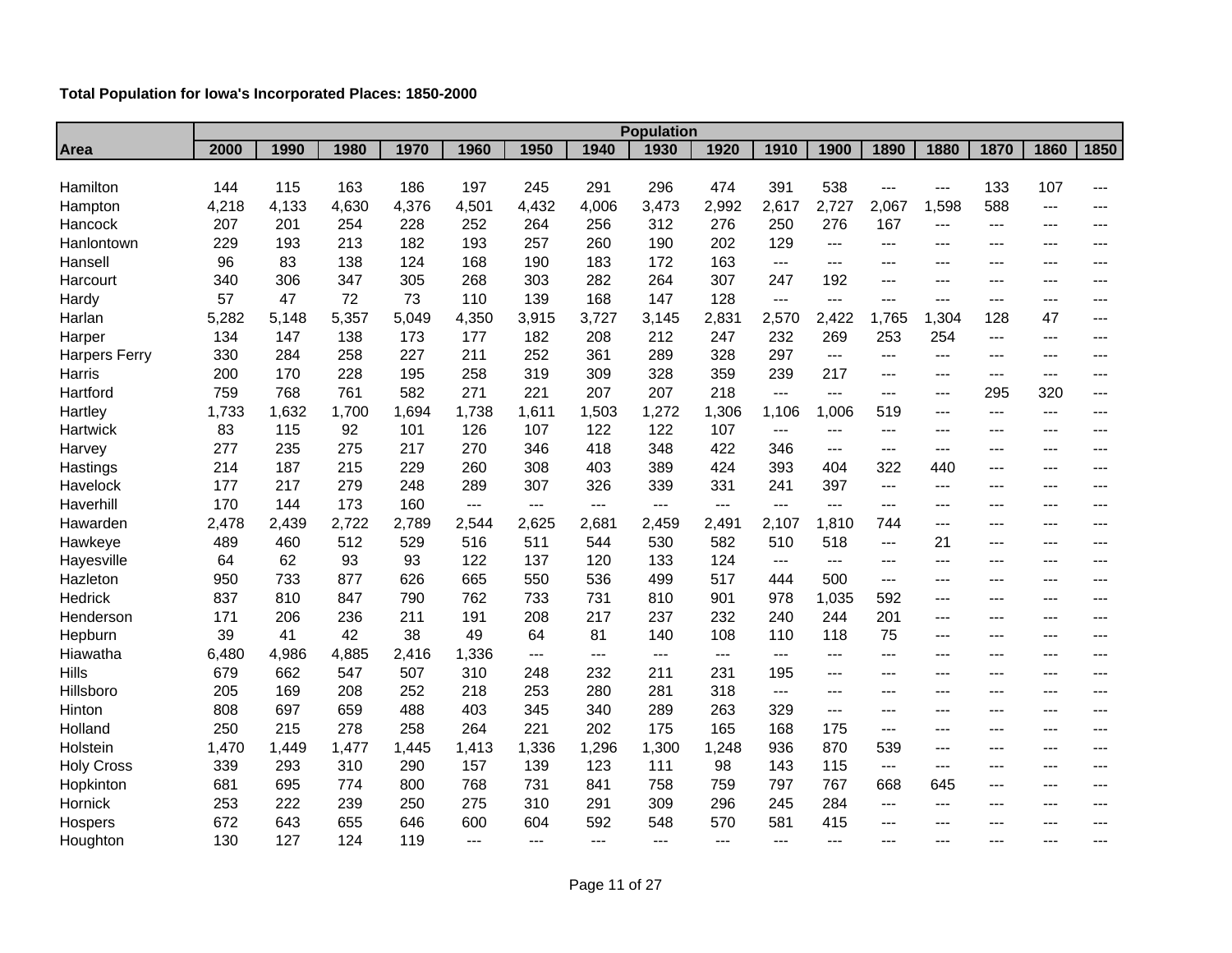| Total Population for Iowa's Incorporated Places: 1850-2000 |  |  |  |
|------------------------------------------------------------|--|--|--|
|------------------------------------------------------------|--|--|--|

|                  | <b>Population</b> |        |        |        |        |        |        |        |        |        |        |            |        |        |                          |       |
|------------------|-------------------|--------|--------|--------|--------|--------|--------|--------|--------|--------|--------|------------|--------|--------|--------------------------|-------|
| <b>Area</b>      | 2000              | 1990   | 1980   | 1970   | 1960   | 1950   | 1940   | 1930   | 1920   | 1910   | 1900   | 1890       | 1880   | 1870   | 1860                     | 1850  |
|                  |                   |        |        |        |        |        |        |        |        |        |        |            |        |        |                          |       |
| Hubbard          | 885               | 814    | 852    | 846    | 806    | 836    | 779    | 795    | 681    | 568    | 676    | 452        | $---$  | $---$  |                          |       |
| Hudson           | 2,117             | 2,037  | 2,267  | 1,535  | 1,085  | 613    | 492    | 470    | 408    | 372    | 359    | $---$      | $---$  | $---$  | $---$                    | ---   |
| Hull             | 1,960             | 1,724  | 1,714  | 1,523  | 1,289  | 1,127  | 1,072  | 905    | 791    | 658    | 626    | 566        | ---    | $---$  | $---$                    |       |
| Humboldt         | 4,452             | 4,438  | 4,794  | 4,665  | 4,031  | 3,219  | 2,819  | 2,251  | 2,232  | 1,809  | 1,474  | 1,075      | 606    | 335    | $--$                     |       |
| Humeston         | 543               | 553    | 671    | 673    | 638    | 750    | 903    | 924    | 1,214  | 1,006  | 945    | 642        | $---$  | $---$  | $---$                    | $---$ |
| Huxley           | 2,316             | 2,047  | 1,884  | 937    | 486    | 422    | 392    | 362    | 366    | 336    | $---$  | ---        | $---$  | $---$  | $---$                    | $---$ |
| Ida Grove        | 2,350             | 2,357  | 2,285  | 2,261  | 2,265  | 2,202  | 2,238  | 2,206  | 2,020  | 1,874  | 1,967  | 1,563      | 759    | 30     | $--$                     | ---   |
| Imogene          | 66                | 88     | 188    | 192    | 264    | 274    | 280    | 303    | 268    | 341    | 296    | 279        | 158    | $---$  | $---$                    | $---$ |
| Independence     | 6,014             | 5,972  | 6,392  | 5,910  | 5,498  | 4,865  | 4,342  | 3,691  | 3,672  | 3,517  | 3,656  | 3,163      | 3,128  | 2,945  | 1,395                    | $---$ |
| Indianola        | 12,998            | 11,340 | 10,843 | 8,852  | 7,062  | 5,145  | 4,123  | 3,488  | 3,628  | 3,283  | 3,261  | 2,254      | 2,146  | 1,428  | 836                      | ---   |
| Inwood           | 875               | 824    | 755    | 644    | 638    | 644    | 634    | 670    | 746    | 595    | 477    | $---$      | $---$  | $---$  | $\frac{1}{2}$            | $---$ |
| Ionia            | 277               | 304    | 350    | 270    | 265    | 301    | 283    | 246    | 280    | 298    | 306    | $---$      | $---$  | $---$  | $---$                    | $---$ |
| Iowa City        | 62,220            | 59,735 | 50,508 | 46,850 | 33,443 | 27,212 | 17,182 | 15,340 | 11,267 | 10,091 | 7,987  | 7,016      | 7,123  | 5,914  | 5,214                    | ,250  |
| Iowa Falls       | 5,193             | 5,435  | 6,174  | 6,454  | 5,565  | 4,900  | 4,425  | 4,112  | 3,954  | 2,797  | 2,840  | 1,796      | 955    | $---$  | $\overline{\phantom{a}}$ | ---   |
| Ireton           | 585               | 597    | 588    | 582    | 510    | 573    | 653    | 612    | 730    | 631    | 545    | 412        | $---$  | $---$  | $---$                    | $---$ |
| Irwin            | 372               | 394    | 427    | 446    | 425    | 381    | 345    | 357    | 311    | 278    | 295    | $---$      | $---$  | ---    | $---$                    | ---   |
| Jackson Junction | 60                | 87     | 94     | 106    | 89     | 107    | 122    | 126    | 130    | 160    | 171    | $---$      | $---$  | $---$  | $---$                    | $---$ |
| Jamaica          | 237               | 232    | 275    | 271    | 256    | 303    | 283    | 311    | 295    | 379    | $---$  | $---$      | $---$  | $---$  | $---$                    | ---   |
| Janesville       | 829               | 822    | 840    | 741    | 648    | 445    | 366    | 331    | 261    | 269    | 311    | $---$      | $---$  | $---$  | $---$                    |       |
| Jefferson        | 4,626             | 4,292  | 4,854  | 4,735  | 4,570  | 4,326  | 4,088  | 3,431  | 3,416  | 2,477  | 2,601  | 1,875      | 1,444  | 779    | $---$                    | $---$ |
| Jesup            | 2,212             | 2,121  | 2,343  | 1,662  | 1,488  | 1,158  | 902    | 736    | 774    | 697    | 690    | 573        | 569    | $---$  | $---$                    | ---   |
| Jewell Junction  | 1,239             | 1,106  | 1,145  | 1,152  | 1,113  | 973    | 1,051  | 950    | 1,090  | 941    | 947    | 414        | $---$  | $---$  | $---$                    | ---   |
| Johnston         | 8,649             | 4,702  | 2,526  | 222    | $---$  | $--$   | $---$  | $---$  | $---$  | ---    | $---$  | $---$      | $---$  | $---$  | $---$                    | $---$ |
| Joice            | 231               | 245    | 223    | 201    | 231    | 244    | 263    | 225    | 233    | ---    | $---$  | $---$      | $---$  | $---$  | $---$                    | $---$ |
| Jolley           | 54                | 68     | 91     | 112    | 120    | 195    | 161    | 174    | 300    | 250    | 266    | ---        | $---$  | $---$  | $---$                    | ---   |
| Kalona           | 2,293             | 1,942  | 1,862  | 1,488  | 1,235  | 947    | 765    | 704    | 632    | 466    | 530    | 211        | $---$  | $---$  | $---$                    | $---$ |
| Kamrar           | 229               | 203    | 225    | 243    | 268    | 261    | 288    | 286    | 256    | 262    | 223    | $---$      | $---$  | $---$  | $---$                    |       |
| Kanawha          | 739               | 763    | 756    | 822    | 735    | 747    | 767    | 609    | 659    | 398    | $---$  | $---$      | $---$  | $---$  | $---$                    |       |
| Kellerton        | 372               | 314    | 278    | 299    | 341    | 483    | 563    | 540    | 693    | 503    | 458    | 277        | 169    | $---$  | $---$                    | $---$ |
| Kelley           | 300               | 246    | 237    | 235    | 239    | 244    | 159    | 179    | 192    | 231    | 187    | $---$      | $---$  | $---$  | $---$                    | ---   |
| Kellogg          | 606               | 626    | 654    | 607    | 623    | 670    | 648    | 580    | 603    | 610    | 653    | 700        | 772    | $---$  | $---$                    |       |
| Kensett          | 280               | 298    | 360    | 361    | 409    | 424    | 392    | 394    | 338    | 360    | 459    | $---$      | $---$  | $---$  | $---$                    | $---$ |
| Kent             | 52                | 65     | 70     | 86     | 94     | 169    | 138    | 177    | 183    | 158    | $---$  | $---$      |        |        | $---$                    |       |
| Keokuk           | 11,427            | 12,451 | 13,536 | 14,631 | 16,316 | 16,144 | 15,076 | 15,106 | 14,423 | 14,008 | 14,641 | 4,101<br>1 | 12,117 | 12,766 | 8,136                    | 2,478 |
| Keomah Village   | 97                | 99     | 99     | $---$  | $---$  | $---$  | $---$  | $---$  | $---$  | $---$  | $---$  | $---$      | $---$  | $---$  | $---$                    | $---$ |
| Keosauqua        | 1,066             | 1,020  | 1,003  | 1,018  | 1,023  | 1,101  | 1,040  | 855    | 851    | 1,009  | 1,117  | 831        | 883    | 869    | ---                      | 705   |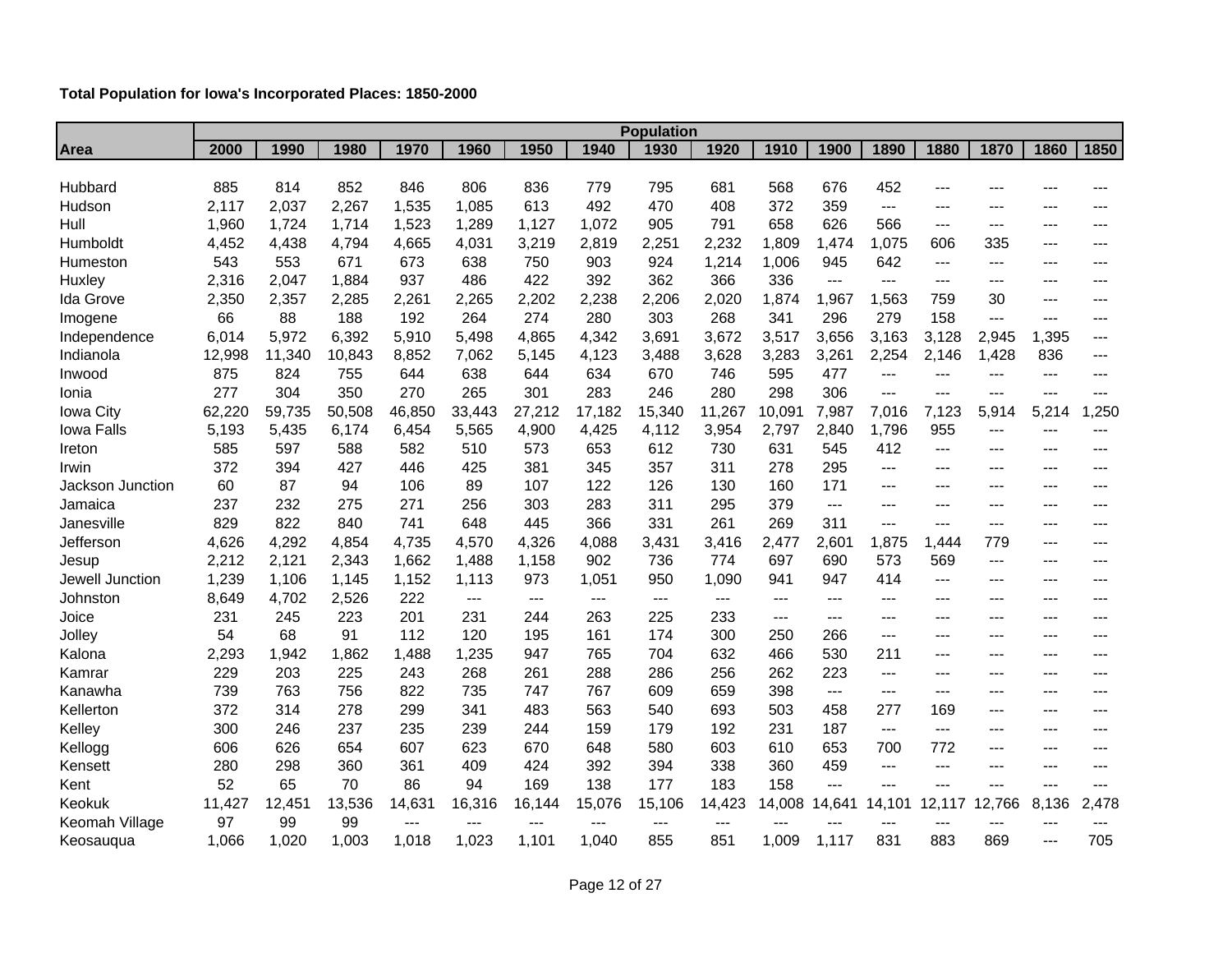|               | <b>Population</b> |       |       |       |       |       |       |                |       |       |       |       |                   |                                                           |                        |                |
|---------------|-------------------|-------|-------|-------|-------|-------|-------|----------------|-------|-------|-------|-------|-------------------|-----------------------------------------------------------|------------------------|----------------|
| Area          | 2000              | 1990  | 1980  | 1970  | 1960  | 1950  | 1940  | 1930           | 1920  | 1910  | 1900  | 1890  | 1880              | 1870                                                      | 1860                   | 1850           |
|               |                   |       |       |       |       |       |       |                |       |       |       |       |                   |                                                           |                        |                |
| Keota         | 1,025             | 1,000 | 1,034 | 1,112 | 1,096 | 1,145 | 1,032 | 955            | 1,025 | 988   | 996   | 777   | 710               | $---$                                                     |                        |                |
| Keswick       | 295               | 284   | 300   | 257   | 265   | 276   | 307   | 358            | 354   | ---   | $---$ | $---$ | $\qquad \qquad -$ | $---$                                                     | $---$                  | ---            |
| Keystone      | 687               | 568   | 618   | 549   | 522   | 438   | 466   | 499            | 558   | 412   | 405   | $---$ | $---$             | $---$                                                     | $---$                  | ---            |
| Kimballton    | 342               | 289   | 362   | 343   | 380   | 428   | 349   | 378            | 382   | 271   | $---$ | $---$ | $---$             | ---                                                       | ---                    | ---            |
| Kingsley      | 1,245             | 1,129 | 1,209 | 1,097 | 1,044 | 1,098 | 1,145 | 1,093          | 1,072 | 977   | 720   | 649   | $---$             | $---$                                                     | $---$                  | ---            |
| Kinross       | 80                | 89    | 79    | 98    | 103   | 105   | 109   | 137            | 138   | 142   | 132   | $---$ | $---$             | $---$                                                     | $---$                  | ---            |
| Kirkman       | 76                | 98    | 95    | 72    | 92    | 131   | 185   | 183            | 204   | 180   | 203   | ---   | ---               | ---                                                       | ---                    | ---            |
| Kirkville     | 214               | 177   | 220   | 222   | 203   | 213   | 241   | 206            | 210   | 299   | 402   | 714   | 280               | 236                                                       | $---$                  | ---            |
| Kiron         | 273               | 301   | 317   | 275   | 271   | 255   | 260   | 259            | 294   | 207   | 89    | ---   | $---$             | $---$                                                     | $---$                  | ---            |
| Klemme        | 593               | 587   | 620   | 554   | 615   | 555   | 528   | 463            | 468   | 306   | 262   | ---   | $---$             | ---                                                       | $---$                  | ---            |
| Knierim       | 70                | 71    | 125   | 131   | 153   | 133   | 159   | 121            | 173   | 220   | $---$ | $---$ | $---$             | $---$                                                     | $---$                  | $---$          |
| Knoxville     | 7,731             | 8,232 | 8,143 | 7,755 | 7,817 | 7,625 | 6,936 | 4,697          | 3,523 | 3,190 | 3,131 | 2,632 | 2,577             | 800                                                       | 1,124                  | $\overline{a}$ |
| La Motte      | 272               | 260   | 322   | 326   | 323   | 280   | 272   | 275            | 327   | 288   | 272   | 154   | 161               | $---$                                                     | $---$                  | $---$          |
| La Porte City | 2,275             | 2,128 | 2,324 | 2,256 | 1,953 | 1,770 | 1,594 | 1,470          | 1,443 | 1,233 | 1,419 | 1,052 | 1,006             | $---$                                                     | $---$                  | $---$          |
| Lacona        | 360               | 357   | 376   | 424   | 396   | 430   | 424   | 443            | 502   | 517   | 496   | 301   | 282               | $---$                                                     | $---$                  | ---            |
| Ladora        | 287               | 308   | 289   | 321   | 307   | 273   | 300   | 284            | 340   | 260   | 239   | 224   | 211               | $\hspace{0.05cm}$ - $\hspace{0.05cm}$ - $\hspace{0.05cm}$ | $---$                  | ---            |
| Lake City     | 1,787             | 1,841 | 2,006 | 1,910 | 2,114 | 2,308 | 2,216 | 2,012          | 2,110 | 2,043 | 2,703 | 1,160 | 249               | 103                                                       | $---$                  | ---            |
| Lake Mills    | 2,140             | 2,143 | 2,281 | 2,124 | 1,758 | 1,560 | 1,677 | 1,474          | 1,529 | 1,214 | 1,293 | 604   | 414               | $---$                                                     | $\qquad \qquad \cdots$ | ---            |
| Lake Park     | 1,023             | 996   | 1,123 | 918   | 952   | 924   | 828   | 708            | 789   | 552   | 541   | $---$ | $---$             | $---$                                                     | $---$                  |                |
| Lake View     | 1,278             | 1,303 | 1,291 | 1,249 | 1,165 | 1,158 | 1,082 | 993            | 838   | 514   | 591   | 366   | $---$             | $---$                                                     | $---$                  | ---            |
| Lakeside      | 484               | 522   | 589   | 353   | 306   | 219   | 103   | $---$          | ---   | ---   | ---   | $---$ | ---               | $---$                                                     | $---$                  | ---            |
| Lakota        | 255               | 281   | 330   | 385   | 459   | 443   | 457   | 409            | 472   | 436   | 384   | $---$ | $---$             | $---$                                                     | $---$                  | ---            |
| Lambs Grove   | 225               | 212   | 228   | 239   | 234   | $---$ | $---$ | $\overline{a}$ | $---$ | $---$ | $---$ | $---$ | $---$             | $---$                                                     | $---$                  | $---$          |
| Lamoni        | 2,444             | 2,319 | 2,705 | 2,540 | 2,173 | 2,196 | 1,567 | 1,739          | 1,787 | 1,541 | 1,540 | $---$ | $---$             | $---$                                                     | $---$                  | ---            |
| Lamont        | 503               | 471   | 554   | 498   | 554   | 574   | 589   | 521            | 495   | 571   | 636   | $---$ | $---$             | $---$                                                     | $---$                  | ---            |
| Lanesboro     | 152               | 182   | 196   | 203   | 258   | 280   | 289   | 270            | 282   | 268   | $---$ | $---$ | $---$             | ---                                                       | $---$                  | ---            |
| Lansing       | 1,012             | 1,007 | 1,181 | 1,227 | 1,325 | 1,536 | 1,388 | 1,321          | 1,447 | 1,542 | 1,438 | 1,668 | 1,811             | 1,755                                                     | $\qquad \qquad - -$    | ---            |
| Larchwood     | 788               | 739   | 701   | 611   | 531   | 415   | 405   | 382            | 441   | 434   | 450   | $---$ | $---$             | $---$                                                     | $---$                  | ---            |
| Larrabee      | 149               | 175   | 169   | 167   | 167   | 158   | 189   | 189            | 206   | 158   | 125   | $---$ | $---$             | $---$                                                     | $---$                  | ---            |
| Latimer       | 535               | 430   | 441   | 393   | 445   | 434   | 416   | 352            | 359   | 378   | ---   | $---$ | $---$             | $---$                                                     | $---$                  | ---            |
| Laurel        | 266               | 271   | 278   | 245   | 223   | 257   | 232   | 232            | 195   | 179   | ---   | $---$ | $---$             | $---$                                                     | ---                    |                |
| Laurens       | 1,476             | 1,550 | 1,606 | 1,792 | 1,799 | 1,556 | 1,304 | 1,071          | 914   | 817   | 853   | 318   | $---$             | $---$                                                     | $---$                  | ---            |
| Lawler        | 461               | 517   | 534   | 513   | 532   | 539   | 542   | 476            | 631   | 601   | 646   | 464   | 487               | $---$                                                     | $---$                  | ---            |
| Lawton        | 697               | 482   | 447   | 406   | 324   | 254   | 263   | 259            | 243   | 138   | ---   | $---$ | $---$             | $---$                                                     | $---$                  | ---            |
| Le Claire     | 2,847             | 2,734 | 2,899 | 2,520 | 1,546 | 1,124 | 881   | 691            | 724   | 690   | 997   | 906   | 1,061             | 1,093                                                     | 1,448                  | $---$          |
| Le Grand      | 883               | 854   | 921   | 565   | 465   | 393   | 329   | 382            | 320   | 338   | 408   | $---$ | $---$             | $---$                                                     | $---$                  | ---            |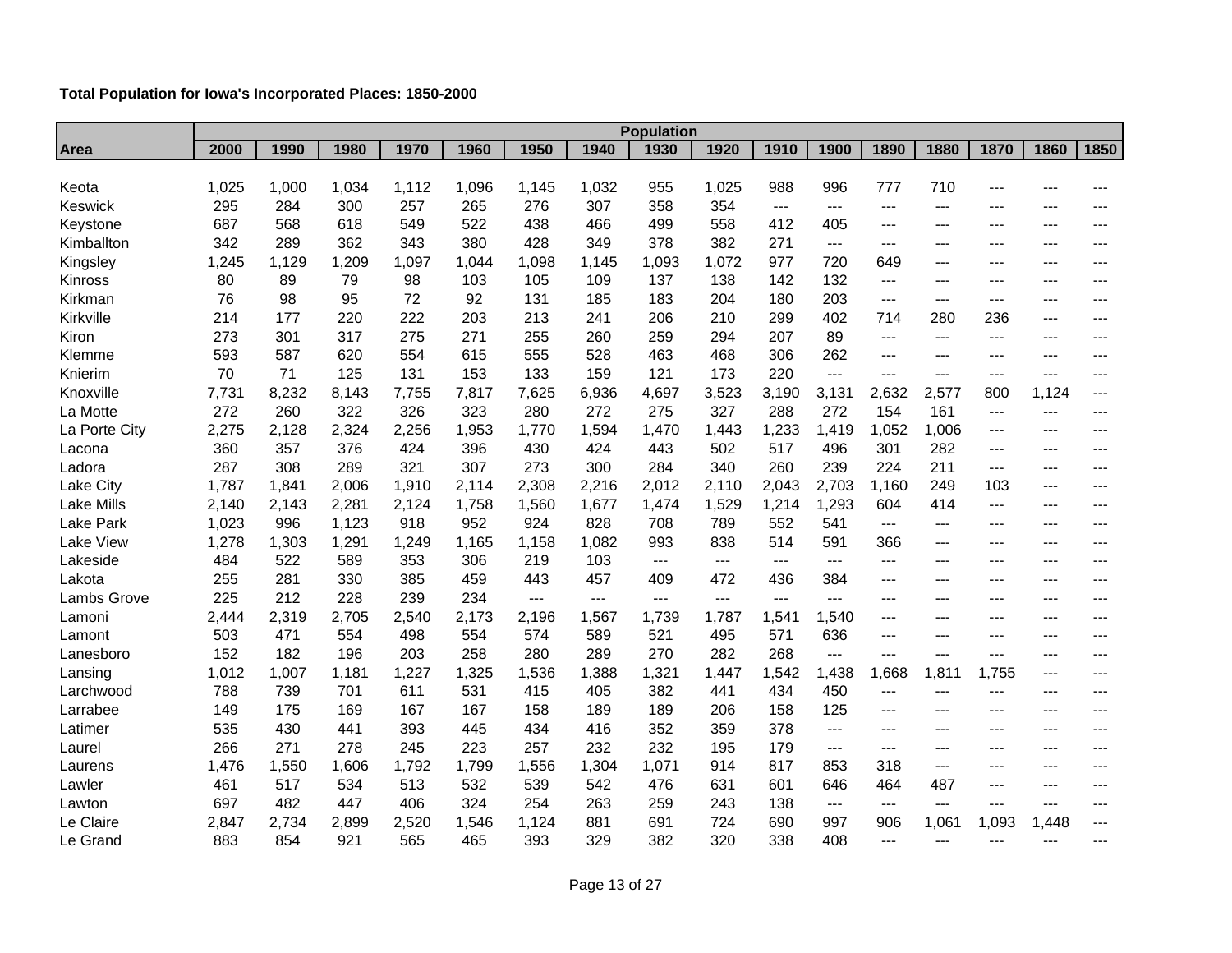| Total Population for Iowa's Incorporated Places: 1850-2000 |  |  |  |
|------------------------------------------------------------|--|--|--|
|------------------------------------------------------------|--|--|--|

|                     |       | <b>Population</b> |       |       |       |       |       |       |       |       |       |       |       |       |       |       |
|---------------------|-------|-------------------|-------|-------|-------|-------|-------|-------|-------|-------|-------|-------|-------|-------|-------|-------|
| Area                | 2000  | 1990              | 1980  | 1970  | 1960  | 1950  | 1940  | 1930  | 1920  | 1910  | 1900  | 1890  | 1880  | 1870  | 1860  | 1850  |
|                     |       |                   |       |       |       |       |       |       |       |       |       |       |       |       |       |       |
| Le Mars             | 9,237 | 8,454             | 8,276 | 8,159 | 6,767 | 5,844 | 5,353 | 4,788 | 4,683 | 4,157 | 4,146 | 4,036 | 1,895 | $---$ |       |       |
| Le Roy              | 13    | 34                | 31    | 43    | 70    | 91    | 129   | 142   | 174   | 185   | $---$ | $---$ | $---$ | $---$ | $---$ | ---   |
| Ledyard             | 147   | 164               | 215   | 240   | 289   | 327   | 317   | 245   | 246   | 222   | 257   | $---$ | $---$ | $---$ | $---$ | ---   |
| Lehigh              | 497   | 536               | 654   | 739   | 846   | 881   | 1,004 | 996   | 1,090 | 928   | 806   | 870   | $---$ | $---$ | ---   | ---   |
| Leighton            | 153   | 142               | 137   | 140   | 167   | 118   | 128   | 115   | 130   | ---   | $---$ | $---$ | $---$ | $---$ | $---$ | ---   |
| Leland              | 258   | 311               | 274   | 223   | 209   | 209   | 235   | 164   | 180   | 188   | 215   | ---   | $---$ | $---$ | $---$ | ---   |
| Lenox               | 1,401 | 1,303             | 1,338 | 1,215 | 1,178 | 1,171 | 1,220 | 1,171 | 1,197 | 1,274 | 1,014 | 706   | 615   | ---   | $--$  | ---   |
| Leon                | 1,983 | 2,047             | 2,094 | 2,142 | 2,004 | 2,139 | 2,307 | 2,006 | 2,193 | 1,991 | 1,905 | 1,422 | 1,367 | 820   | $---$ | ---   |
| Lester              | 251   | 257               | 274   | 238   | 239   | 217   | 286   | 231   | 250   | 244   | 225   | ---   | $---$ | $---$ | $---$ | ---   |
| Letts               | 392   | 390               | 473   | 434   | 392   | 404   | 362   | 329   | 417   | 433   | 387   | 325   | 300   | 88    | $---$ | ---   |
| Lewis               | 438   | 433               | 497   | 526   | 501   | 511   | 557   | 589   | 607   | 603   | 613   | 579   | 550   | 400   | $---$ | $---$ |
| Libertyville        | 325   | 264               | 281   | 329   | 368   | 311   | 310   | 258   | 321   | ---   | $---$ | $---$ | $---$ | ---   | $---$ | $---$ |
| Lidderdale          | 186   | 202               | 197   | 173   | 201   | 180   | 208   | 211   | 163   | 114   | $---$ | $---$ | $---$ | $---$ | $---$ | $---$ |
| Lime Springs        | 496   | 438               | 476   | 497   | 581   | 551   | 567   | 539   | 595   | 498   | 605   | 550   | 470   | $---$ | $---$ | $---$ |
| Lincoln             | 182   | 173               | 202   | 184   | 183   | 194   | 167   | 162   | 146   | ---   | $---$ | $---$ | $---$ | $---$ | $---$ | ---   |
| Linden              | 226   | 201               | 264   | 278   | 258   | 290   | 298   | 314   | 267   | 315   | 314   | $--$  | $---$ | $---$ | ---   | ---   |
| Lineville           | 273   | 289               | 319   | 385   | 452   | 482   | 520   | 531   | 707   | 600   | 690   | 606   | 622   | $---$ | $---$ | ---   |
| Linn Grove          | 211   | 194               | 205   | 240   | 330   | 320   | 402   | 360   | 433   | $---$ | ---   | ---   | ---   | $---$ | $---$ | ---   |
| Lisbon              | 1,898 | 1,452             | 1,458 | 1,329 | 1,227 | 952   | 873   | 795   | 803   | 846   | 956   | 1,079 | 776   | $---$ | 582   | ---   |
| Liscomb             | 272   | 258               | 296   | 328   | 295   | 278   | 340   | 326   | 347   | 354   | 338   | 313   | 452   | $---$ | $---$ | $---$ |
| <b>Little Rock</b>  | 489   | 493               | 490   | 531   | 564   | 533   | 633   | 585   | 573   | 471   | 399   | $---$ | ---   | $---$ | $---$ | ---   |
| <b>Little Sioux</b> | 217   | 205               | 251   | 239   | 295   | 349   | 434   | 400   | 436   | 390   | 427   | 400   | 369   | $---$ | $---$ | $---$ |
| Littleport          | 26    | 88                | 106   | 97    | 119   | 139   | 170   | 203   | 191   | 166   | $---$ | $---$ | $---$ | $---$ | $---$ | $---$ |
| Livermore           | 431   | 436               | 490   | 510   | 545   | 615   | 736   | 666   | 648   | 578   | 618   | 459   | 168   | $---$ | $---$ | ---   |
| Lockridge           | 275   | 270               | 271   | 232   | 206   | 233   | 279   | 231   | 230   | ---   | $---$ | ---   | $---$ | $---$ | $---$ | ---   |
| Logan               | 1,545 | 1,401             | 1,540 | 1,526 | 1,605 | 1,550 | 1,700 | 1,654 | 1,637 | 1,453 | 1,377 | 827   | 644   | $---$ | $---$ | ---   |
| Lohrville           | 431   | 453               | 521   | 553   | 653   | 698   | 776   | 776   | 727   | 674   | 597   | 435   | $---$ | $---$ | $---$ | ---   |
| Lone Rock           | 157   | 185               | 169   | 166   | 185   | 188   | 170   | 159   | 193   | ---   | $---$ | $---$ | $---$ | $---$ | $---$ | ---   |
| Lone Tree           | 1,151 | 979               | 1,014 | 834   | 717   | 639   | 651   | 627   | 673   | 782   | 600   | $---$ | $---$ | $---$ | $---$ | ---   |
| Long Grove          | 597   | 605               | 596   | 269   | 182   | 156   | 139   | 134   | 158   | ---   | ---   | $---$ | $---$ | $---$ | $---$ | ---   |
| Lorimor             | 427   | 377               | 405   | 346   | 460   | 505   | 614   | 577   | 678   | 645   | 587   | $---$ | $---$ | $---$ | ---   | ---   |
| <b>Lost Nation</b>  | 497   | 467               | 524   | 547   | 567   | 557   | 493   | 493   | 537   | 523   | $---$ | 213   | 193   | $---$ | $---$ | ---   |
| Lovilia             | 583   | 566               | 637   | 640   | 630   | 619   | 852   | 727   | 958   | 552   | ---   | $---$ | $---$ | $---$ | $---$ | ---   |
| Low Moor            | 240   | 280               | 346   | 347   | 343   | 279   | 252   | 271   | 277   | 253   | 318   | $---$ | $---$ | $---$ | $---$ | $---$ |
| Lowden              | 794   | 726               | 717   | 667   | 641   | 642   | 645   | 697   | 655   | 584   | 544   | 405   | $---$ | 486   | $---$ | ---   |
| Lu Verne            | 299   | 328               | 418   | 380   | 468   | 553   | 576   | 570   | 610   | 501   | 534   | ---   | $---$ | $---$ | $---$ | ---   |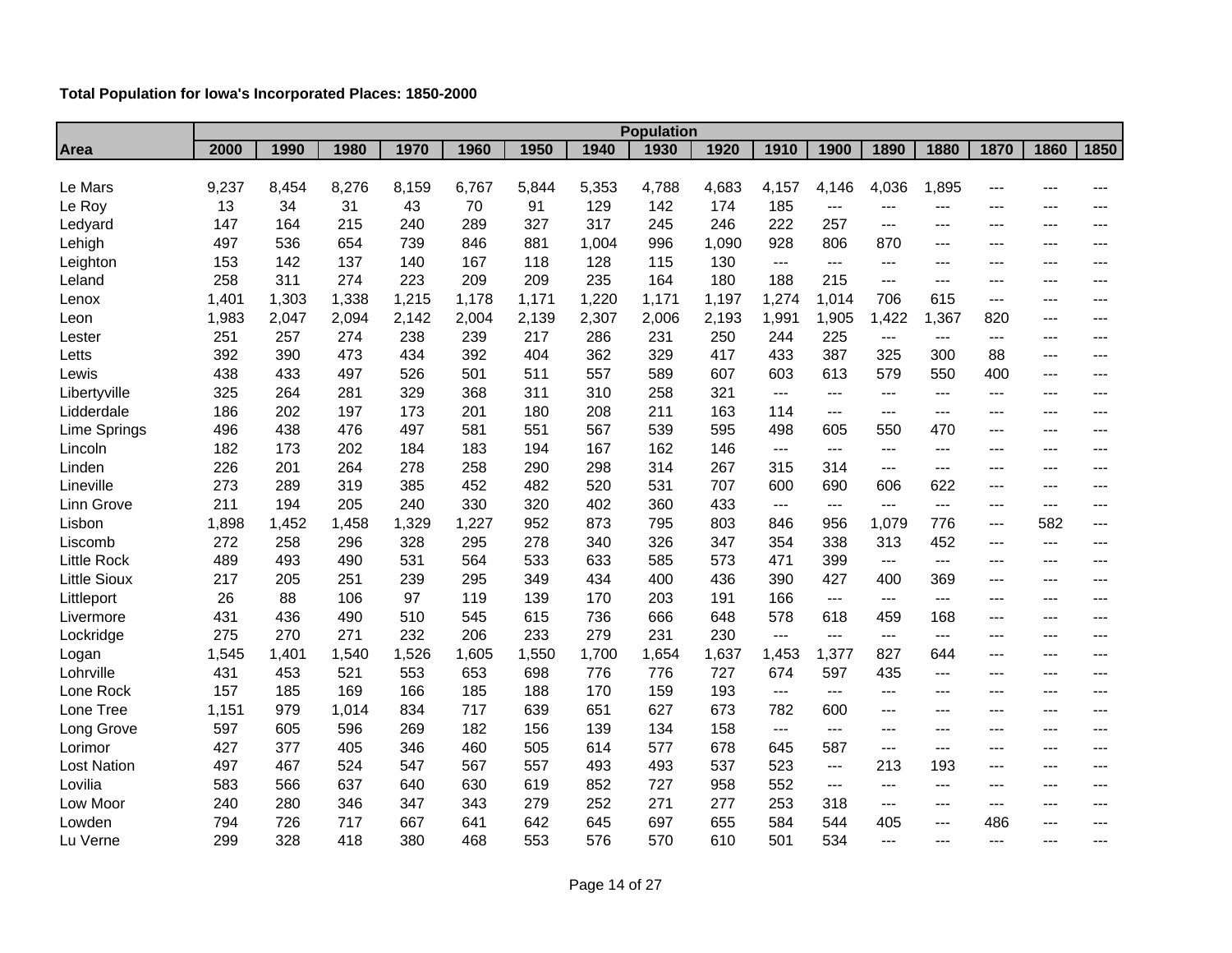|                   | <b>Population</b> |        |        |        |        |        |        |        |                            |        |       |       |       |       |       |       |
|-------------------|-------------------|--------|--------|--------|--------|--------|--------|--------|----------------------------|--------|-------|-------|-------|-------|-------|-------|
| Area              | 2000              | 1990   | 1980   | 1970   | 1960   | 1950   | 1940   | 1930   | 1920                       | 1910   | 1900  | 1890  | 1880  | 1870  | 1860  | 1850  |
|                   |                   |        |        |        |        |        |        |        |                            |        |       |       |       |       |       |       |
| Luana             | 249               | 190    | 246    | 225    | 276    | 220    | 204    | 186    | 181                        | ---    | ---   |       | ---   | ---   |       |       |
| Lucas             | 243               | 224    | 292    | 247    | 357    | 420    | 534    | 514    | 614                        | 666    | 1,132 | ,320  | 981   | ---   | ---   |       |
| Luther            | 158               | 154    | 155    | 189    | 147    | 131    | 145    | 137    | 145                        | 130    | $---$ | ---   | ---   | ---   | ---   | ---   |
| Luxemburg         | 246               | 257    | 271    | 185    | 159    | 120    | 124    | 105    | 93                         | ---    | $---$ | $---$ | ---   | ---   | $---$ | ---   |
| Luzerne           | 105               | 110    | 114    | 134    | 136    | 186    | 135    | 149    | 180                        | 160    | 169   | $---$ | ---   | 144   | $---$ |       |
| Lynnville         | 366               | 393    | 406    | 381    | 411    | 406    | 427    | 426    | 461                        | 370    | 347   | 261   | 296   | ---   | ---   | ---   |
| Lytton            | 305               | 320    | 377    | 378    | 376    | 373    | 335    | 373    | 278                        | $---$  | $---$ | ---   | $---$ | ---   | $---$ | ---   |
| Macedonia         | 325               | 262    | 279    | 330    | 290    | 298    | 329    | 314    | 352                        | 357    | 295   | $---$ | ---   | ---   | ---   | ---   |
| Macksburg         | 142               | 110    | 132    | 142    | 174    | 220    | 255    | 218    | 228                        | 197    | 235   | 186   | 204   | ---   | ---   | ---   |
| Madrid            | 2,264             | 2,395  | 2,281  | 2,448  | 2,286  | 1,829  | 2,074  | 2,061  | 1,783                      | 1,191  | 1,021 | 565   | 200   | ---   | $---$ | ---   |
| Magnolia          | 200               | 204    | 207    | 206    | 215    | 207    | 242    | 271    | 299                        | 311    | $---$ | $---$ | ---   | 450   | ---   | $---$ |
| Malcom            | 352               | 447    | 418    | 388    | 416    | 406    | 447    | 381    | 413                        | 377    | 404   | 372   | 416   | $---$ | $---$ | ---   |
| Mallard           | 298               | 360    | 407    | 384    | 431    | 399    | 438    | 449    | 431                        | 331    | 292   | $---$ | ---   | $---$ | ---   | ---   |
| Maloy             | 28                | 36     | 38     | 45     | 68     | 90     | 95     | 112    | 121                        | 127    | $---$ | $---$ | ---   | ---   | $---$ | ---   |
| Malvern           | 1,256             | 1,210  | 1,244  | 1,158  | 1,193  | 1,263  | 1,325  | 1,320  | 1,195                      | 1,154  | 1,166 | 1,003 | 748   | ---   | $---$ |       |
| Manchester        | 5,257             | 5,137  | 4,942  | 4,641  | 4,402  | 3,987  | 3,762  | 3,413  | 3,111                      | 2,758  | 2,887 | 2,344 | 2,275 | 1,492 | $---$ | ---   |
| Manilla           | 839               | 898    | 1,020  | 943    | 939    | 1,035  | 1,040  | 1,032  | 1,142                      | 875    | 773   | 526   | ---   | ---   | ---   | ---   |
| Manly             | 1,342             | 1,349  | 1,496  | 1,294  | 1,425  | 1,473  | 1,445  | 1,447  | 1,476                      | 346    | 359   | $---$ | ---   | ---   | ---   |       |
| Manning           | 1,490             | 1,484  | 1,609  | 1,656  | 1,676  | 1,801  | 1,748  | 1,817  | 1,863                      | 1,434  | 1,169 | 1,233 | ---   | $---$ | ---   | ---   |
| Manson            | 1,893             | 1,844  | 1,924  | 1,993  | 1,789  | 1,622  | 1,429  | 1,382  | 1,409                      | 1,236  | 1,424 | 822   | 377   | ---   | $---$ | $---$ |
| Mapleton          | 1,416             | 1,294  | 1,495  | 1,647  | 1,686  | 1,857  | 1,824  | 1,622  | 1,367                      | 1,100  | 1,099 | 782   | 379   | ---   | 113   | ---   |
| Maquoketa         | 6,112             | 6,130  | 6,313  | 5,677  | 5,909  | 4,307  | 4,076  | 3,595  | 3,626                      | 3,570  | 3,777 | 3,077 | 2,467 | 1,756 | 1,090 | 168   |
| Marathon          | 302               | 320    | 442    | 447    | 516    | 565    | 597    | 573    | 520                        | 532    | 659   | $---$ | ---   | ---   | $---$ | ---   |
| Marble Rock       | 326               | 361    | 419    | 461    | 442    | 470    | 660    | 441    | 483                        | 480    | 573   | 433   | 409   | ---   | $---$ | ---   |
| <b>Marcus</b>     | 1,139             | 1,171  | 1,206  | 1,272  | 1,307  | 1,263  | 1,206  | 1,138  | 1,091                      | 896    | 718   | 671   | 171   | ---   | $---$ | $---$ |
| Marengo           | 2,535             | 2,270  | 2,308  | 2,235  | 2,264  | 2,151  | 2,260  | 2,112  | 2,048                      | 1,786  | 2,007 | 1,710 | 1,738 | 1,693 | $---$ | 50    |
| Marion            | 26,294            | 20,403 | 19,474 | 18,028 | 10,882 | 5,916  | 4,721  | 4,348  | 4,138                      | 4,400  | 4,102 | 3,094 | 1,939 | 1,822 | 1,367 | ---   |
| Marne             | 149               | 149    | 162    | 187    | 205    | 214    | 245    | 255    | 284                        | 266    | 410   | $---$ | ---   | ---   | $---$ | ---   |
| Marquette         | 421               | 479    | 528    | 509    | 572    | 641    | 747    | 814    | 923                        | 588    | 616   | 509   | 519   | ---   | ---   | ---   |
| Marshalltown      | 26,009            | 25,178 | 26,938 | 26,219 | 22,521 | 19,821 | 19,240 | 17,373 | 15,731                     | 13,374 | 1,544 | 8,914 | 6,240 | 3,218 | $---$ | ---   |
| Martelle          | 280               | 290    | 316    | 341    | 247    | 228    | 215    | 185    | 156                        | 178    | 158   | ---   | ---   | ---   | ---   |       |
| Martensdale       | 467               | 491    | 438    | 306    | 316    | 161    | 172    | 139    | $\qquad \qquad \text{---}$ | ---    | $---$ | $---$ | ---   | ---   | $---$ | ---   |
| Martinsburg       | 126               | 157    | 174    | 140    | 172    | 219    | 218    | 223    | 278                        | 285    | 332   | 322   | 154   | $---$ | $---$ | $---$ |
| Marysville        | 54                | 65     | 84     | 91     | 113    | 165    | 203    | 149    | 234                        | 319    | 322   | 348   | 340   | 266   | 75    | ---   |
| <b>Mason City</b> | 29,172            | 29,040 | 30,144 | 30,379 | 30,642 | 27,980 | 27,080 | 23,304 | 20,065                     | 11,230 | 6,746 | 4,007 | 2,510 | 1,183 | ---   | ---   |
| Masonville        | 104               | 129    | 150    | 147    | 168    | 133    | 176    | 207    | 250                        | 282    | $---$ | $---$ | ---   | ---   | ---   | ---   |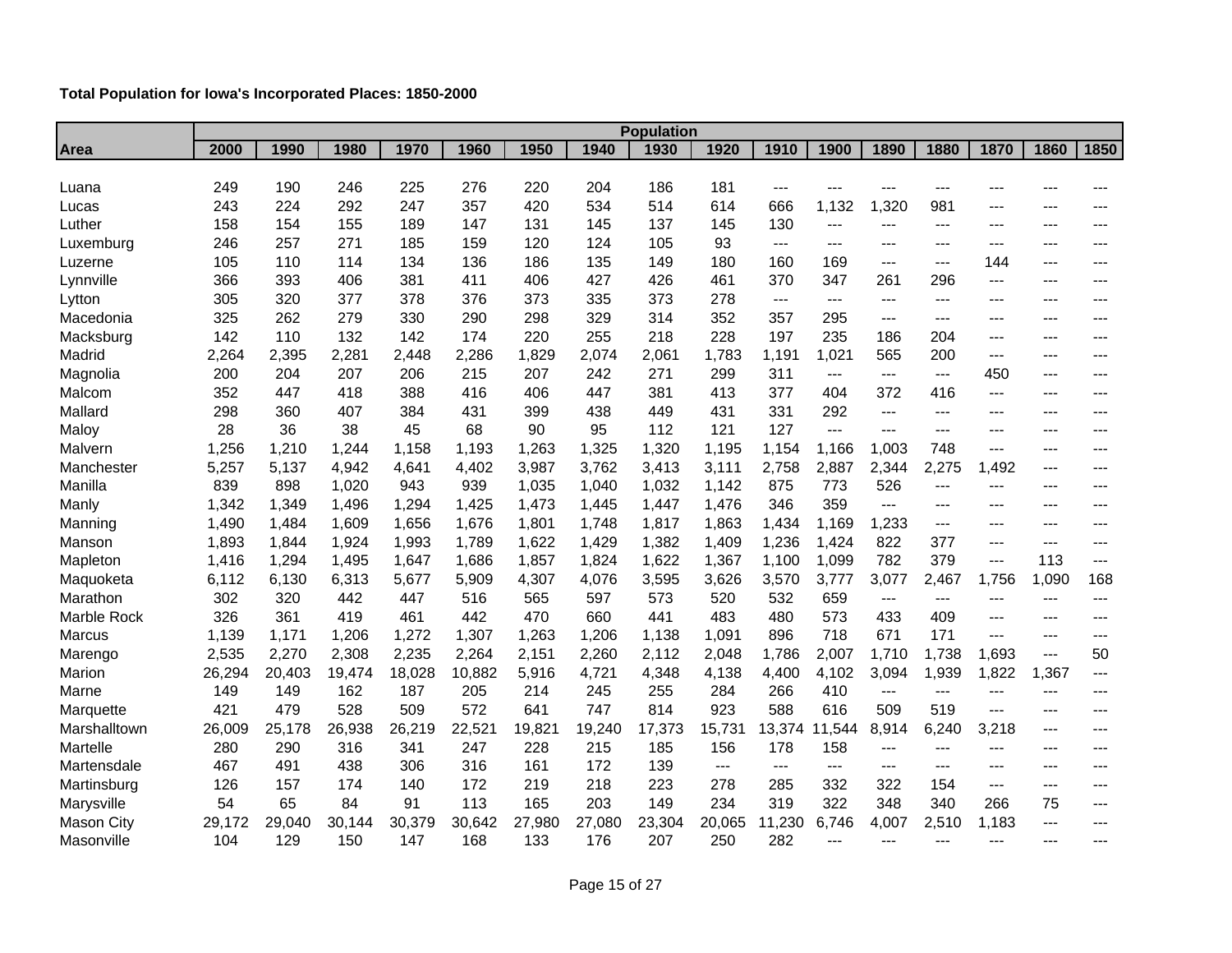|                 |       | <b>Population</b> |                      |       |       |       |       |       |       |       |       |       |         |       |                     |       |
|-----------------|-------|-------------------|----------------------|-------|-------|-------|-------|-------|-------|-------|-------|-------|---------|-------|---------------------|-------|
| Area            | 2000  | 1990              | 1980                 | 1970  | 1960  | 1950  | 1940  | 1930  | 1920  | 1910  | 1900  | 1890  | 1880    | 1870  | 1860                | 1850  |
|                 |       |                   |                      |       |       |       |       |       |       |       |       |       |         |       |                     |       |
| Massena         | 414   | 372               | 518                  | 433   | 456   | 459   | 479   | 475   | 500   | 490   | 475   | 279   | ---     |       |                     |       |
| Matlock         | 83    | 92                | 109                  | 89    | 103   | 104   | 112   | 103   | 94    | 118   | 94    | ---   | $---$   | $---$ | $---$               | ---   |
| Maurice         | 254   | 243               | 288                  | 266   | 237   | 256   | 272   | 274   | 329   | 290   | 280   | $---$ | $---$   | $---$ | $---$               | ---   |
| Maxwell         | 807   | 788               | 783                  | 758   | 773   | 802   | 812   | 721   | 811   | 754   | 810   | 453   | $---$   | $---$ | $---$               | ---   |
| Maynard         | 500   | 513               | 561                  | 503   | 515   | 455   | 432   | 409   | 387   | 382   | 495   | 371   | 270     | $---$ | $---$               | ---   |
| Maysville       | 163   | 170               | 151                  | 170   | 126   | 70    | 44    | 57    | 85    | 55    | $---$ | ---   | ---     | $---$ | $---$               | ---   |
| McCallsburg     | 318   | 292               | 304                  | 307   | 272   | 290   | 278   | 330   | 261   | 309   | ---   | ---   | $---$   | $---$ | $---$               | ---   |
| McCausland      | 299   | 308               | 381                  | 226   | 173   | 150   | 115   | 104   | 110   | 106   | ---   | ---   | $---$   | $---$ | $---$               | ---   |
| McClelland      | 129   | 139               | 177                  | 146   | 150   | 159   | 165   | 161   | 142   | 134   | ---   | ---   | ---     | $---$ | $---$               | ---   |
| McGregor        | 871   | 797               | 945                  | 990   | 1,040 | 1,138 | 1,309 | 1,299 | 1,289 | 1,259 | 1,498 | 1,160 | 1,602   | 2,074 | 1,989               | $---$ |
| McIntire        | 173   | 147               | 197                  | 234   | 270   | 300   | 300   | 268   | 514   | 487   | 427   | $---$ | $---$   | $---$ | $---$               | $---$ |
| Mechanicsville  | 1,173 | 1,075             | 1,166                | 989   | 866   | 850   | 821   | 781   | 812   | 817   | 703   | 612   | 545     | 628   | 195                 | ---   |
| Mediapolis      | 1,644 | 1,637             | 1,685                | 1,242 | 1,040 | 834   | 806   | 793   | 780   | 858   | 725   | 489   | 423     | ---   | $\qquad \qquad - -$ | ---   |
| Melbourne       | 794   | 669               | 732                  | 661   | 517   | 510   | 480   | 426   | 481   | 423   | 366   | $---$ | $---$   | $---$ | $---$               | $---$ |
| Melcher-Dallas  | 1,298 | 1,302             | $\scriptstyle\cdots$ | $---$ | $---$ | $---$ | ---   | $---$ | ---   | ---   | ---   | ---   | ---     | $---$ | $---$               |       |
| Melrose         | 130   | 150               | 218                  | 192   | 214   | 310   | 451   | 417   | 450   | 459   | 400   | ---   | ---     | $---$ | $---$               | ---   |
| Melvin          | 243   | 250               | 277                  | 325   | 364   | 325   | 328   | 301   | 282   | 195   | $---$ | ---   | $---$   | $---$ | $---$               | $---$ |
| Menlo           | 365   | 356               | 410                  | 391   | 421   | 421   | 441   | 500   | 476   | 382   | 428   | 389   | ---     | $---$ | $---$               |       |
| Meriden         | 184   | 193               | 233                  | 167   | 192   | 164   | 200   | 188   | 218   | 246   | 432   | 241   | $---$   | $---$ | $---$               | $---$ |
| Merrill         | 754   | 729               | 737                  | 790   | 645   | 605   | 547   | 605   | 633   | 520   | 389   | $---$ | $- - -$ | $---$ | $---$               | ---   |
| Meservey        | 252   | 292               | 324                  | 354   | 331   | 297   | 282   | 255   | 282   | 193   | 193   | ---   | ---     | $---$ | $---$               |       |
| Middletown      | 535   | 386               | 487                  | 443   | 245   | 229   | 134   | 126   | 112   | $---$ | ---   | ---   | ---     | $---$ | $---$               | ---   |
| <b>Miles</b>    | 462   | 409               | 398                  | 409   | 376   | 344   | 314   | 319   | 333   | 334   | 385   | ---   | $---$   | $---$ | $---$               | $---$ |
| Milford         | 2,474 | 2,170             | 2,076                | 1,668 | 1,476 | 1,375 | 1,202 | 1,062 | 908   | 575   | 485   | ---   | $---$   | $---$ | $---$               | ---   |
| Millersburg     | 184   | 188               | 184                  | 187   | 186   | 200   | 177   | 198   | 210   | $---$ | ---   | ---   | $---$   | $---$ | $---$               | ---   |
| Millerton       | 48    | 44                | 72                   | 82    | 90    | 140   | 163   | 162   | 159   | ---   | ---   | ---   | $---$   | $---$ | $---$               | ---   |
| Millville       | 23    | 32                | 50                   | 27    | $---$ | $---$ | ---   | $---$ | $---$ | ---   | ---   | $---$ | $---$   | $---$ | $---$               |       |
| Milo            | 839   | 864               | 778                  | 561   | 468   | 525   | 528   | 542   | 560   | 519   | 585   | 318   | 100     | ---   | $---$               | ---   |
| Milton          | 550   | 506               | 567                  | 567   | 609   | 719   | 809   | 771   | 845   | 913   | 849   | 643   | 412     | $---$ | $---$               | $---$ |
| Minburn         | 391   | 346               | 390                  | 378   | 357   | 353   | 335   | 328   | 418   | 388   | 317   | ---   | ---     | $---$ | $---$               | ---   |
| Minden          | 564   | 539               | 483                  | 433   | 355   | 328   | 310   | 377   | 381   | 423   | 328   | 287   | ---     | ---   | ---                 | ---   |
| Mingo           | 269   | 252               | 303                  | 260   | 260   | 227   | 290   | 313   | 324   | 246   | $---$ | $---$ | $---$   | $---$ | $---$               | ---   |
| Missouri Valley | 2,992 | 2,888             | 3,107                | 3,519 | 3,567 | 3,546 | 3,994 | 4,230 | 3,985 | 3,187 | 4,010 | 2,797 | 1,154   | ---   | $---$               | ---   |
| Mitchell        | 155   | 170               | 193                  | 233   | 237   | 168   | 161   | 177   | 195   | 231   | 245   | 309   | 295     | 829   | $---$               | ---   |
| Mitchellville   | 1,715 | 1,670             | 1,530                | 1,341 | 957   | 906   | 769   | 702   | 752   | 869   | 768   | 704   | 745     | $---$ | $---$               | ---   |
| Modale          | 303   | 289               | 373                  | 297   | 276   | 283   | 385   | 359   | 381   | 387   | 383   | 288   | ---     | $---$ | $---$               | ---   |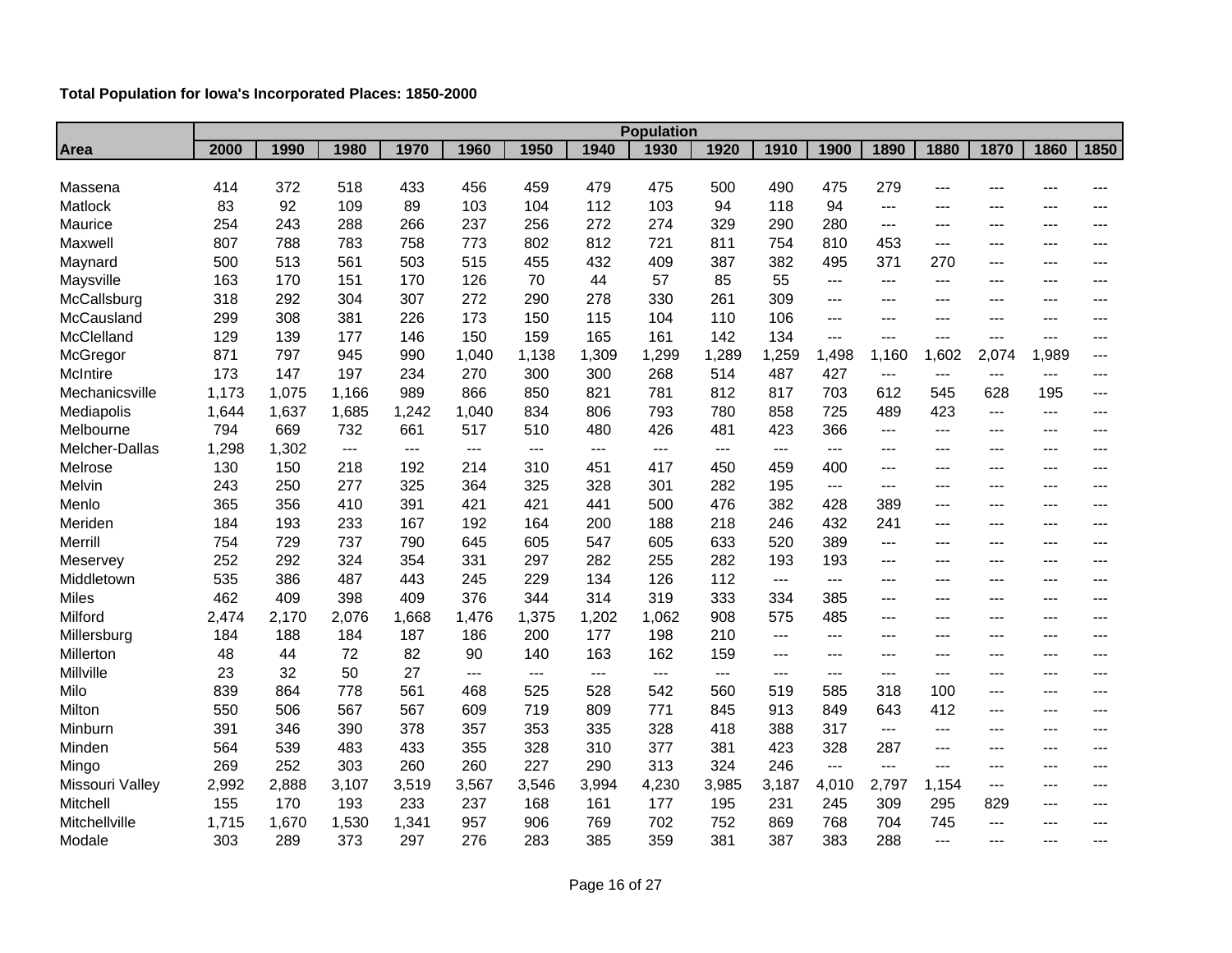|                       | <b>Population</b> |        |        |        |        |        |        |        |                     |        |        |        |                |       |       |       |
|-----------------------|-------------------|--------|--------|--------|--------|--------|--------|--------|---------------------|--------|--------|--------|----------------|-------|-------|-------|
| Area                  | 2000              | 1990   | 1980   | 1970   | 1960   | 1950   | 1940   | 1930   | 1920                | 1910   | 1900   | 1890   | 1880           | 1870  | 1860  | 1850  |
|                       |                   |        |        |        |        |        |        |        |                     |        |        |        |                |       |       |       |
| Mondamin              | 423               | 403    | 423    | 420    | 436    | 489    | 610    | 534    | 508                 | 420    | 384    | 257    | 158            | $---$ |       | ---   |
| Monmouth              | 180               | 169    | 210    | 257    | 291    | 198    | 190    | 198    | 200                 | 221    | 281    | $---$  | $---$          | $---$ | ---   |       |
| Monona                | 1,550             | 1,520  | 1,530  | 1,395  | 1,346  | 1,346  | 1,191  | 1,163  | 1,049               | 792    | 674    | 460    | 420            | ---   | ---   |       |
| Monroe                | 1,808             | 1,739  | 1,875  | 1,389  | 1,366  | 1,108  | 1,015  | 936    | 936                 | 800    | 917    | 952    | 982            | $---$ | $---$ | ---   |
| Montezuma             | 1,440             | 1,651  | 1,485  | 1,353  | 1,416  | 1,460  | 1,477  | 1,257  | 1,273               | 1,172  | 1,210  | 1,062  | 921            | 555   | 564   | ---   |
| Monticello            | 3,607             | 3,522  | 3,641  | 3,509  | 3,190  | 2,888  | 2,546  | 2,259  | 2,257               | 2,043  | 2,104  | 1,938  | 1,877          | 1,337 | $---$ | ---   |
| Montour               | 285               | 312    | 387    | 334    | 252    | 380    | 393    | 370    | 409                 | 383    | 502    | 409    | 457            | $---$ | $---$ | $---$ |
| Montrose              | 957               | 957    | 1,038  | 735    | 632    | 643    | 592    | 621    | 549                 | 708    | 748    | 778    | 983            | 905   | $---$ | 454   |
| Moorhead              | 232               | 259    | 264    | 271    | 313    | 392    | 421    | 372    | 381                 | 366    | 200    | $---$  | $---$          | ---   | $--$  | ---   |
| Moorland              | 197               | 209    | 257    | 269    | 281    | 248    | 215    | 179    | 181                 | 137    | $---$  | $---$  | $---$          | $---$ | $---$ | $---$ |
| Moravia               | 713               | 679    | 706    | 699    | 621    | 652    | 731    | 684    | 837                 | 682    | 632    | 311    | 173            | 161   | 172   | $---$ |
| Morley                | 88                | 85     | 94     | 123    | 124    | 157    | 119    | 117    | $\qquad \qquad - -$ | ---    | ---    | ---    | ---            | $---$ | $---$ | ---   |
| Morning Sun           | 872               | 841    | 959    | 906    | 875    | 939    | 861    | 856    | 751                 | 897    | 948    | 881    | 812            | 314   | 226   | $---$ |
| Morrison              | 97                | 125    | 146    | 136    | 139    | 169    | 161    | 173    | 207                 | 173    | 176    | 165    | 116            | $---$ | ---   | ---   |
| Moulton               | 658               | 613    | 762    | 763    | 773    | 985    | 1,181  | 1,476  | 1,387               | 1,233  | 1,420  | 769    | 681            | 678   | $---$ | ---   |
| Mount Auburn          | 160               | 134    | 188    | 200    | 186    | 216    | 223    | 196    | 249                 | 228    | $---$  | $---$  | $\overline{a}$ | $---$ | $---$ | ---   |
| Mount Ayr             | 1,822             | 1,796  | 1,938  | 1,762  | 1,738  | 1,793  | 1,930  | 1,704  | 1,738               | 1,646  | 1,729  | 1,265  | 1,275          | 422   | $---$ | $---$ |
| Mount Pleasant        | 8,751             | 7,959  | 7,322  | 7,007  | 7,339  | 5,843  | 4,610  | 3,743  | 3,987               | 3,874  | 4,109  | 3,997  | 4,410          | 4,245 | 3,530 | 758   |
| <b>Mount Sterling</b> | 40                | 53     | 96     | 87     | 86     | 144    | 134    | 165    | 179                 | 232    | ---    | $---$  | $---$          | $---$ | $---$ | $---$ |
| <b>Mount Union</b>    | 132               | 140    | 145    | 173    | 176    | 167    | 186    | 167    | 225                 | 195    | ---    | ---    | $---$          | $---$ | $---$ | ---   |
| Mount Vernon          | 3,390             | 3,657  | 3,325  | 3,018  | 2,593  | 2,320  | 1,489  | 1,441  | 1,466               | 1,532  | 1,629  | 1,259  | 977            | 910   | $---$ |       |
| Moville               | 1,583             | 1,306  | 1,273  | 1,198  | 1,156  | 964    | 973    | 911    | 878                 | 552    | 507    | 295    | ---            | $---$ | $---$ | ---   |
| Murray                | 766               | 731    | 703    | 620    | 613    | 767    | 857    | 828    | 847                 | 796    | 949    | 666    | 491            | $---$ | $---$ | ---   |
| Muscatine             | 22,697            | 22,881 | 23,467 | 22,405 | 19,813 | 19,041 | 18,286 | 16,778 | 16,068              | 16,178 | 14,073 | 11,454 | 8,295          | 6,718 | ---   |       |
| <b>Mystic</b>         | 588               | 545    | 665    | 696    | 761    | 1,233  | 1,822  | 1,953  | 2,796               | 2,663  | 1,758  | 875    | $---$          | ---   | $---$ | ---   |
| Nashua                | 1,618             | 1,476  | 1,846  | 1,712  | 1,737  | 1,609  | 1,439  | 1,363  | 1,317               | 1,102  | 1,268  | 1,240  | 1,116          | 817   | $---$ | ---   |
| Nemaha                | 102               | 112    | 120    | 117    | 151    | 184    | 169    | 146    | 166                 | ---    | ---    | $---$  | ---            | ---   | ---   |       |
| Neola                 | 845               | 909    | 839    | 968    | 870    | 839    | 841    | 944    | 896                 | 926    | 921    | 917    | 286            | $--$  | $--$  | ---   |
| Nevada                | 6,658             | 6,009  | 5,912  | 4,952  | 4,227  | 3,763  | 3,353  | 3,133  | 2,668               | 2,138  | 2,472  | 1,662  | 1,541          | 982   | 350   | $---$ |
| New Albin             | 527               | 534    | 609    | 644    | 643    | 568    | 602    | 556    | 683                 | 588    | 543    | 411    | 423            | ---   | ---   | ---   |
| New Hampton           | 3,692             | 3,660  | 3,940  | 3,621  | 3,456  | 3,323  | 2,933  | 2,458  | 2,539               | 2,275  | 2,339  | 1,314  | 1,105          | 455   | $--$  | ---   |
| New Hartford          | 659               | 683    | 764    | 690    | 649    | 584    | 548    | 500    | 454                 | 482    | 570    | $---$  | $---$          | $---$ | $---$ | ---   |
| New Liberty           | 121               | 139    | 136    | 141    | 145    | 126    | 125    | 103    | 116                 | 93     | $---$  | ---    | $---$          | $---$ | $---$ | ---   |
| New London            | 1,937             | 1,922  | 2,043  | 1,900  | 1,694  | 1,510  | 1,340  | 1,336  | 1,144               | 1,144  | 1,003  | 580    | 658            | ---   | $---$ | ---   |
| <b>New Market</b>     | 456               | 454    | 554    | 501    | 506    | 573    | 681    | 630    | 745                 | 673    | 600    | 320    | $---$          | $---$ | $---$ | ---   |
| New Providence        | 227               | 240    | 249    | 208    | 206    | 212    | 236    | 262    | 255                 | 246    | 268    | $---$  | ---            | $---$ | ---   |       |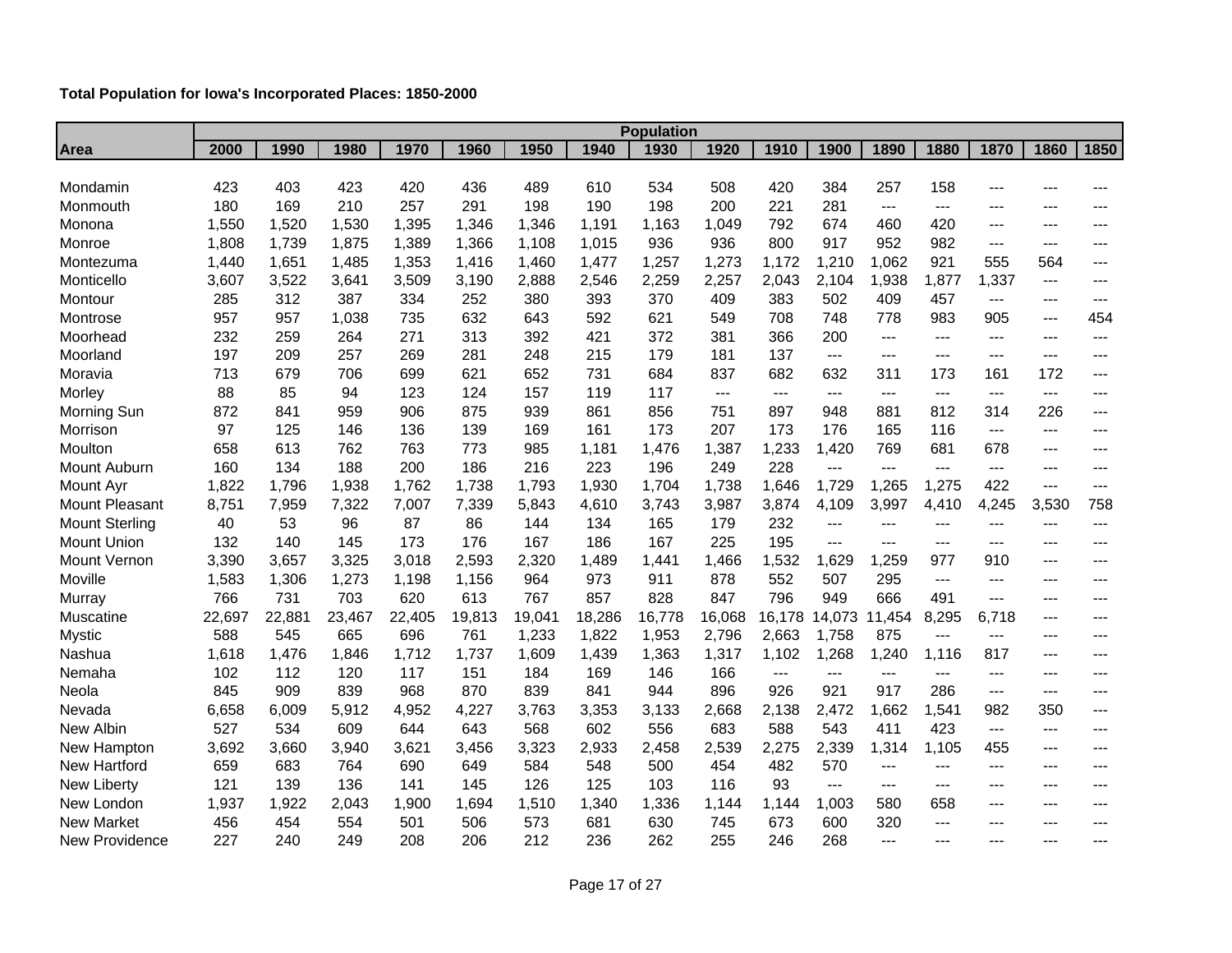|                      | <b>Population</b> |        |        |        |        |        |        |        |                            |               |       |       |       |       |         |         |
|----------------------|-------------------|--------|--------|--------|--------|--------|--------|--------|----------------------------|---------------|-------|-------|-------|-------|---------|---------|
| Area                 | 2000              | 1990   | 1980   | 1970   | 1960   | 1950   | 1940   | 1930   | 1920                       | 1910          | 1900  | 1890  | 1880  | 1870  | 1860    | 1850    |
|                      |                   |        |        |        |        |        |        |        |                            |               |       |       |       |       |         |         |
| New Sharon           | 1,301             | 1,136  | 1,225  | 944    | 1,063  | 1,089  | 1,214  | 1,052  | 1,084                      | 1,122         | 1,252 | 1,026 | 805   |       |         |         |
| New Vienna           | 400               | 376    | 430    | 392    | 265    | 204    | 229    | 229    | 241                        | 188           | 245   | $---$ | ---   | ---   | ---     |         |
| New Virginia         | 469               | 433    | 512    | 452    | 381    | 342    | 410    | 404    | 424                        | 396           | $---$ | ---   | $---$ | $---$ | ---     | $---$   |
| Newell               | 887               | 1,089  | 913    | 877    | 893    | 884    | 854    | 812    | 809                        | 728           | 762   | 540   | 348   | ---   | ---     |         |
| Newhall              | 886               | 854    | 899    | 701    | 495    | 366    | 330    | 336    | 293                        | $---$         | $---$ | $---$ | $---$ | $---$ | $---$   | $---$   |
| Newton               | 15,579            | 14,799 | 15,292 | 15,619 | 15,381 | 11,723 | 10,462 | 11,560 | 6,627                      | 4,616         | 3,682 | 2,564 | 2,607 | 1,983 | ---     | ---     |
| <b>Nichols</b>       | 374               | 366    | 375    | 396    | 329    | 348    | 357    | 369    | 387                        | 396           | 398   | 237   | 286   | $---$ | $---$   | ---     |
| Nodaway              | 132               | 153    | 185    | 176    | 204    | 233    | 270    | 334    | 340                        | 323           | $---$ | $---$ | $---$ | $---$ | $---$   | $---$   |
| Nora Springs         | 1,532             | 1,505  | 1,572  | 1,337  | 1,275  | 1,257  | 1,198  | 1,070  | 1,055                      | 985           | 1,209 | 846   | 617   | $---$ | ---     | $---$   |
| North Buena Vista    | 124               | 145    | 155    | 118    | 150    | 148    | 203    | 183    | 144                        | 162           | $---$ | ---   | $--$  | $---$ | $---$   | ---     |
| North English        | 991               | 944    | 990    | 965    | 1,004  | 853    | 865    | 780    | 933                        | 848           | 683   | $---$ | $---$ | $---$ | $---$   | $---$   |
| North Liberty        | 5,367             | 2,926  | 2,046  | 1,055  | 334    | 309    | 282    | 161    | 171                        | ---           | ---   | $---$ | $---$ | $---$ | $---$   | $---$   |
| North Washington     | 118               | 107    | 142    | 134    | 156    | 159    | 138    | 110    | 124                        | 132           | $---$ | ---   | $--$  | $---$ | $---$   | $---$   |
| Northboro            | 60                | 78     | 115    | 115    | 135    | 167    | 182    | 246    | 228                        | 197           | $---$ | $---$ | $---$ | $---$ | $---$   | $---$   |
| Northwood            | 2,050             | 1,940  | 2,193  | 1,950  | 1,768  | 1,767  | 1,724  | 1,554  | 1,597                      | 1,264         | 1,271 | 859   | 844   | 289   | $---$   |         |
| Norwalk              | 6,884             | 5,726  | 2,676  | 1,745  | 1,328  | 435    | 377    | 336    | 331                        | 315           | 287   | $---$ | $---$ | $---$ | $---$   | ---     |
| Norway               | 601               | 583    | 633    | 554    | 516    | 441    | 407    | 448    | 463                        | 479           | 533   | 401   | $---$ | $---$ | $---$   | $---$   |
| Numa                 | 109               | 151    | 205    | 165    | 202    | 248    | 322    | 399    | 602                        | 659           | $---$ | 125   | 122   | $---$ | $---$   |         |
| Oakland              | 1,487             | 1,496  | 1,552  | 1,603  | 1,340  | 1,296  | 1,317  | 1,181  | 1,188                      | 1,105         | 913   | 686   | $--$  | $---$ | $---$   |         |
| <b>Oakland Acres</b> | 166               | 152    | 139    | ---    | ---    | $---$  | $---$  | ---    | ---                        | ---           | $---$ | $---$ | $---$ | $---$ | $---$   | $- - -$ |
| Oakville             | 439               | 442    | 470    | 369    | 346    | 360    | 391    | 389    | 466                        | 389           | ---   | ---   | ---   | ---   | $--$    |         |
| Ocheyedan            | 536               | 539    | 599    | 545    | 662    | 700    | 712    | 627    | 686                        | 595           | 599   | $---$ | $---$ | $---$ | ---     | $---$   |
| Odebolt              | 1,153             | 1,158  | 1,299  | 1,323  | 1,331  | 1,279  | 1,350  | 1,388  | 1,445                      | 1,283         | 1,432 | 1,122 | 637   | $---$ | ---     | $---$   |
| Oelwein              | 6,692             | 6,493  | 7,564  | 7,735  | 8,282  | 7,858  | 7,801  | 7,794  | 7,455                      | 6,028         | 5,142 | 830   | 397   | $---$ | $---$   | $---$   |
| Ogden                | 2,023             | 1,909  | 1,953  | 1,661  | 1,525  | 1,486  | 1,513  | 1,429  | 1,451                      | 1,298         | 993   | 689   | 568   | $---$ | ---     | $---$   |
| Okoboji              | 820               | 775    | 559    | 361    | 330    | 336    | 271    | 176    | $\qquad \qquad \text{---}$ | ---           | $---$ | $---$ | ---   | $---$ | ---     | ---     |
| Olds                 | 249               | 205    | 225    | 206    | 189    | 187    | 203    | 227    | 186                        | 165           | ---   | $---$ | ---   | $---$ | $---$   |         |
| Olin                 | 716               | 663    | 735    | 710    | 703    | 626    | 707    | 632    | 718                        | 659           | 692   | 519   | 362   | $---$ | $---$   | $---$   |
| Ollie                | 224               | 207    | 232    | 268    | 291    | 298    | 294    | 294    | 385                        | 289           | 238   | ---   | $---$ | $---$ | ---     | $---$   |
| Onawa                | 3,091             | 2,936  | 3,283  | 3,154  | 3,176  | 3,498  | 3,438  | 2,538  | 2,256                      | 2,026         | 1,933 | 1,358 | 882   | 478   | ---     | ---     |
| Onslow               | 223               | 216    | 218    | 253    | 269    | 244    | 230    | 210    | 218                        | 207           | 263   | 237   | $---$ | $---$ | $---$   | $---$   |
| <b>Orange City</b>   | 5,582             | 4,940  | 4,588  | 3,572  | 2,707  | 2,166  | 1,920  | 1,727  | 1,632                      | 1,374         | 1,457 | 1,246 | 320   | $---$ | $---$   |         |
| Orchard              | 88                | 93     | 95     | 115    | 116    | 114    | 126    | 158    | 124                        | $\sim$ $\sim$ | $---$ | $---$ | ---   | $---$ | $---$   | $---$   |
| Orient               | 402               | 376    | 416    | 324    | 341    | 427    | 442    | 433    | 500                        | 373           | 359   | 130   | 31    | $---$ | $---$   | $---$   |
| Orleans              | 583               | 560    | 546    | 396    | 280    | 317    | 244    | 126    | 123                        | 105           | 92    | $---$ | ---   | ---   | $---$   | ---     |
| Osage                | 3,451             | 3,439  | 3,718  | 3,815  | 3,753  | 3,436  | 3,196  | 2,964  | 2,878                      | 2,445         | 2,734 | 1,913 | 2,012 | 1,400 | $- - -$ | $---$   |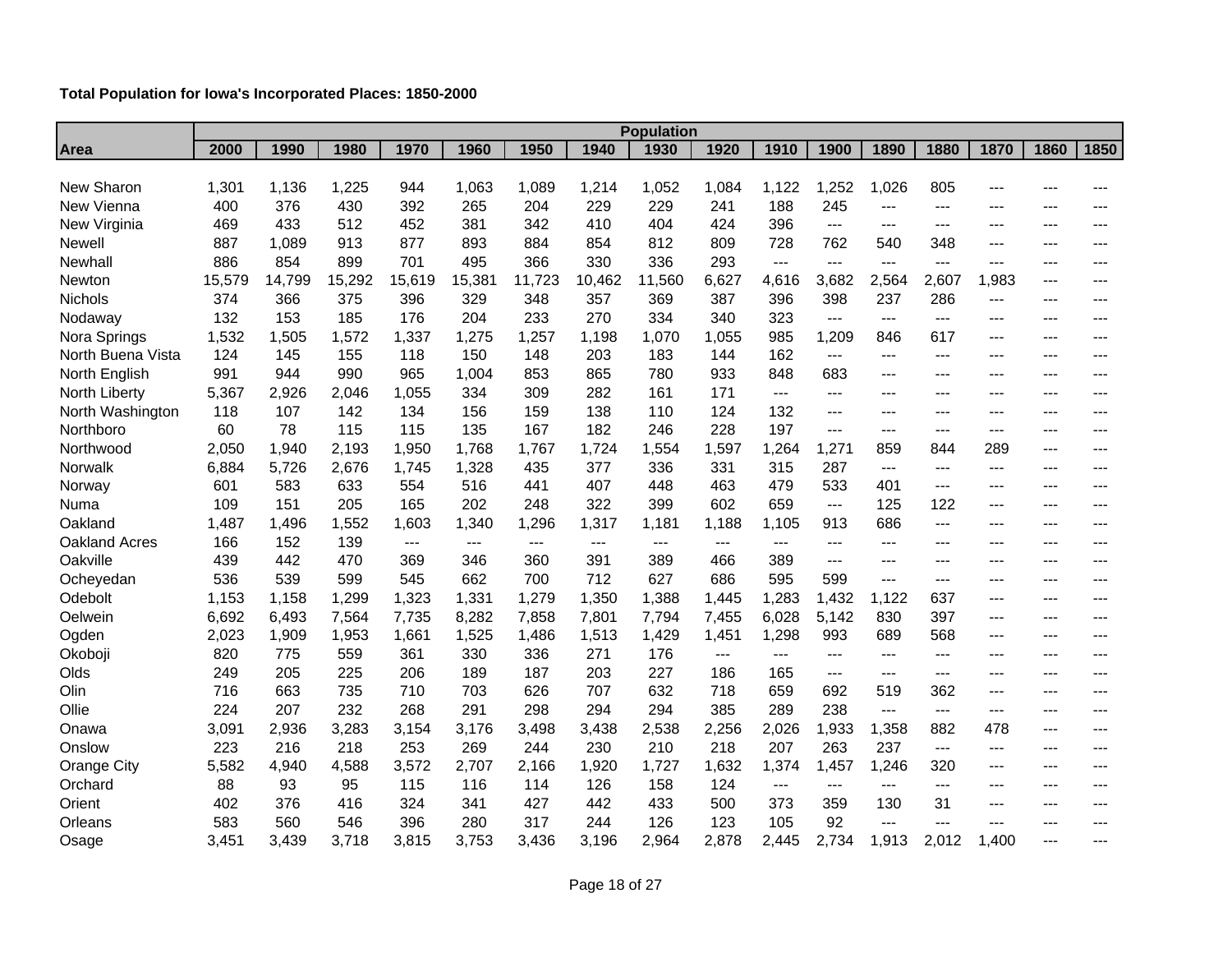|                        | <b>Population</b> |        |        |        |        |        |        |        |        |        |        |            |       |                |                              |       |
|------------------------|-------------------|--------|--------|--------|--------|--------|--------|--------|--------|--------|--------|------------|-------|----------------|------------------------------|-------|
| <b>Area</b>            | 2000              | 1990   | 1980   | 1970   | 1960   | 1950   | 1940   | 1930   | 1920   | 1910   | 1900   | 1890       | 1880  | 1870           | 1860                         | 1850  |
|                        |                   |        |        |        |        |        |        |        |        |        |        |            |       |                |                              |       |
| Osceola                | 4,659             | 4,164  | 3,750  | 3,124  | 3,350  | 3,422  | 3,281  | 2,871  | 2,684  | 2,416  | 2,505  | 2,120      | 1,769 | 1,298          | $---$                        |       |
| Oskaloosa              | 10,938            | 10,600 | 10,989 | 11,224 | 11,053 | 11,124 | 11,024 | 10,123 | 9,427  | 9,466  | 9,212  | 6,558      | 4,598 | 3,204          | $--$                         | ---   |
| Ossian                 | 853               | 810    | 829    | 847    | 827    | 804    | 822    | 740    | 858    | 749    | 670    | 609        | 444   | $\overline{a}$ | $---$                        | ---   |
| Osterdock              | 50                | 49     | 35     | 59     | 45     | 51     | 78     | 92     | 103    | 97     | ---    | $---$      | ---   | $---$          | $---$                        | ---   |
| Otho                   | 571               | 529    | 692    | 581    | 593    | $---$  | ---    | $---$  | $---$  | $---$  | ---    | $---$      | $---$ | $--$           | $---$                        | ---   |
| Oto                    | 145               | 118    | 172    | 203    | 221    | 302    | 410    | 370    | 333    | 268    | 396    | 247        | $---$ | $---$          | $---$                        | ---   |
| Ottosen                | 61                | 72     | 92     | 93     | 92     | 127    | 152    | 191    | 234    | 147    | $---$  | $---$      | $---$ | $---$          | ---                          | ---   |
| Ottumwa                | 24,998            | 24,488 | 27,381 | 29,610 | 33,871 | 33,631 | 31,570 | 28,075 | 23,003 | 22,012 | 18,197 | 4,001<br>1 | 9,004 | 5,214          | 1,632                        | ---   |
| Owasa                  | 38                | 37     | 65     | 69     | 104    | 100    | 117    | 83     | $---$  | $---$  | $---$  | $---$      | $---$ | $---$          | $---$                        | $---$ |
| Oxford                 | 705               | 663    | 676    | 666    | 633    | 543    | 542    | 521    | 580    | 614    | 664    | 515        | 560   | ---            | $---$                        | ---   |
| <b>Oxford Junction</b> | 573               | 581    | 600    | 666    | 725    | 663    | 705    | 759    | 807    | 822    | 780    | 752        | 349   | $---$          | $---$                        | ---   |
| Oyens                  | 132               | 113    | 146    | 145    | 114    | 95     | 104    | 106    | 100    | 94     | $---$  | $---$      | $---$ | $---$          | $---$                        | $---$ |
| Pacific Junction       | 507               | 548    | 511    | 505    | 560    | 550    | 558    | 594    | 666    | 501    | 732    | 744        | 123   | $---$          | $---$                        | $---$ |
| Packwood               | 223               | 208    | 210    | 157    | 215    | 211    | 256    | 208    | 294    | 264    | 284    | $---$      | $---$ | $---$          | $---$                        | ---   |
| Palmer                 | 214               | 230    | 288    | 264    | 271    | 296    | 305    | 297    | 282    | 177    | $---$  | $---$      | $---$ | $---$          | $---$                        | $---$ |
| Palo                   | 614               | 514    | 529    | 430    | 387    | 285    | 250    | 205    | 224    | 208    | $---$  | $---$      | $---$ | $---$          | $---$                        | ---   |
| Panama                 | 212               | 201    | 229    | 221    | 257    | 230    | 255    | 256    | 220    | 232    | 221    | 379        | ---   | ---            | $---$                        | $---$ |
| Panora                 | 1,175             | 1,100  | 1,211  | 982    | 1,019  | 1,062  | 1,169  | 1,014  | 966    | 1,080  | 958    | 809        | 795   | 504            | 314                          | ---   |
| Panorama Park          | 111               | 127    | 145    | 219    | 140    | $---$  | $---$  | $---$  | $---$  | $---$  | $---$  | $---$      | $---$ | $---$          | $---$                        | ---   |
| Parkersburg            | 1,889             | 1,804  | 1,968  | 1,631  | 1,468  | 1,300  | 1,260  | 1,046  | 1,108  | 938    | 1,164  | 760        | 652   | $---$          | $---$                        | ---   |
| Parnell                | 220               | 209    | 234    | 175    | 200    | 206    | 263    | 262    | 325    | 369    | 318    | $---$      | ---   | $---$          | $\qquad \qquad \textbf{---}$ | ---   |
| Paton                  | 265               | 255    | 291    | 329    | 370    | 404    | 394    | 388    | 414    | 358    | 328    | 245        | 84    | $---$          | $\qquad \qquad \qquad -$     | ---   |
| Patterson              | 126               | 128    | 138    | 120    | 157    | 133    | 166    | 123    | 136    | 147    | 163    | 133        | 186   | ---            | $---$                        | ---   |
| Paullina               | 1,124             | 1,134  | 1,224  | 1,257  | 1,329  | 1,289  | 1,230  | 1,013  | 987    | 796    | 617    | 510        | $---$ | $---$          | $---$                        | ---   |
| Pella                  | 9,832             | 9,270  | 8,349  | 6,668  | 5,198  | 4,427  | 3,638  | 3,326  | 3,338  | 3,021  | 2,623  | 2,408      | 2,430 | 1,909          | 1,644                        | $---$ |
| Peosta                 | 651               | 135    | 120    | 57     | 50     | 60     | 45     | $---$  | $---$  | $---$  | $---$  | $---$      | $---$ | ---            | $---$                        | ---   |
| Perry                  | 7,633             | 6,652  | 7,053  | 6,906  | 6,442  | 6,174  | 5,977  | 5,881  | 5,642  | 4,630  | 3,986  | 2,880      | 952   | $---$          | ---                          | ---   |
| Persia                 | 363               | 312    | 355    | 316    | 322    | 373    | 395    | 396    | 380    | 358    | 361    | $---$      | $---$ | $---$          | $\qquad \qquad \qquad -$     | ---   |
| Peterson               | 372               | 390    | 470    | 469    | 565    | 589    | 603    | 598    | 580    | 480    | 521    | 371        | $---$ | 44             | $---$                        | ---   |
| Pierson                | 371               | 341    | 408    | 421    | 425    | 453    | 531    | 551    | 554    | 416    | 358    | $--$       | $---$ | ---            | ---                          | ---   |
| <b>Pilot Mound</b>     | 214               | 199    | 223    | 214    | 196    | 246    | 282    | 274    | 311    | 347    | 315    | $---$      | $---$ | $---$          | $---$                        | ---   |
| Pioneer                | 21                | 46     | 40     | 56     | 76     | 83     | 129    | 98     | 84     | 92     | ---    | $---$      | $---$ | $---$          | $---$                        | ---   |
| Pisgah                 | 316               | 268    | 307    | 286    | 343    | 327    | 397    | 400    | 421    | 212    | $---$  | $---$      | $---$ | $---$          | $---$                        | ---   |
| Plainfield             | 438               | 455    | 469    | 446    | 445    | 387    | 362    | 293    | 303    | 288    | 320    | $---$      | $---$ | $---$          | $---$                        | ---   |
| Plano                  | 58                | 75     | 111    | 109    | 87     | 106    | 209    | 153    | 272    | ---    |        | $---$      | ---   | $---$          | ---                          |       |
| <b>Pleasant Hill</b>   | 5,070             | 3,671  | 3,493  | 1,535  | 397    | $---$  | $---$  | $---$  | $---$  | $---$  | $---$  | $---$      | $---$ | $---$          | $---$                        | ---   |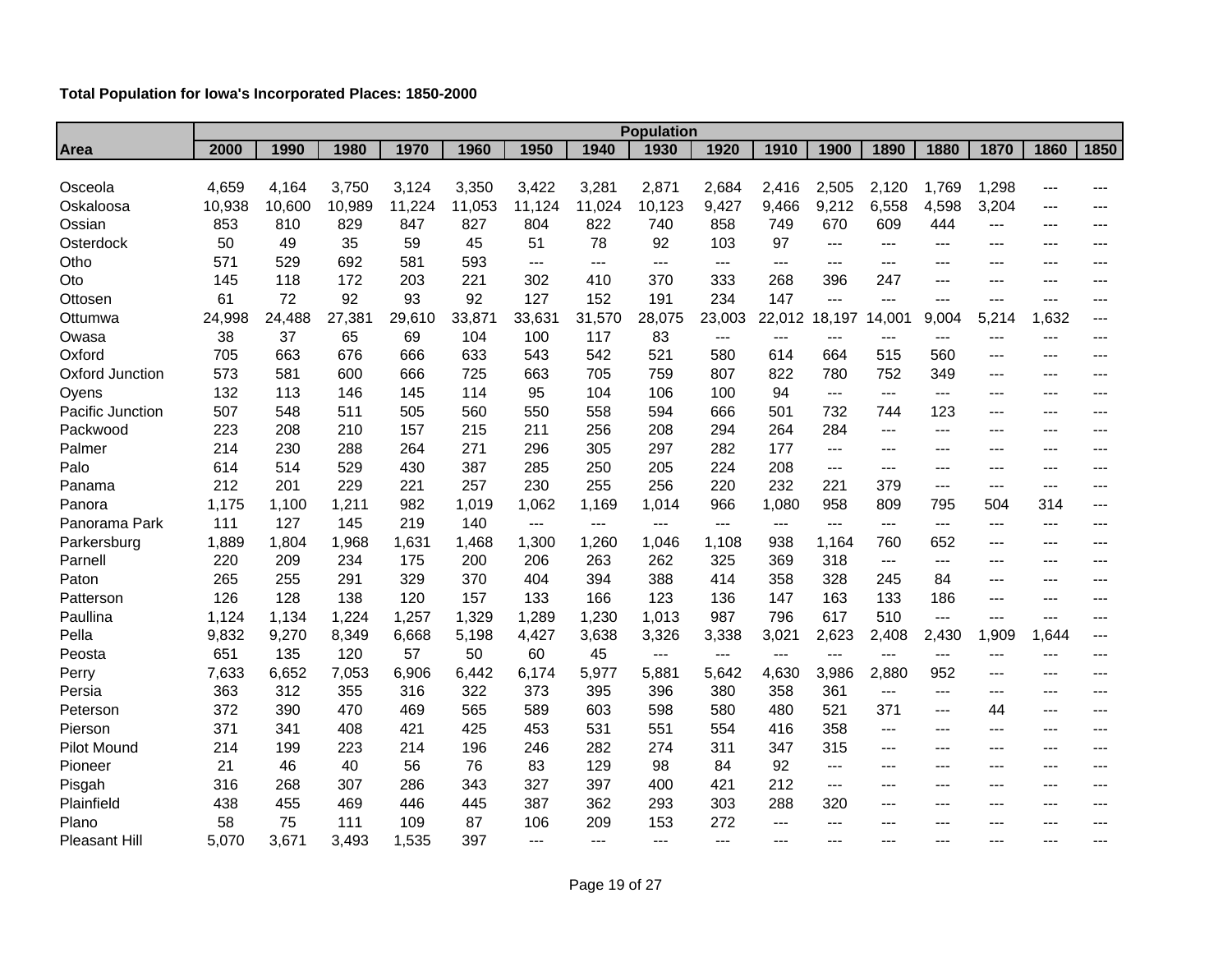|                       | <b>Population</b> |       |       |       |       |       |       |       |       |       |       |       |       |       |                              |       |
|-----------------------|-------------------|-------|-------|-------|-------|-------|-------|-------|-------|-------|-------|-------|-------|-------|------------------------------|-------|
| <b>Area</b>           | 2000              | 1990  | 1980  | 1970  | 1960  | 1950  | 1940  | 1930  | 1920  | 1910  | 1900  | 1890  | 1880  | 1870  | 1860                         | 1850  |
|                       |                   |       |       |       |       |       |       |       |       |       |       |       |       |       |                              |       |
| <b>Pleasant Plain</b> | 131               | 128   | 144   | 121   | 147   | 148   | 171   | 175   | 164   | 174   | 280   | ---   |       |       |                              |       |
| Pleasanton            | 37                | 58    | 75    | 62    | 103   | 130   | 180   | 177   | 266   | 200   | 164   | ---   | $---$ | $---$ | ---                          | ---   |
| Pleasantville         | 1,539             | 1,536 | 1,531 | 1,297 | 1,025 | 893   | 895   | 757   | 859   | 691   | 738   | 510   | 449   | $---$ | ---                          | $---$ |
| Plover                | 95                | 101   | 135   | 129   | 182   | 243   | 280   | 266   | 246   | ---   | $---$ | $---$ | ---   | ---   | ---                          |       |
| Plymouth              | 429               | 453   | 463   | 461   | 422   | 395   | 427   | 388   | 366   | 358   | $---$ | 246   | 239   | $---$ | $---$                        | $---$ |
| Pocahontas            | 1,970             | 2,085 | 2,352 | 2,338 | 2,011 | 1,949 | 1,730 | 1,308 | 1,302 | 987   | 625   | $---$ | $---$ | $---$ | ---                          | $---$ |
| Polk City             | 2,344             | 1,908 | 1,658 | 715   | 567   | 336   | 343   | 295   | 277   | 310   | 438   | 446   | 443   | $---$ | $---$                        | $---$ |
| Pomeroy               | 710               | 762   | 895   | 765   | 816   | 868   | 843   | 826   | 874   | 815   | 910   | 481   | 185   | $---$ | $---$                        | $---$ |
| Popejoy               | 78                | 92    | 112   | 147   | 190   | 201   | 199   | 207   | 204   | 200   | ---   | ---   | ---   | $---$ | $---$                        | $---$ |
| Portsmouth            | 225               | 209   | 240   | 239   | 232   | 299   | 320   | 328   | 280   | 347   | 316   | 250   | $--$  | $---$ | $---$                        | $---$ |
| Postville             | 2,273             | 1,472 | 1,475 | 1,546 | 1,554 | 1,343 | 1,194 | 1,060 | 1,039 | 952   | 984   | 884   | 732   | $---$ | $---$                        | $---$ |
| <b>Prairie City</b>   | 1,365             | 1,366 | 1,278 | 1,141 | 943   | 834   | 831   | 793   | 780   | 764   | 808   | 684   | 591   | $---$ | $---$                        | $---$ |
| Prairieburg           | 175               | 213   | 197   | 182   | 226   | 210   | 193   | 163   | 176   | 187   | $---$ | $---$ | $---$ | 116   | ---                          | $---$ |
| Prescott              | 266               | 287   | 349   | 305   | 331   | 372   | 400   | 442   | 429   | 426   | 446   | $---$ | $---$ | $---$ | $---$                        | $---$ |
| Preston               | 949               | 1,025 | 1,120 | 950   | 819   | 684   | 602   | 596   | 648   | 642   | 593   | 489   | $---$ | $---$ | $---$                        |       |
| Primghar              | 891               | 950   | 1,050 | 995   | 1,131 | 1,152 | 1,081 | 962   | 921   | 733   | 814   | 519   | 143   | $---$ | $\qquad \qquad \textbf{---}$ | $---$ |
| Princeton             | 946               | 904   | 965   | 633   | 580   | 495   | 414   | 373   | 414   | 379   | 456   | 398   | 494   | 498   | 469                          | $---$ |
| <b>Promise City</b>   | 105               | 132   | 149   | 148   | 161   | 218   | 225   | 226   | 267   | 274   | $---$ | $---$ | ---   | $---$ | $---$                        | $---$ |
| Protivin              | 317               | 305   | 368   | 333   | 302   | 283   | 290   | 277   | 201   | 163   | 136   | $---$ | ---   | $---$ | ---                          | ---   |
| Pulaski               | 249               | 262   | 267   | 255   | 299   | 381   | 400   | 376   | 419   | 382   | 302   | $---$ | $---$ | $---$ | ---                          | $---$ |
| Quasqueton            | 574               | 579   | 599   | 464   | 373   | 374   | 400   | 342   | 453   | 394   | $---$ | $---$ | ---   | ---   | $---$                        |       |
| Quimby                | 368               | 334   | 424   | 395   | 369   | 398   | 363   | 318   | 363   | 268   | $---$ | $---$ | $---$ | $---$ | $---$                        | $---$ |
| Radcliffe             | 607               | 574   | 593   | 548   | 615   | 638   | 631   | 627   | 708   | 660   | 645   | ---   | ---   | $---$ | ---                          | $---$ |
| Rake                  | 227               | 238   | 283   | 324   | 328   | 351   | 329   | 310   | 254   | 163   | $---$ | $---$ | $---$ | $---$ | $---$                        | $---$ |
| Ralston               | 98                | 119   | 108   | 129   | 143   | 166   | 202   | 184   | 200   | 175   | ---   | $---$ | $---$ | $---$ | $---$                        | $---$ |
| Randalia              | 84                | 88    | 101   | 85    | 114   | 132   | 121   | 123   | 113   | 123   | 117   | ---   | 97    | $---$ | $---$                        | ---   |
| Randall               | 148               | 161   | 171   | 179   | 201   | 202   | ---   | $---$ | ---   | ---   | ---   | $---$ | ---   | $---$ | $---$                        | ---   |
| Randolph              | 209               | 243   | 223   | 214   | 257   | 295   | 379   | 344   | 404   | 304   | 373   | 276   | 213   | $---$ | $---$                        | $---$ |
| Rathbun               | 88                | 89    | 93    | 113   | 203   | 229   | 352   | 299   | 630   | 382   | 270   | ---   | $---$ | $---$ | $---$                        | $---$ |
| Raymond               | 537               | 619   | 655   | 582   | 378   | $---$ | $---$ | $---$ | ---   | ---   | ---   | ---   | ---   | $--$  | ---                          | $---$ |
| Readlyn               | 786               | 773   | 858   | 616   | 547   | 468   | 426   | 385   | 403   | 227   | $---$ | $---$ | $---$ | $---$ | $---$                        | $---$ |
| Reasnor               | 194               | 191   | 277   | 284   | 224   | 227   | 221   | 229   | 226   | $---$ | $---$ | $---$ | ---   | ---   | $---$                        | $---$ |
| Red Oak               | 6,197             | 6,264 | 6,810 | 6,210 | 6,421 | 6,526 | 5,763 | 5,778 | 5,578 | 4,830 | 4,355 | 3,321 | 3,755 | 1,315 | $---$                        | $---$ |
| Redding               | 78                | 119   | 91    | 111   | 129   | 200   | 246   | 272   | 289   | 269   | 311   | 214   | 85    | $---$ | $---$                        | $---$ |
| Redfield              | 833               | 883   | 959   | 921   | 966   | 892   | 898   | 870   | 770   | 659   | 509   | 397   | 394   | $---$ | $---$                        | $---$ |
| Reinbeck              | 1,751             | 1,605 | 1,808 | 1,711 | 1,621 | 1,460 | 1,429 | 1,425 | 1,415 | 1,205 | 1,203 | 731   | 482   | ---   | $---$                        | $---$ |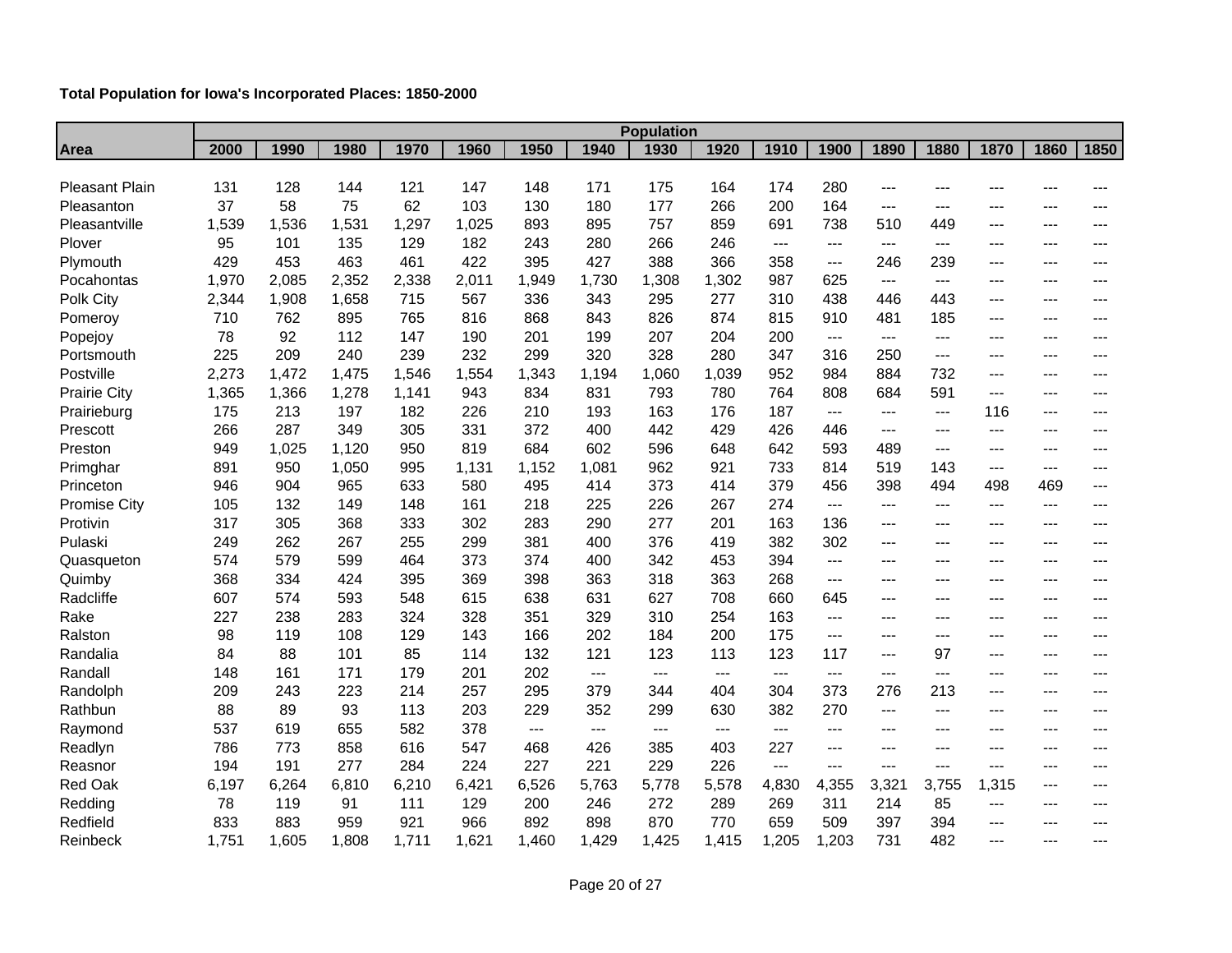| Total Population for Iowa's Incorporated Places: 1850-2000 |  |  |  |
|------------------------------------------------------------|--|--|--|
|------------------------------------------------------------|--|--|--|

|                      |       |       |       |       |       |       |       | <b>Population</b> |                       |       |                     |       |       |       |         |       |
|----------------------|-------|-------|-------|-------|-------|-------|-------|-------------------|-----------------------|-------|---------------------|-------|-------|-------|---------|-------|
| Area                 | 2000  | 1990  | 1980  | 1970  | 1960  | 1950  | 1940  | 1930              | 1920                  | 1910  | 1900                | 1890  | 1880  | 1870  | 1860    | 1850  |
|                      |       |       |       |       |       |       |       |                   |                       |       |                     |       |       |       |         |       |
| Rembrandt            | 228   | 229   | 291   | 250   | 265   | 296   | 302   | 263               | 270                   | 128   | ---                 | ---   | ---   |       |         |       |
| Remsen               | 1,762 | 1,513 | 1,592 | 1,367 | 1,338 | 1,280 | 1,196 | 1,181             | 1,144                 | 1,076 | 835                 | 580   | $---$ | $---$ | ---     |       |
| Renwick              | 306   | 287   | 410   | 429   | 477   | 474   | 470   | 491               | 501                   | 372   | 350                 | $---$ | $---$ | $---$ | ---     | $---$ |
| Rhodes               | 294   | 272   | 367   | 347   | 358   | 369   | 379   | 450               | 439                   | 448   | 476                 | 434   | $---$ | $---$ | $- - -$ |       |
| Riceville            | 840   | 827   | 919   | 877   | 898   | 962   | 910   | 807               | 960                   | 844   | 804                 | $---$ | $---$ | $---$ | ---     | $---$ |
| Richland             | 587   | 522   | 600   | 595   | 546   | 591   | 614   | 713               | 639                   | 613   | 534                 | 531   | 254   | $---$ | $---$   | 239   |
| Rickardsville        | 191   | 193   | 215   | 193   | $---$ | $---$ | $---$ | $---$             | $---$                 | $---$ | $---$               | $---$ | $---$ | $---$ | ---     | ---   |
| <b>Ricketts</b>      | 144   | 122   | 143   | 141   | 133   | 166   | 167   | 157               | 161                   | 102   | $---$               | $---$ | $---$ | $---$ | $---$   | $---$ |
| Ridgeway             | 293   | 295   | 308   | 218   | 267   | 307   | 323   | 348               | 349                   | 354   | 371                 | $---$ | $---$ | $---$ | $---$   | $---$ |
| Rinard               | 72    | 71    | 97    | 88    | 99    | 115   | 143   | 140               | 160                   | $---$ | ---                 | $---$ | ---   | $---$ | $--$    |       |
| Ringsted             | 436   | 481   | 557   | 509   | 559   | 578   | 508   | 486               | 599                   | 313   | $---$               | $---$ | $---$ | $---$ | ---     | $---$ |
| Rippey               | 319   | 275   | 304   | 270   | 331   | 354   | 421   | 357               | 409                   | 407   | 395                 | $---$ | $---$ | $---$ | $---$   | $---$ |
| Riverdale            | 656   | 419   | 462   | 684   | 477   | $---$ | $---$ | $---$             | ---                   | ---   | ---                 | ---   | $---$ | $---$ | ---     | $---$ |
| Riverside            | 928   | 824   | 826   | 758   | 656   | 631   | 633   | 638               | 667                   | 652   | 698                 | 608   | 412   | $---$ | ---     | $---$ |
| Riverton             | 304   | 333   | 342   | 331   | 399   | 472   | 543   | 590               | 568                   | 583   | 687                 | 560   | 497   | $---$ | $---$   | $---$ |
| Robins               | 1,806 | 875   | 726   | 663   | 426   | 272   | 205   | 190               | 110                   | $---$ | $---$               | $---$ | $---$ | $---$ | $---$   | $---$ |
| <b>Rock Falls</b>    | 170   | 155   | 196   | 150   | 156   | 139   | 153   | 109               | 85                    | 87    | 124                 | 122   | 221   | 221   | $---$   | $---$ |
| <b>Rock Rapids</b>   | 2,573 | 2,601 | 2,693 | 2,632 | 2,780 | 2,640 | 2,556 | 2,221             | 2,172                 | 2,005 | 1,766               | 1,394 | $---$ | $---$ | $---$   | $---$ |
| <b>Rock Valley</b>   | 2,702 | 2,540 | 2,706 | 2,205 | 1,693 | 1,581 | 1,507 | 1,204             | 1,347                 | 1,198 | 1,054               | 542   | 100   | $---$ | ---     |       |
| Rockford             | 907   | 863   | 1,012 | 902   | 941   | 979   | 1,054 | 996               | 1,031                 | 916   | 1,080               | 1,010 | 739   | $---$ | $---$   | $---$ |
| Rockwell             | 989   | 1,008 | 1,039 | 923   | 772   | 753   | 779   | 750               | 800                   | 700   | 830                 | 381   | 249   | $---$ | $---$   | $---$ |
| <b>Rockwell City</b> | 2,264 | 1,981 | 2,276 | 2,396 | 2,313 | 2,333 | 2,391 | 2,108             | 2,039                 | 1,528 | 1,222               | 516   | 90    | ---   | ---     |       |
| Rodman               | 56    | 56    | 86    | 104   | 144   | 123   | 170   | 167               | 158                   | 131   | 147                 | $---$ | $---$ | $---$ | $---$   | $---$ |
| Rodney               | 74    | 71    | 82    | 66    | 94    | 127   | 131   | 150               | 176                   | 163   | 173                 | ---   | ---   | $---$ | ---     | $---$ |
| Roland               | 1,324 | 1,035 | 1,005 | 803   | 748   | 687   | 791   | 759               | 829                   | 641   | 557                 | ---   | $---$ | $---$ | $---$   | $---$ |
| Rolfe                | 675   | 721   | 796   | 767   | 819   | 997   | 1,122 | 1,012             | 1,031                 | 954   | 994                 | 529   | $---$ | $---$ | ---     | $---$ |
| Rome                 | 113   | 124   | 113   | 135   | 117   | 134   | 119   | 144               | 168                   | 155   | 255                 | ---   | 276   | $---$ | $---$   | $---$ |
| Rose Hill            | 205   | 171   | 214   | 192   | 223   | 243   | 269   | 275               | 260                   | 269   | 253                 | 200   | 199   | $---$ | $---$   | $---$ |
| Rossie               | 58    | 68    | 72    | 91    | 102   | 112   | 95    | 85                | $\scriptstyle \cdots$ | ---   | $---$               | ---   | $---$ | $---$ | $---$   | $---$ |
| Rowan                | 218   | 189   | 259   | 231   | 273   | 304   | 316   | 330               | 302                   | 256   | ---                 | $---$ | $---$ | $---$ | $---$   | $---$ |
| Rowley               | 290   | 272   | 275   | 241   | 234   | 249   | 233   | 205               | $--$                  | ---   | ---                 | $---$ | ---   | $---$ | $---$   | ---   |
| Royal                | 479   | 466   | 522   | 469   | 475   | 495   | 426   | 410               | 362                   | ---   | $---$               | $---$ | $---$ | $---$ | $---$   | $---$ |
| Rudd                 | 431   | 429   | 460   | 429   | 436   | 398   | 410   | 429               | 487                   | 296   | 381                 | $---$ | $---$ | $---$ | $---$   | $---$ |
| Runnells             | 352   | 306   | 377   | 354   | 322   | 307   | 388   | 367               | 369                   | 428   | $\qquad \qquad - -$ | 296   | $---$ | $---$ | $---$   | $---$ |
| Russell              | 559   | 531   | 593   | 591   | 577   | 566   | 642   | 571               | 633                   | 612   | 636                 | 443   | 345   | 175   | $---$   | $---$ |
| Ruthven              | 711   | 707   | 769   | 708   | 712   | 868   | 832   | 739               | 809                   | 655   | 787                 | 580   | 73    | ---   | $---$   | $---$ |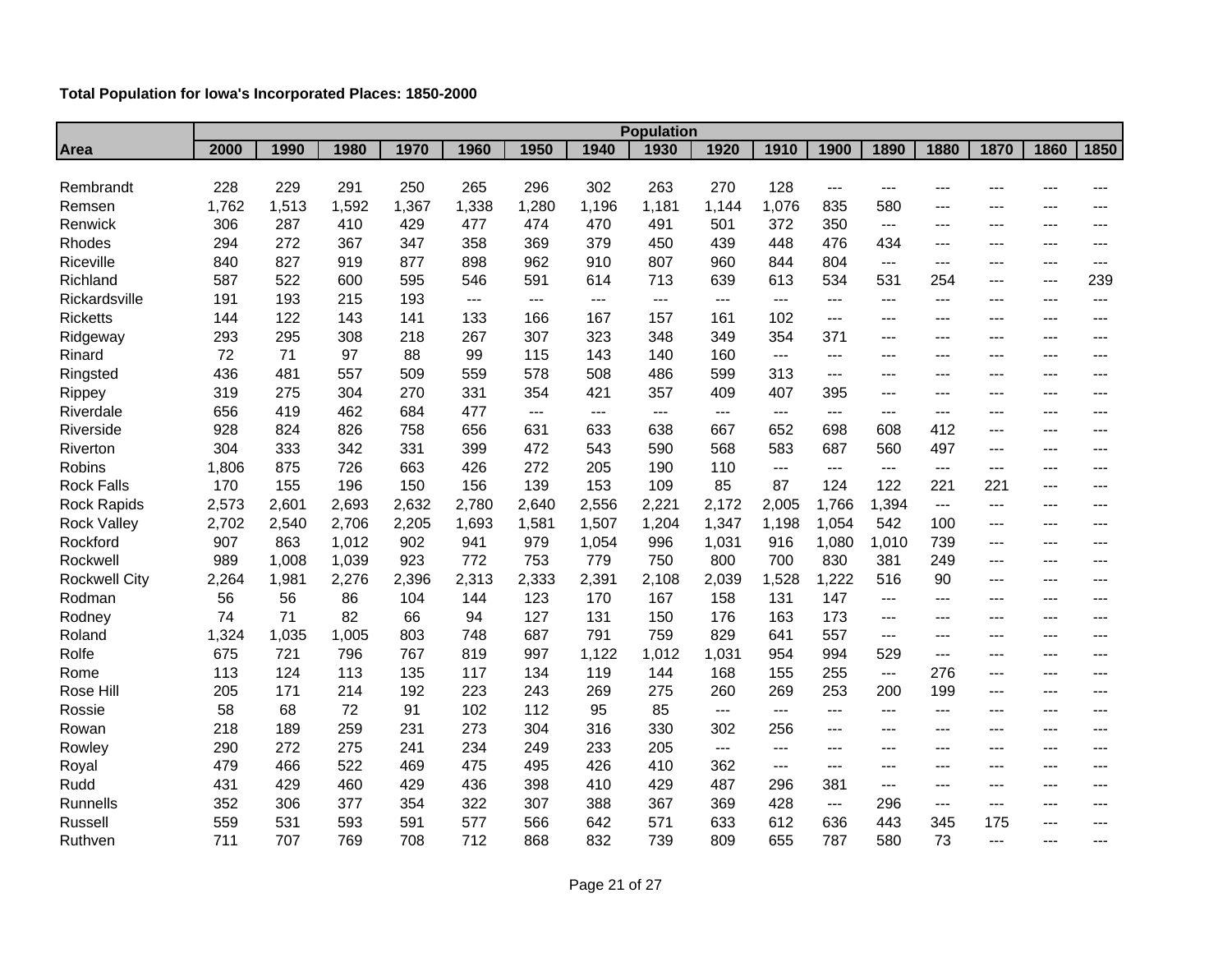| Total Population for Iowa's Incorporated Places: 1850-2000 |  |  |  |
|------------------------------------------------------------|--|--|--|
|------------------------------------------------------------|--|--|--|

|                     | <b>Population</b> |        |        |        |        |                          |        |        |        |        |        |        |       |       |                              |       |
|---------------------|-------------------|--------|--------|--------|--------|--------------------------|--------|--------|--------|--------|--------|--------|-------|-------|------------------------------|-------|
| Area                | 2000              | 1990   | 1980   | 1970   | 1960   | 1950                     | 1940   | 1930   | 1920   | 1910   | 1900   | 1890   | 1880  | 1870  | 1860                         | 1850  |
|                     |                   |        |        |        |        |                          |        |        |        |        |        |        |       |       |                              |       |
| Rutland             | 145               | 149    | 163    | 215    | 221    | 225                      | 255    | 222    | 197    | 212    | ---    |        |       |       |                              |       |
| Ryan                | 410               | 382    | 390    | 343    | 347    | 362                      | 341    | 369    | 397    | 511    | ---    | $---$  | $---$ | $---$ | $---$                        | $---$ |
| Sabula              | 670               | 710    | 824    | 845    | 894    | 888                      | 771    | 759    | 865    | 918    | 1,029  | 918    | 1,223 | 920   | 406                          | 168   |
| Sac City            | 2,368             | 2,516  | 3,000  | 3,268  | 3,354  | 3,170                    | 3,165  | 2,854  | 2,630  | 2,201  | 2,079  | 1,249  | 595   | 156   | $---$                        | ---   |
| Sageville           | 203               | 288    | 291    | 338    | 110    | 118                      | 66     | $---$  | $---$  | $---$  | $---$  | $---$  | $---$ | $---$ | $---$                        | $---$ |
| Salem               | 464               | 453    | 463    | 458    | 442    | 473                      | 457    | 460    | 494    | 501    | 548    | 551    | 524   | $---$ | $- - -$                      | ---   |
| Salix               | 370               | 367    | 429    | 387    | 394    | 337                      | 392    | 374    | 396    | 390    | 387    | ---    | $--$  | $---$ | ---                          | ---   |
| Sanborn             | 1,353             | 1,345  | 1,398  | 1,465  | 1,323  | 1,337                    | 1,344  | 1,213  | 1,497  | 1,174  | 1,247  | 1,075  | 364   | $---$ | $---$                        | $---$ |
| Sandyville          | 61                | 59     | 86     | 89     | 115    | 92                       | 93     | 92     | 94     | 120    | $---$  | ---    | ---   | $---$ | ---                          | ---   |
| Scarville           | 97                | 92     | 82     | 81     | 105    | 105                      | 136    | 163    | 140    | 129    | $---$  | ---    | $---$ | $---$ | $---$                        | $---$ |
| Schaller            | 779               | 768    | 832    | 835    | 896    | 841                      | 758    | 724    | 731    | 646    | 661    | 333    | $---$ | $---$ | $---$                        | $---$ |
| Schleswig           | 833               | 851    | 868    | 875    | 785    | 751                      | 628    | 638    | 655    | 455    | 233    | $---$  | ---   | $---$ | $---$                        | $---$ |
| Scranton            | 604               | 583    | 748    | 751    | 865    | 891                      | 1,014  | 1,058  | 843    | 845    | 983    | 715    | $---$ | $---$ | ---                          | $---$ |
| Searsboro           | 155               | 164    | 134    | 140    | 165    | 183                      | 195    | 171    | 204    | 226    | 263    | 153    | 225   | $---$ | $---$                        | $---$ |
| Sergeant Bluff      | 3,321             | 2,772  | 2,416  | 1,164  | 813    | 569                      | 587    | 569    | 548    | 525    | ---    | 425    | 167   | ---   | ---                          |       |
| Seymour             | 810               | 869    | 1,036  | 931    | 1,117  | 1,223                    | 1,539  | 1,571  | 1,746  | 2,290  | 1,703  | .058   | 501   | $---$ | ---                          | ---   |
| Shambaugh           | 188               | 190    | 197    | 178    | 206    | 251                      | 269    | 278    | 250    | 245    | $---$  | ---    | ---   | $---$ | ---                          | $---$ |
| <b>Shannon City</b> | 70                | 97     | 93     | 100    | 127    | 171                      | 288    | 293    | 333    | 292    | 380    | ---    | ---   | ---   | ---                          |       |
| Sharpsburg          | 98                | 116    | 114    | 106    | 130    | 147                      | 173    | 182    | 188    | 181    | ---    | ---    | $---$ | $---$ | $---$                        | $---$ |
| Sheffield           | 930               | 1,174  | 1,224  | 1,070  | 1,156  | 1,163                    | 1,060  | 1,057  | 1,106  | 824    | 688    | 610    | 307   | $---$ | $---$                        | ---   |
| Shelby              | 696               | 637    | 665    | 537    | 533    | 592                      | 627    | 617    | 588    | 586    | 692    | 582    | 449   | $---$ | $---$                        | ---   |
| Sheldahl            | 336               | 315    | 315    | 285    | 279    | 211                      | 206    | 209    | 175    | 202    | 179    | $---$  | $---$ | $---$ | $---$                        | $---$ |
| Sheldon             | 4,914             | 4,904  | 5,003  | 4,535  | 4,251  | 4,001                    | 3,768  | 3,320  | 3,488  | 2,941  | 2,282  | 1,478  | 730   | $---$ | $---$                        | ---   |
| <b>Shell Rock</b>   | 1,298             | 1,385  | 1,478  | 1,159  | 1,112  | 1,013                    | 925    | 806    | 815    | 741    | 839    | 733    | 719   | $---$ | $---$                        | ---   |
| Shellsburg          | 938               | 765    | 771    | 740    | 625    | 632                      | 552    | 546    | 590    | 527    | 511    | 468    | 547   | $---$ | ---                          | ---   |
| Shenandoah          | 5,546             | 5,572  | 6,274  | 5,968  | 6,567  | 6,938                    | 6,846  | 6,502  | 5,255  | 4,976  | 3,573  | 2,440  | 1,387 | $---$ | $---$                        | ---   |
| Sherrill            | 186               | 148    | 208    | 190    | 174    | 162                      | 82     | $---$  | 110    | $---$  | ---    | ---    | ---   | $--$  | $---$                        |       |
| Shueyville          | 250               | 223    | 287    | 154    | $---$  | $\overline{\phantom{a}}$ | $---$  | ---    | $---$  | ---    | ---    | $---$  | $---$ | $---$ | $---$                        | $---$ |
| Sibley              | 2,796             | 2,815  | 3,051  | 2,749  | 2,852  | 2,559                    | 2,356  | 1,870  | 1,803  | 1,330  | 1,289  | 0.090  | 301   | $---$ | ---                          | $---$ |
| Sidney              | 1,300             | 1,253  | 1,308  | 1,061  | 1,057  | 1,132                    | 1,290  | 1,074  | 1,154  | 1,019  | 1,143  | 839    | 855   | 817   | 423                          | $---$ |
| Sigourney           | 2,209             | 2,111  | 2,330  | 2,319  | 2,387  | 2,343                    | 2,355  | 2,262  | 2,210  | 2,032  | 1,952  | 1,523  | 1,735 | 992   | $\qquad \qquad \textbf{---}$ | 162   |
| <b>Silver City</b>  | 259               | 252    | 291    | 272    | 281    | 311                      | 346    | 355    | 430    | 416    | 438    | 324    | 185   | $---$ | $---$                        | $---$ |
| Sioux Center        | 6,002             | 5,074  | 4,588  | 3,450  | 2,275  | 1,860                    | 1,680  | 1,497  | 1,389  | 1,064  | 810    | ---    | $---$ | $---$ | $---$                        | $---$ |
| Sioux City          | 85,013            | 80,505 | 82,003 | 85,925 | 89,159 | 83,991                   | 82,364 | 79,183 | 71,227 | 47,828 | 33,111 | 37,806 | 7,366 | 3,401 | $---$                        | $---$ |
| Sioux Rapids        | 720               | 792    | 897    | 813    | 962    | 1,010                    | 1,056  | 958    | 1,080  | 868    | 1,005  | 650    | 181   | 61    | $- - -$                      | $---$ |
| Slater              | 1,306             | 1,268  | 1,312  | 1,094  | 717    | 583                      | 544    | 568    | 616    | 473    | 426    | ---    | $---$ | $---$ | $---$                        | $---$ |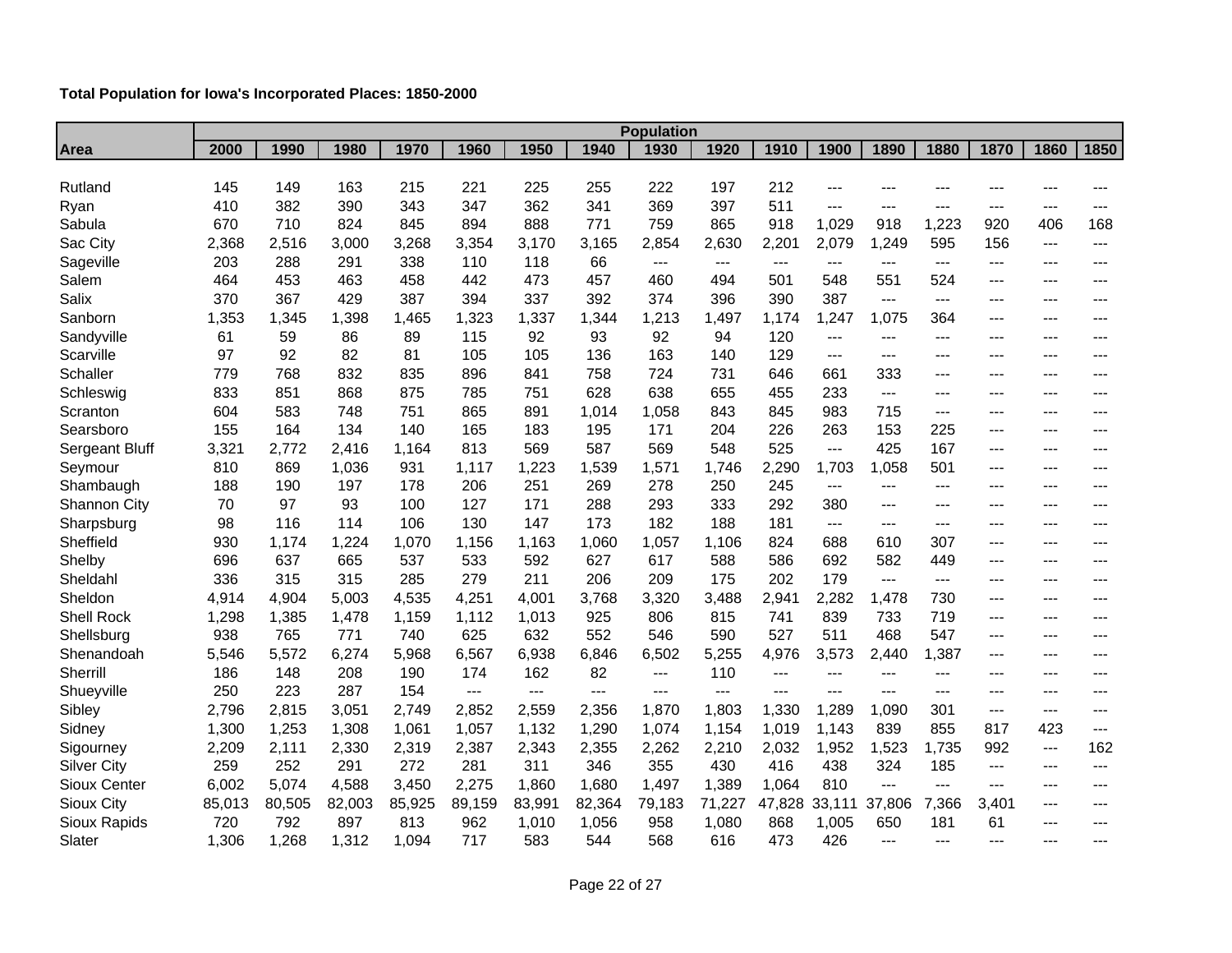|                         | <b>Population</b> |        |        |        |       |       |       |       |       |       |                            |       |       |       |       |       |
|-------------------------|-------------------|--------|--------|--------|-------|-------|-------|-------|-------|-------|----------------------------|-------|-------|-------|-------|-------|
| <b>Area</b>             | 2000              | 1990   | 1980   | 1970   | 1960  | 1950  | 1940  | 1930  | 1920  | 1910  | 1900                       | 1890  | 1880  | 1870  | 1860  | 1850  |
|                         |                   |        |        |        |       |       |       |       |       |       |                            |       |       |       |       |       |
| Sloan                   | 1,032             | 938    | 978    | 799    | 704   | 654   | 628   | 636   | 608   | 547   | 643                        | 449   | ---   | ---   |       |       |
| Smithland               | 221               | 252    | 282    | 293    | 349   | 373   | 389   | 389   | 321   | 334   | 435                        | 369   | $---$ | ---   | ---   | ---   |
| Soldier                 | 207               | 205    | 257    | 242    | 284   | 323   | 208   | 302   | 281   | 167   | ---                        | ---   | $---$ | ---   | ---   | ---   |
| Solon                   | 1,177             | 1,050  | 969    | 837    | 604   | 527   | 515   | 493   | 471   | 450   | 397                        | 353   | 383   | ---   | ---   | ---   |
| Somers                  | 165               | 161    | 220    | 197    | 203   | 217   | 213   | 199   | 175   | 169   | $\overline{a}$             | $---$ | $---$ | ---   | $---$ | ---   |
| South English           | 213               | 224    | 211    | 218    | 217   | 248   | 288   | 296   | 355   | 338   | 319                        | ---   | ---   | ---   | ---   | ---   |
| Spencer                 | 11,317            | 11,066 | 11,726 | 10,278 | 8,864 | 7,446 | 6,599 | 5,019 | 4,599 | 3,005 | 3,095                      | 1,813 | 824   | ---   | ---   | ---   |
| Spillville              | 386               | 387    | 415    | 361    | 389   | 363   | 329   | 304   | 315   | 320   | 356                        | ---   | $---$ | $---$ | $---$ | ---   |
| Spirit Lake             | 4,261             | 3,872  | 3,976  | 3,014  | 2,685 | 2,467 | 2,161 | 1,778 | 1,701 | 1,162 | 1,219                      | 782   | 277   | 76    | $---$ | ---   |
| Spragueville            | 89                | 118    | 149    | 112    | 100   | 115   | 116   | 86    | 102   | $---$ | $---$                      | $---$ | ---   | ---   | $---$ | $---$ |
| Spring Hill             | 92                | 86     | 95     | 131    | 111   | 86    | 146   | 101   | 489   | 94    | $---$                      | $---$ | $---$ | $---$ | $---$ | $---$ |
| Springbrook             | 182               | 165    | 209    | 196    | 139   | 109   | 131   | 103   | 126   | 217   | 107                        | ---   | $---$ | ---   | ---   | ---   |
| Springville             | 1,091             | 1,068  | 1,165  | 970    | 785   | 680   | 608   | 598   | 597   | 588   | 599                        | 518   | 365   | ---   | $---$ | ---   |
| St. Ansgar              | 1,031             | 1,063  | 1,100  | 994    | 1,014 | 981   | 934   | 964   | 844   | 747   | 698                        | 609   | 552   | 360   | $---$ | ---   |
| St. Anthony             | 109               | 112    | 140    | 156    | 130   | 175   | 211   | 202   | 203   | 199   | 174                        | ---   | $---$ | ---   | $---$ | ---   |
| St. Charles             | 619               | 537    | 507    | 443    | 355   | 319   | 331   | 400   | 430   | 399   | 412                        | 387   | 183   | ---   | $---$ | ---   |
| St. Donatus             | 140               | 145    | 197    | 164    | $---$ | $---$ | $---$ | $---$ | $---$ | $---$ | $---$                      | $---$ | $---$ | ---   | $---$ | ---   |
| St. Lucas               | 178               | 174    | 194    | 194    | 211   | 158   | 158   | 168   | 137   | 138   | $\qquad \qquad - -$        | ---   | ---   | ---   | $---$ | ---   |
| St. Marys               | 134               | 113    | 111    | 105    | 94    | 89    | 84    | 89    | $---$ | ---   | ---                        | ---   | ---   | ---   | ---   |       |
| St. Olaf                | 136               | 125    | 138    | 140    | 169   | 158   | 191   | 174   | 149   | 170   | 124                        | ---   | ---   | ---   | ---   | ---   |
| St. Paul                | 118               | 120    | 141    | 129    | 128   | 113   | 94    | 89    | 67    | 62    | 65                         | ---   | ---   | ---   | $---$ | ---   |
| Stacyville              | 469               | 481    | 538    | 598    | 588   | 544   | 533   | 529   | 513   | 407   | 490                        | ---   | ---   | ---   | ---   |       |
| Stanhope                | 488               | 447    | 492    | 482    | 461   | 420   | 425   | 425   | 400   | 281   | 297                        | ---   | $---$ | ---   | ---   | ---   |
| Stanley                 | 128               | 116    | 154    | 151    | 156   | 158   | 185   | 138   | 163   | $---$ | $---$                      | ---   | $---$ | $---$ | $---$ | $---$ |
| Stanton                 | 714               | 692    | 747    | 574    | 514   | 570   | 571   | 607   | 749   | 653   | 404                        | 399   | 247   | ---   | ---   | ---   |
| Stanwood                | 680               | 646    | 705    | 642    | 598   | 547   | 569   | 531   | 556   | 511   | 415                        | 302   | 254   | 257   | $---$ | ---   |
| <b>State Center</b>     | 1,349             | 1,248  | 1,292  | 1,232  | 1,142 | 1,040 | 1,033 | 1,012 | 975   | 898   | 1,008                      | 854   | 880   | 559   | $---$ | ---   |
| <b>Steamboat Rock</b>   | 336               | 335    | 387    | 394    | 426   | 395   | 385   | 377   | 399   | 378   | 410                        | 367   | 523   | ---   | $---$ |       |
| Stockport               | 284               | 260    | 272    | 334    | 342   | 346   | 338   | 322   | 385   | 265   | $\qquad \qquad \text{---}$ | ---   | ---   | ---   | ---   | ---   |
| Stockton                | 182               | 187    | 240    | 222    | 164   | 165   | 124   | 110   | 128   | 138   | ---                        | ---   | ---   | 108   | $---$ | ---   |
| <b>Storm Lake</b>       | 10,076            | 8,769  | 8,814  | 8,591  | 7,728 | 6,954 | 5,274 | 4,157 | 3,658 | 2,428 | 2,169                      | ,682  | 1,034 | ---   | ---   |       |
| <b>Story City</b>       | 3,228             | 2,959  | 2,762  | 2,104  | 1,773 | 1,545 | 1,479 | 1,434 | 1,591 | 1,387 | 1,197                      | 536   | 331   | $---$ | $---$ | ---   |
| Stout                   | 217               | 192    | 190    | 196    | 145   | 135   | 135   | 143   | 162   | $---$ | ---                        | ---   | $---$ | ---   | $---$ | ---   |
| Stratford               | 746               | 715    | 806    | 710    | 703   | 673   | 712   | 699   | 694   | 554   | 458                        | ---   | ---   | ---   | ---   |       |
| <b>Strawberry Point</b> | 1,386             | 1,357  | 1,463  | 1,281  | 1,303 | 1,247 | 1,223 | 1,128 | 1,101 | 1,052 | 1,012                      | 947   | 715   | $---$ | ---   | ---   |
| Struble                 | 85                | 67     | 70     | 59     | 74    | 91    | 134   | 161   | 129   | 327   | 172                        | ---   | ---   | ---   | $---$ | ---   |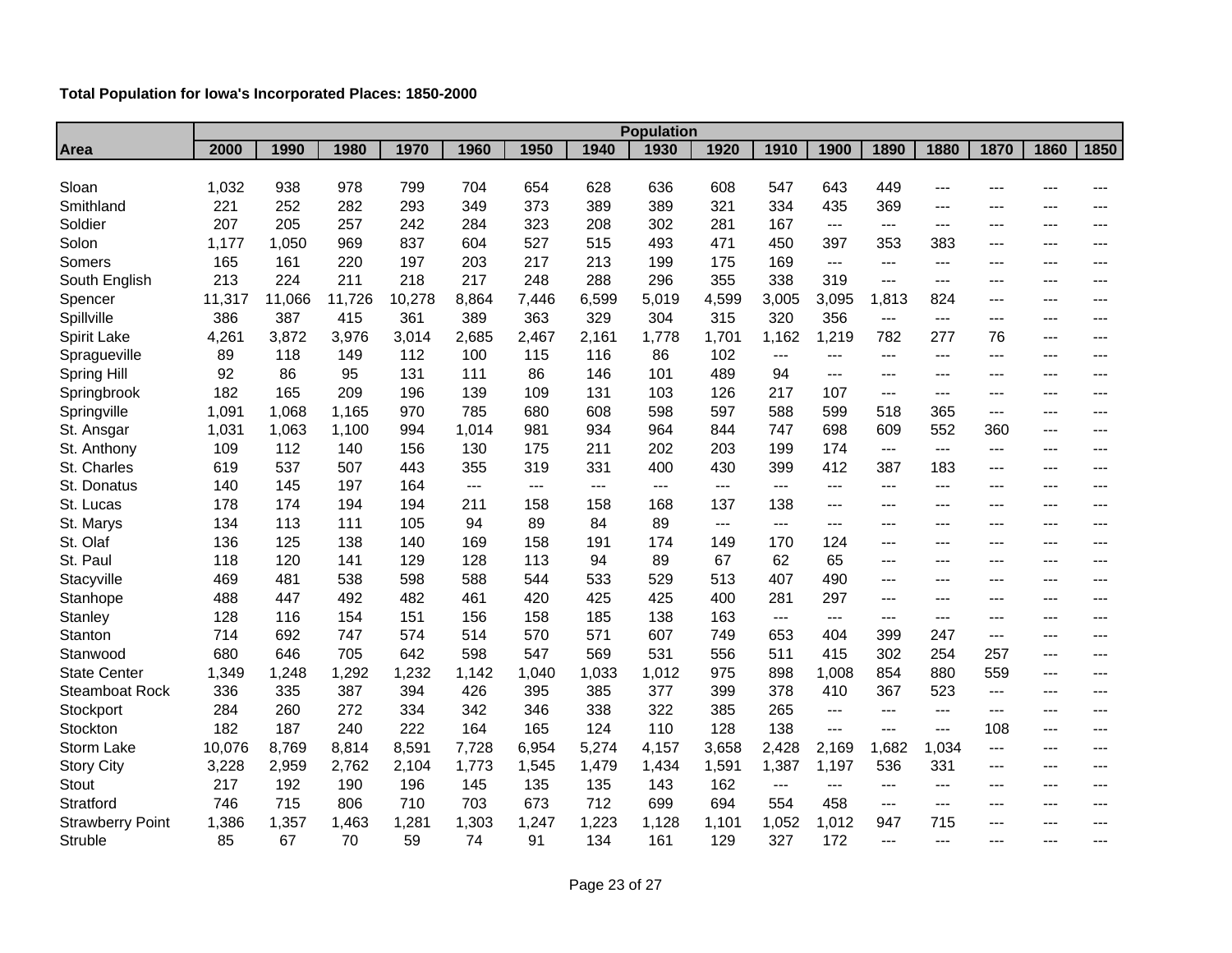| Total Population for Iowa's Incorporated Places: 1850-2000 |  |  |  |
|------------------------------------------------------------|--|--|--|
|------------------------------------------------------------|--|--|--|

| 1990<br>1970<br>1960<br>1950<br>1930<br>1910<br>1890<br>1880<br>1870<br>1860<br>1850<br>2000<br>1980<br>1940<br>1920<br>1900<br>Area<br>1,712<br>1,522<br>Stuart<br>1,650<br>1,354<br>1,486<br>1,500<br>1,611<br>1,626<br>1,716<br>1,826<br>2,079<br>2,052<br>1,994<br>$---$<br>904<br>685<br>402<br>362<br>282<br>Sully<br>841<br>828<br>508<br>452<br>393<br>$---$<br>$---$<br>$---$<br>$--$<br>---<br>---<br>2,106<br>1,404<br>285<br>2,078<br>2,335<br>2,174<br>2,170<br>1,911<br>1,752<br>1,561<br>1,511<br>1,437<br>861<br>Sumner<br>$---$<br>$\qquad \qquad \qquad -$<br>---<br>142<br>128<br>139<br>190<br>240<br>230<br>Superior<br>188<br>168<br>200<br>154<br>187<br>$---$<br>$---$<br>$---$<br>$---$<br>---<br>707<br>714<br>897<br>875<br>883<br>835<br>875<br>802<br>876<br>664<br>722<br>490<br>Sutherland<br>$--$<br>$---$<br>$---$<br>---<br>217<br>204<br>Swaledale<br>174<br>190<br>186<br>222<br>205<br>178<br>200<br>235<br>240<br>$---$<br>$---$<br>$---$<br>$\qquad \qquad -$<br>---<br>121<br>76<br>168<br>217<br>292<br>102<br>56<br>194<br>220<br>238<br>406<br>419<br>99<br>Swan<br>---<br>$---$<br>---<br>642<br>634<br>735<br>695<br>402<br>813<br>774<br>805<br>869<br>691<br>322<br>Swea City<br>$---$<br>$---$<br>$---$<br>$---$<br>---<br>813<br>645<br>654<br>417<br>271<br>205<br>93<br>Swisher<br>$---$<br>$---$<br>$---$<br>$---$<br>$---$<br>$---$<br>$---$<br>$---$<br>$---$<br>976<br>993<br>994<br>957<br>909<br>869<br>934<br>503<br>320<br>310<br>Tabor<br>1,088<br>1,017<br>1,186<br>909<br>---<br>---<br>2,731<br>2,697<br>3,000<br>2,925<br>2,930<br>2,832<br>2,626<br>2,290<br>2,649<br>1,741<br>1,289<br>1,161<br>Tama<br>2,968<br>2,601<br>$---$<br>---<br>334<br>321<br>312<br>390<br>319<br>354<br>385<br>428<br>373<br>278<br>321<br>269<br>Templeton<br>$---$<br>$---$<br>$---$<br>$---$<br>73<br>78<br>93<br>95<br>95<br>79<br>77<br>109<br>118<br>Tennant<br>$---$<br>$---$<br>$---$<br>---<br>$---$<br>---<br>---<br>404<br>383<br>253<br>420<br>397<br>382<br>425<br>452<br>416<br>440<br>217<br>Terril<br>$---$<br>$--$<br>$--$<br>$--$<br>---<br>66<br>79<br>152<br>87<br>100<br>101<br>157<br>164<br>260<br>198<br>394<br>114<br>Thayer<br>$---$<br>$---$<br>$---$<br>---<br>596<br>689<br>664<br>538<br>498<br>668<br>600<br>698<br>548<br>500<br>450<br>Thompson<br>$---$<br>$---$<br>$---$<br>$---$<br>---<br>174<br>205<br>200<br>212<br>234<br>271<br>264<br>257<br>271<br>274<br>Thor<br>285<br>$---$<br>$---$<br>$---$<br>---<br>---<br>84<br>91<br>103<br>98<br>101<br>138<br>184<br>171<br>197<br>233<br>267<br>Thornburg<br>$---$<br>$---$<br>$---$<br>$---$<br>---<br>422<br>398<br>Thornton<br>431<br>442<br>410<br>449<br>441<br>383<br>317<br>271<br>299<br>$---$<br>---<br>$---$<br>$---$ |         |     |     |     |     |     |     |     | <b>Population</b> |     |     |     |     |     |       |       |     |
|----------------------------------------------------------------------------------------------------------------------------------------------------------------------------------------------------------------------------------------------------------------------------------------------------------------------------------------------------------------------------------------------------------------------------------------------------------------------------------------------------------------------------------------------------------------------------------------------------------------------------------------------------------------------------------------------------------------------------------------------------------------------------------------------------------------------------------------------------------------------------------------------------------------------------------------------------------------------------------------------------------------------------------------------------------------------------------------------------------------------------------------------------------------------------------------------------------------------------------------------------------------------------------------------------------------------------------------------------------------------------------------------------------------------------------------------------------------------------------------------------------------------------------------------------------------------------------------------------------------------------------------------------------------------------------------------------------------------------------------------------------------------------------------------------------------------------------------------------------------------------------------------------------------------------------------------------------------------------------------------------------------------------------------------------------------------------------------------------------------------------------------------------------------------------------------------------------------------------------------------------------------------------------------------------------------------------------------------------------------------------------------------------------------------------------------------------------------------------------------------------------------------------------------------------------------------------------------------------------------------------------------------------------------------------------------------------------------------------------------------------------------------|---------|-----|-----|-----|-----|-----|-----|-----|-------------------|-----|-----|-----|-----|-----|-------|-------|-----|
|                                                                                                                                                                                                                                                                                                                                                                                                                                                                                                                                                                                                                                                                                                                                                                                                                                                                                                                                                                                                                                                                                                                                                                                                                                                                                                                                                                                                                                                                                                                                                                                                                                                                                                                                                                                                                                                                                                                                                                                                                                                                                                                                                                                                                                                                                                                                                                                                                                                                                                                                                                                                                                                                                                                                                                      |         |     |     |     |     |     |     |     |                   |     |     |     |     |     |       |       |     |
|                                                                                                                                                                                                                                                                                                                                                                                                                                                                                                                                                                                                                                                                                                                                                                                                                                                                                                                                                                                                                                                                                                                                                                                                                                                                                                                                                                                                                                                                                                                                                                                                                                                                                                                                                                                                                                                                                                                                                                                                                                                                                                                                                                                                                                                                                                                                                                                                                                                                                                                                                                                                                                                                                                                                                                      |         |     |     |     |     |     |     |     |                   |     |     |     |     |     |       |       |     |
|                                                                                                                                                                                                                                                                                                                                                                                                                                                                                                                                                                                                                                                                                                                                                                                                                                                                                                                                                                                                                                                                                                                                                                                                                                                                                                                                                                                                                                                                                                                                                                                                                                                                                                                                                                                                                                                                                                                                                                                                                                                                                                                                                                                                                                                                                                                                                                                                                                                                                                                                                                                                                                                                                                                                                                      |         |     |     |     |     |     |     |     |                   |     |     |     |     |     |       |       |     |
|                                                                                                                                                                                                                                                                                                                                                                                                                                                                                                                                                                                                                                                                                                                                                                                                                                                                                                                                                                                                                                                                                                                                                                                                                                                                                                                                                                                                                                                                                                                                                                                                                                                                                                                                                                                                                                                                                                                                                                                                                                                                                                                                                                                                                                                                                                                                                                                                                                                                                                                                                                                                                                                                                                                                                                      |         |     |     |     |     |     |     |     |                   |     |     |     |     |     |       |       |     |
|                                                                                                                                                                                                                                                                                                                                                                                                                                                                                                                                                                                                                                                                                                                                                                                                                                                                                                                                                                                                                                                                                                                                                                                                                                                                                                                                                                                                                                                                                                                                                                                                                                                                                                                                                                                                                                                                                                                                                                                                                                                                                                                                                                                                                                                                                                                                                                                                                                                                                                                                                                                                                                                                                                                                                                      |         |     |     |     |     |     |     |     |                   |     |     |     |     |     |       |       |     |
|                                                                                                                                                                                                                                                                                                                                                                                                                                                                                                                                                                                                                                                                                                                                                                                                                                                                                                                                                                                                                                                                                                                                                                                                                                                                                                                                                                                                                                                                                                                                                                                                                                                                                                                                                                                                                                                                                                                                                                                                                                                                                                                                                                                                                                                                                                                                                                                                                                                                                                                                                                                                                                                                                                                                                                      |         |     |     |     |     |     |     |     |                   |     |     |     |     |     |       |       |     |
|                                                                                                                                                                                                                                                                                                                                                                                                                                                                                                                                                                                                                                                                                                                                                                                                                                                                                                                                                                                                                                                                                                                                                                                                                                                                                                                                                                                                                                                                                                                                                                                                                                                                                                                                                                                                                                                                                                                                                                                                                                                                                                                                                                                                                                                                                                                                                                                                                                                                                                                                                                                                                                                                                                                                                                      |         |     |     |     |     |     |     |     |                   |     |     |     |     |     |       |       |     |
|                                                                                                                                                                                                                                                                                                                                                                                                                                                                                                                                                                                                                                                                                                                                                                                                                                                                                                                                                                                                                                                                                                                                                                                                                                                                                                                                                                                                                                                                                                                                                                                                                                                                                                                                                                                                                                                                                                                                                                                                                                                                                                                                                                                                                                                                                                                                                                                                                                                                                                                                                                                                                                                                                                                                                                      |         |     |     |     |     |     |     |     |                   |     |     |     |     |     |       |       |     |
|                                                                                                                                                                                                                                                                                                                                                                                                                                                                                                                                                                                                                                                                                                                                                                                                                                                                                                                                                                                                                                                                                                                                                                                                                                                                                                                                                                                                                                                                                                                                                                                                                                                                                                                                                                                                                                                                                                                                                                                                                                                                                                                                                                                                                                                                                                                                                                                                                                                                                                                                                                                                                                                                                                                                                                      |         |     |     |     |     |     |     |     |                   |     |     |     |     |     |       |       |     |
|                                                                                                                                                                                                                                                                                                                                                                                                                                                                                                                                                                                                                                                                                                                                                                                                                                                                                                                                                                                                                                                                                                                                                                                                                                                                                                                                                                                                                                                                                                                                                                                                                                                                                                                                                                                                                                                                                                                                                                                                                                                                                                                                                                                                                                                                                                                                                                                                                                                                                                                                                                                                                                                                                                                                                                      |         |     |     |     |     |     |     |     |                   |     |     |     |     |     |       |       |     |
|                                                                                                                                                                                                                                                                                                                                                                                                                                                                                                                                                                                                                                                                                                                                                                                                                                                                                                                                                                                                                                                                                                                                                                                                                                                                                                                                                                                                                                                                                                                                                                                                                                                                                                                                                                                                                                                                                                                                                                                                                                                                                                                                                                                                                                                                                                                                                                                                                                                                                                                                                                                                                                                                                                                                                                      |         |     |     |     |     |     |     |     |                   |     |     |     |     |     |       |       |     |
|                                                                                                                                                                                                                                                                                                                                                                                                                                                                                                                                                                                                                                                                                                                                                                                                                                                                                                                                                                                                                                                                                                                                                                                                                                                                                                                                                                                                                                                                                                                                                                                                                                                                                                                                                                                                                                                                                                                                                                                                                                                                                                                                                                                                                                                                                                                                                                                                                                                                                                                                                                                                                                                                                                                                                                      |         |     |     |     |     |     |     |     |                   |     |     |     |     |     |       |       |     |
|                                                                                                                                                                                                                                                                                                                                                                                                                                                                                                                                                                                                                                                                                                                                                                                                                                                                                                                                                                                                                                                                                                                                                                                                                                                                                                                                                                                                                                                                                                                                                                                                                                                                                                                                                                                                                                                                                                                                                                                                                                                                                                                                                                                                                                                                                                                                                                                                                                                                                                                                                                                                                                                                                                                                                                      |         |     |     |     |     |     |     |     |                   |     |     |     |     |     |       |       |     |
|                                                                                                                                                                                                                                                                                                                                                                                                                                                                                                                                                                                                                                                                                                                                                                                                                                                                                                                                                                                                                                                                                                                                                                                                                                                                                                                                                                                                                                                                                                                                                                                                                                                                                                                                                                                                                                                                                                                                                                                                                                                                                                                                                                                                                                                                                                                                                                                                                                                                                                                                                                                                                                                                                                                                                                      |         |     |     |     |     |     |     |     |                   |     |     |     |     |     |       |       |     |
|                                                                                                                                                                                                                                                                                                                                                                                                                                                                                                                                                                                                                                                                                                                                                                                                                                                                                                                                                                                                                                                                                                                                                                                                                                                                                                                                                                                                                                                                                                                                                                                                                                                                                                                                                                                                                                                                                                                                                                                                                                                                                                                                                                                                                                                                                                                                                                                                                                                                                                                                                                                                                                                                                                                                                                      |         |     |     |     |     |     |     |     |                   |     |     |     |     |     |       |       |     |
|                                                                                                                                                                                                                                                                                                                                                                                                                                                                                                                                                                                                                                                                                                                                                                                                                                                                                                                                                                                                                                                                                                                                                                                                                                                                                                                                                                                                                                                                                                                                                                                                                                                                                                                                                                                                                                                                                                                                                                                                                                                                                                                                                                                                                                                                                                                                                                                                                                                                                                                                                                                                                                                                                                                                                                      |         |     |     |     |     |     |     |     |                   |     |     |     |     |     |       |       |     |
|                                                                                                                                                                                                                                                                                                                                                                                                                                                                                                                                                                                                                                                                                                                                                                                                                                                                                                                                                                                                                                                                                                                                                                                                                                                                                                                                                                                                                                                                                                                                                                                                                                                                                                                                                                                                                                                                                                                                                                                                                                                                                                                                                                                                                                                                                                                                                                                                                                                                                                                                                                                                                                                                                                                                                                      |         |     |     |     |     |     |     |     |                   |     |     |     |     |     |       |       |     |
|                                                                                                                                                                                                                                                                                                                                                                                                                                                                                                                                                                                                                                                                                                                                                                                                                                                                                                                                                                                                                                                                                                                                                                                                                                                                                                                                                                                                                                                                                                                                                                                                                                                                                                                                                                                                                                                                                                                                                                                                                                                                                                                                                                                                                                                                                                                                                                                                                                                                                                                                                                                                                                                                                                                                                                      |         |     |     |     |     |     |     |     |                   |     |     |     |     |     |       |       |     |
|                                                                                                                                                                                                                                                                                                                                                                                                                                                                                                                                                                                                                                                                                                                                                                                                                                                                                                                                                                                                                                                                                                                                                                                                                                                                                                                                                                                                                                                                                                                                                                                                                                                                                                                                                                                                                                                                                                                                                                                                                                                                                                                                                                                                                                                                                                                                                                                                                                                                                                                                                                                                                                                                                                                                                                      |         |     |     |     |     |     |     |     |                   |     |     |     |     |     |       |       |     |
|                                                                                                                                                                                                                                                                                                                                                                                                                                                                                                                                                                                                                                                                                                                                                                                                                                                                                                                                                                                                                                                                                                                                                                                                                                                                                                                                                                                                                                                                                                                                                                                                                                                                                                                                                                                                                                                                                                                                                                                                                                                                                                                                                                                                                                                                                                                                                                                                                                                                                                                                                                                                                                                                                                                                                                      |         |     |     |     |     |     |     |     |                   |     |     |     |     |     |       |       |     |
|                                                                                                                                                                                                                                                                                                                                                                                                                                                                                                                                                                                                                                                                                                                                                                                                                                                                                                                                                                                                                                                                                                                                                                                                                                                                                                                                                                                                                                                                                                                                                                                                                                                                                                                                                                                                                                                                                                                                                                                                                                                                                                                                                                                                                                                                                                                                                                                                                                                                                                                                                                                                                                                                                                                                                                      |         |     |     |     |     |     |     |     |                   |     |     |     |     |     |       |       |     |
|                                                                                                                                                                                                                                                                                                                                                                                                                                                                                                                                                                                                                                                                                                                                                                                                                                                                                                                                                                                                                                                                                                                                                                                                                                                                                                                                                                                                                                                                                                                                                                                                                                                                                                                                                                                                                                                                                                                                                                                                                                                                                                                                                                                                                                                                                                                                                                                                                                                                                                                                                                                                                                                                                                                                                                      | Thurman | 236 | 239 | 221 | 230 | 268 | 284 | 325 | 388               | 341 | 336 | 409 | 395 | 378 | $---$ | $---$ | --- |
| 975<br>460<br>299<br>311<br>256<br>240<br>206<br>176<br><b>Tiffin</b><br>413<br>178<br>$---$<br>$---$<br>$---$<br>$---$<br>$---$<br>$---$                                                                                                                                                                                                                                                                                                                                                                                                                                                                                                                                                                                                                                                                                                                                                                                                                                                                                                                                                                                                                                                                                                                                                                                                                                                                                                                                                                                                                                                                                                                                                                                                                                                                                                                                                                                                                                                                                                                                                                                                                                                                                                                                                                                                                                                                                                                                                                                                                                                                                                                                                                                                                            |         |     |     |     |     |     |     |     |                   |     |     |     |     |     |       |       |     |
| 171<br>179<br>210<br>244<br>278<br>333<br>390<br>358<br>391<br>380<br>488<br>295<br>Tingley<br>---<br>$---$<br>---<br>$---$                                                                                                                                                                                                                                                                                                                                                                                                                                                                                                                                                                                                                                                                                                                                                                                                                                                                                                                                                                                                                                                                                                                                                                                                                                                                                                                                                                                                                                                                                                                                                                                                                                                                                                                                                                                                                                                                                                                                                                                                                                                                                                                                                                                                                                                                                                                                                                                                                                                                                                                                                                                                                                          |         |     |     |     |     |     |     |     |                   |     |     |     |     |     |       |       |     |
| 3,155<br>2,998<br>2,877<br>2,862<br>2,633<br>2,518<br>2,513<br>1,299<br>1,246<br>252<br>3,055<br>2,145<br>2,142<br>2,048<br>1,599<br>1,190<br>Tipton                                                                                                                                                                                                                                                                                                                                                                                                                                                                                                                                                                                                                                                                                                                                                                                                                                                                                                                                                                                                                                                                                                                                                                                                                                                                                                                                                                                                                                                                                                                                                                                                                                                                                                                                                                                                                                                                                                                                                                                                                                                                                                                                                                                                                                                                                                                                                                                                                                                                                                                                                                                                                 |         |     |     |     |     |     |     |     |                   |     |     |     |     |     |       |       |     |
| 584<br>612<br>599<br>589<br>574<br>224<br>Titonka<br>658<br>647<br>473<br>418<br>278<br>$---$<br>$---$<br>$---$<br>$---$<br>$---$                                                                                                                                                                                                                                                                                                                                                                                                                                                                                                                                                                                                                                                                                                                                                                                                                                                                                                                                                                                                                                                                                                                                                                                                                                                                                                                                                                                                                                                                                                                                                                                                                                                                                                                                                                                                                                                                                                                                                                                                                                                                                                                                                                                                                                                                                                                                                                                                                                                                                                                                                                                                                                    |         |     |     |     |     |     |     |     |                   |     |     |     |     |     |       |       |     |
| 2,380<br>2,073<br>Toledo<br>2,539<br>2,361<br>2,417<br>2,106<br>1,825<br>1,604<br>1,626<br>1,941<br>1,836<br>1,026<br>888<br>2,455<br>$---$<br>---                                                                                                                                                                                                                                                                                                                                                                                                                                                                                                                                                                                                                                                                                                                                                                                                                                                                                                                                                                                                                                                                                                                                                                                                                                                                                                                                                                                                                                                                                                                                                                                                                                                                                                                                                                                                                                                                                                                                                                                                                                                                                                                                                                                                                                                                                                                                                                                                                                                                                                                                                                                                                   |         |     |     |     |     |     |     |     |                   |     |     |     |     |     |       |       |     |
| 144<br>142<br>106<br>78<br>134<br>132<br>172<br>145<br>165<br>113<br>139<br>Toronto<br>$---$<br>---<br>$---$<br>---<br>---                                                                                                                                                                                                                                                                                                                                                                                                                                                                                                                                                                                                                                                                                                                                                                                                                                                                                                                                                                                                                                                                                                                                                                                                                                                                                                                                                                                                                                                                                                                                                                                                                                                                                                                                                                                                                                                                                                                                                                                                                                                                                                                                                                                                                                                                                                                                                                                                                                                                                                                                                                                                                                           |         |     |     |     |     |     |     |     |                   |     |     |     |     |     |       |       |     |
| 1,682<br>1,014<br>1,594<br>1,552<br>1,703<br>1,623<br>1,627<br>1,493<br>1,417<br>1,329<br>1,283<br>1,458<br>1,100<br>Traer<br>$---$<br>$---$<br>---                                                                                                                                                                                                                                                                                                                                                                                                                                                                                                                                                                                                                                                                                                                                                                                                                                                                                                                                                                                                                                                                                                                                                                                                                                                                                                                                                                                                                                                                                                                                                                                                                                                                                                                                                                                                                                                                                                                                                                                                                                                                                                                                                                                                                                                                                                                                                                                                                                                                                                                                                                                                                  |         |     |     |     |     |     |     |     |                   |     |     |     |     |     |       |       |     |
| 472<br>950<br>897<br>981<br>368<br>247<br>219<br>204<br>122<br>232<br>Treynor<br>$---$<br>$---$<br>---<br>$---$<br>---<br>---                                                                                                                                                                                                                                                                                                                                                                                                                                                                                                                                                                                                                                                                                                                                                                                                                                                                                                                                                                                                                                                                                                                                                                                                                                                                                                                                                                                                                                                                                                                                                                                                                                                                                                                                                                                                                                                                                                                                                                                                                                                                                                                                                                                                                                                                                                                                                                                                                                                                                                                                                                                                                                        |         |     |     |     |     |     |     |     |                   |     |     |     |     |     |       |       |     |
| 755<br>1,310<br>1,188<br>1,345<br>1,179<br>1,124<br>1,001<br>891<br>914<br>Tripoli<br>1,280<br>655<br>$---$<br>$---$<br>$---$<br>---<br>---                                                                                                                                                                                                                                                                                                                                                                                                                                                                                                                                                                                                                                                                                                                                                                                                                                                                                                                                                                                                                                                                                                                                                                                                                                                                                                                                                                                                                                                                                                                                                                                                                                                                                                                                                                                                                                                                                                                                                                                                                                                                                                                                                                                                                                                                                                                                                                                                                                                                                                                                                                                                                          |         |     |     |     |     |     |     |     |                   |     |     |     |     |     |       |       |     |
| 132<br>153<br>91<br>132<br>128<br>158<br>135<br>116<br>113<br>Truesdale<br>$---$<br>$---$<br>$---$<br>$---$<br>$---$<br>$---$<br>$---$                                                                                                                                                                                                                                                                                                                                                                                                                                                                                                                                                                                                                                                                                                                                                                                                                                                                                                                                                                                                                                                                                                                                                                                                                                                                                                                                                                                                                                                                                                                                                                                                                                                                                                                                                                                                                                                                                                                                                                                                                                                                                                                                                                                                                                                                                                                                                                                                                                                                                                                                                                                                                               |         |     |     |     |     |     |     |     |                   |     |     |     |     |     |       |       |     |
| 427<br>359<br>338<br>353<br>361<br>332<br>Truro<br>391<br>407<br>354<br>310<br>---<br>$---$<br>$---$<br>$---$<br>---<br>---                                                                                                                                                                                                                                                                                                                                                                                                                                                                                                                                                                                                                                                                                                                                                                                                                                                                                                                                                                                                                                                                                                                                                                                                                                                                                                                                                                                                                                                                                                                                                                                                                                                                                                                                                                                                                                                                                                                                                                                                                                                                                                                                                                                                                                                                                                                                                                                                                                                                                                                                                                                                                                          |         |     |     |     |     |     |     |     |                   |     |     |     |     |     |       |       |     |
| 75<br>95<br>103<br>163<br>160<br>184<br>167<br>158<br>154<br>Turin<br>115<br>$---$<br>$---$<br>$---$<br>$---$<br>$---$<br>---                                                                                                                                                                                                                                                                                                                                                                                                                                                                                                                                                                                                                                                                                                                                                                                                                                                                                                                                                                                                                                                                                                                                                                                                                                                                                                                                                                                                                                                                                                                                                                                                                                                                                                                                                                                                                                                                                                                                                                                                                                                                                                                                                                                                                                                                                                                                                                                                                                                                                                                                                                                                                                        |         |     |     |     |     |     |     |     |                   |     |     |     |     |     |       |       |     |
| Udell<br>58<br>76<br>96<br>75<br>71<br>76<br>137<br>151<br>214<br>186<br>$---$<br>$---$<br>$---$<br>$---$<br>$---$<br>---                                                                                                                                                                                                                                                                                                                                                                                                                                                                                                                                                                                                                                                                                                                                                                                                                                                                                                                                                                                                                                                                                                                                                                                                                                                                                                                                                                                                                                                                                                                                                                                                                                                                                                                                                                                                                                                                                                                                                                                                                                                                                                                                                                                                                                                                                                                                                                                                                                                                                                                                                                                                                                            |         |     |     |     |     |     |     |     |                   |     |     |     |     |     |       |       |     |
| 688<br>515<br>278<br>251<br>Underwood<br>448<br>424<br>337<br>261<br>260<br>271<br>$---$<br>$---$<br>$---$<br>$---$<br>$---$<br>---                                                                                                                                                                                                                                                                                                                                                                                                                                                                                                                                                                                                                                                                                                                                                                                                                                                                                                                                                                                                                                                                                                                                                                                                                                                                                                                                                                                                                                                                                                                                                                                                                                                                                                                                                                                                                                                                                                                                                                                                                                                                                                                                                                                                                                                                                                                                                                                                                                                                                                                                                                                                                                  |         |     |     |     |     |     |     |     |                   |     |     |     |     |     |       |       |     |
| 427<br>448<br>515<br>484<br>534<br>490<br>585<br>498<br>660<br>540<br>589<br>666<br>Union<br>514<br>$--$<br>---<br>---                                                                                                                                                                                                                                                                                                                                                                                                                                                                                                                                                                                                                                                                                                                                                                                                                                                                                                                                                                                                                                                                                                                                                                                                                                                                                                                                                                                                                                                                                                                                                                                                                                                                                                                                                                                                                                                                                                                                                                                                                                                                                                                                                                                                                                                                                                                                                                                                                                                                                                                                                                                                                                               |         |     |     |     |     |     |     |     |                   |     |     |     |     |     |       |       |     |
| 127<br>253<br>Unionville<br>133<br>150<br>161<br>185<br>204<br>221<br>212<br>196<br>183<br>178<br>$---$<br>$---$<br>$---$<br>$---$                                                                                                                                                                                                                                                                                                                                                                                                                                                                                                                                                                                                                                                                                                                                                                                                                                                                                                                                                                                                                                                                                                                                                                                                                                                                                                                                                                                                                                                                                                                                                                                                                                                                                                                                                                                                                                                                                                                                                                                                                                                                                                                                                                                                                                                                                                                                                                                                                                                                                                                                                                                                                                   |         |     |     |     |     |     |     |     |                   |     |     |     |     |     |       |       |     |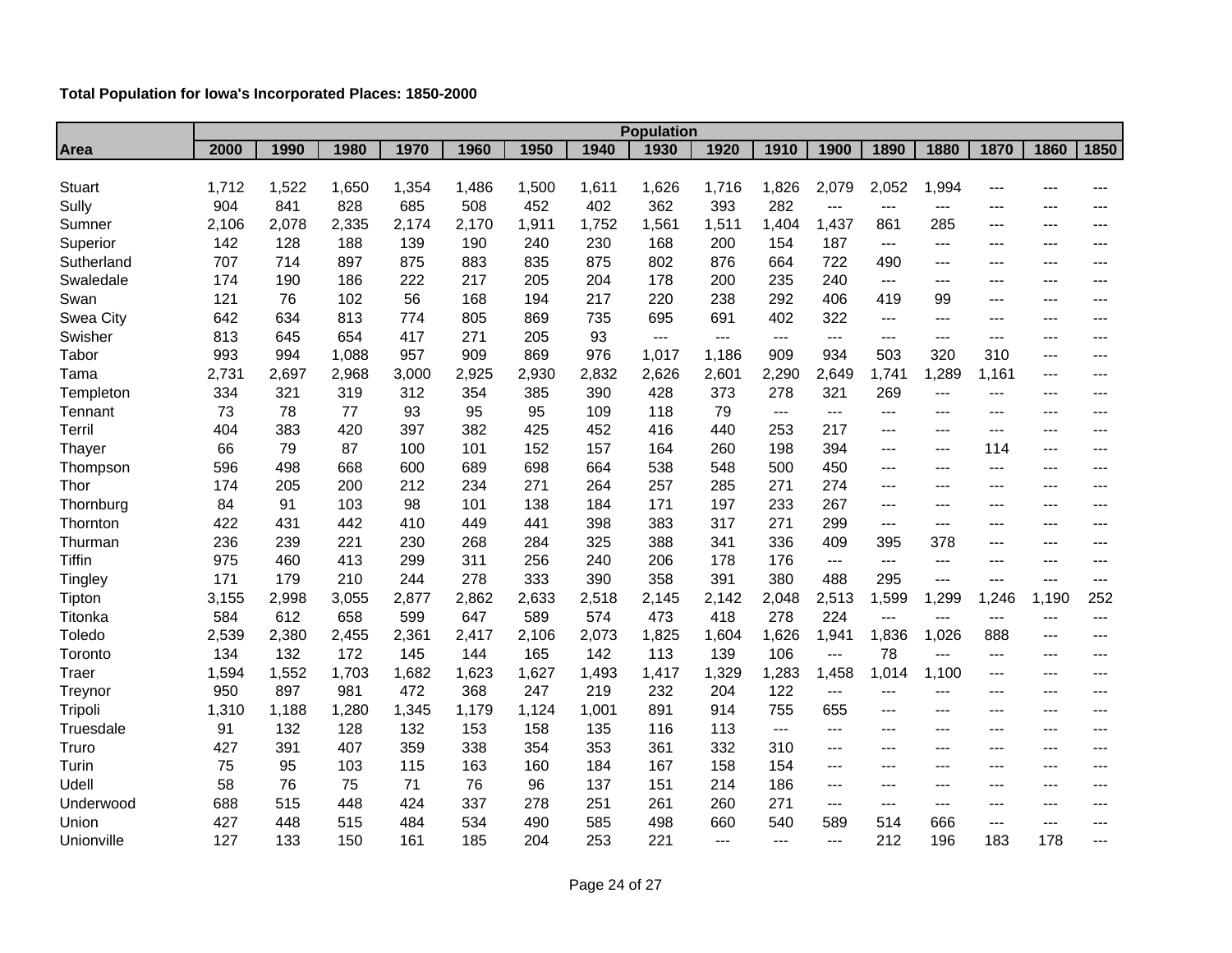| Total Population for Iowa's Incorporated Places: 1850-2000 |  |  |
|------------------------------------------------------------|--|--|
|------------------------------------------------------------|--|--|

|                           | <b>Population</b> |        |        |        |        |               |        |        |        |        |        |       |       |       |                              |       |
|---------------------------|-------------------|--------|--------|--------|--------|---------------|--------|--------|--------|--------|--------|-------|-------|-------|------------------------------|-------|
| <b>Area</b>               | 2000              | 1990   | 1980   | 1970   | 1960   | 1950          | 1940   | 1930   | 1920   | 1910   | 1900   | 1890  | 1880  | 1870  | 1860                         | 1850  |
|                           |                   |        |        |        |        |               |        |        |        |        |        |       |       |       |                              |       |
| <b>University Heights</b> | 987               | 1,042  | 1,069  | 1,265  | 841    | 446           | 261    | $---$  | $---$  |        | ---    | ---   | $---$ | $---$ |                              |       |
| <b>University Park</b>    | 536               | 598    | 645    | 534    | 569    | 457           | 462    | 443    | 361    | $---$  | $---$  | $---$ | $---$ | $---$ | $- - -$                      | ---   |
| Urbana                    | 1,019             | 595    | 574    | 552    | 544    | 414           | 397    | 354    | 477    | 306    | 323    | $---$ | $---$ | $---$ | $---$                        | ---   |
| Urbandale                 | 29,072            | 23,500 | 17,869 | 14,434 | 5,821  | 1,777         | 1,083  | 596    | 298    | ---    | ---    | ---   | ---   | $--$  | $---$                        | ---   |
| Ute                       | 378               | 395    | 479    | 512    | 511    | 563           | 581    | 616    | 580    | 490    | 407    | $---$ | $---$ | $---$ | $---$                        | $---$ |
| Vail                      | 452               | 388    | 490    | 486    | 473    | 532           | 576    | 622    | 635    | 631    | 578    | 538   | 511   | $---$ | $---$                        | $---$ |
| Valeria                   | 62                | 69     | 80     | 96     | 76     | 57            | 79     | 57     | 70     | ---    | $---$  | $---$ | $---$ | $---$ | $---$                        | ---   |
| Van Horne                 | 716               | 695    | 682    | 613    | 554    | 511           | 551    | 527    | 524    | 444    | 484    | 501   | $---$ | $---$ | $---$                        | $---$ |
| Van Meter                 | 866               | 751    | 747    | 464    | 385    | 364           | 436    | 400    | 358    | 386    | 407    | 467   | 376   | $---$ | ---                          | ---   |
| Van Wert                  | 231               | 249    | 245    | 244    | 253    | 318           | 383    | 369    | 463    | 461    | 306    | $---$ | $---$ | $---$ | $---$                        | $---$ |
| Varina                    | 90                | 102    | 122    | 140    | 162    | 144           | 220    | 184    | 235    | 183    | $---$  | $---$ | $---$ | $---$ | $---$                        | $---$ |
| Ventura                   | 670               | 590    | 614    | 543    | $---$  | $---$         | ---    | $---$  | ---    | ---    | ---    | ---   | $---$ | $---$ | ---                          | $---$ |
| Victor                    | 952               | 966    | 1,046  | 949    | 870    | 741           | 763    | 794    | 802    | 640    | 612    | 616   | 691   | $---$ | $---$                        | $---$ |
| Villisca                  | 1,344             | 1,332  | 1,434  | 1,402  | 1,690  | 1,838         | 2,011  | 2,032  | 2,111  | 2,039  | 2,211  | 1,744 | 1,299 | 457   | $---$                        | $---$ |
| Vincent                   | 158               | 185    | 207    | 204    | 173    | 193           | 192    | 194    | 182    | 215    | 163    | $---$ | $---$ | $---$ | $---$                        | ---   |
| Vining                    | 70                | 78     | 96     | 71     | 122    | 112           | 126    | 163    | 153    | ---    | $---$  | $---$ | $---$ | $---$ | $---$                        | $---$ |
| Vinton                    | 5,102             | 5,103  | 5,040  | 4,845  | 4,781  | 4,307         | 4,163  | 3,372  | 3,381  | 3,336  | 3,499  | 2,865 | 2,906 | 2,460 | ---                          | $---$ |
| Volga                     | 247               | 306    | 310    | 305    | 361    | 423           | 429    | 417    | 415    | 416    | 444    | ---   | $---$ | $---$ | $---$                        |       |
| Wadena                    | 243               | 236    | 230    | 237    | 275    | 316           | 377    | 312    | 318    | 253    | 170    | $---$ | 128   | $---$ | $---$                        | $---$ |
| Wahpeton                  | 462               | 484    | 372    | 149    | 117    | 127           | 73     | $---$  | $---$  | ---    | ---    | $---$ | $---$ | $---$ | $---$                        | ---   |
| Walcott                   | 1,528             | 1,356  | 1,425  | 989    | 664    | 480           | 440    | 398    | 384    | 416    | 362    | $---$ | $---$ | $---$ | ---                          | ---   |
| Walford                   | 1,224             | 303    | 285    | 286    | 264    | $\sim$ $\sim$ | $---$  | $---$  | ---    | ---    | ---    | $---$ | $---$ | $---$ | $---$                        | $---$ |
| Walker                    | 750               | 673    | 733    | 622    | 584    | 549           | 462    | 456    | 464    | 517    | 505    | ---   | $---$ | $---$ | $---$                        | $---$ |
| <b>Wall Lake</b>          | 841               | 875    | 892    | 936    | 812    | 753           | 762    | 749    | 737    | 561    | 659    | 439   | 208   | $---$ | $---$                        | ---   |
| Wallingford               | 210               | 235    | 256    | 245    | 228    | 229           | 233    | 225    | 197    | $---$  | $---$  | $---$ | $---$ | $---$ | $---$                        | $---$ |
| Walnut                    | 778               | 857    | 897    | 870    | 777    | 888           | 902    | 935    | 1,072  | 950    | 878    | 811   | 733   | $---$ | $\overline{a}$               | $---$ |
| Wapello                   | 2,124             | 2,013  | 2,011  | 1,873  | 1,745  | 1,755         | 1,603  | 1,502  | 1,480  | 1,326  | 1,398  | 1,009 | 928   | 870   | 821                          | 336   |
| Washington                | 7,047             | 7,074  | 6,584  | 6,317  | 6,037  | 5,902         | 5,227  | 4,814  | 4,697  | 4,380  | 4,255  | 3,235 | 2,949 | 2,575 | $\qquad \qquad \textbf{---}$ | ---   |
| Washta                    | 282               | 284    | 320    | 319    | 310    | 403           | 442    | 448    | 508    | 410    | 431    | $---$ | $---$ | $---$ | $---$                        | $---$ |
| Waterloo                  | 68,747            | 66,467 | 75,985 | 75,533 | 71,755 | 65,198        | 51,743 | 46,191 | 36,230 | 26,693 | 12,580 | 6,674 | 5,630 | 4,337 | $--$                         | $---$ |
| Waterville                | 145               | 140    | 157    | 158    | 184    | 199           | 253    | 222    | 183    | $---$  | $---$  | $---$ | $---$ | $---$ | $---$                        | $---$ |
| Waucoma                   | 299               | 277    | 308    | 357    | 364    | 385           | 430    | 425    | 457    | 433    | 540    | 406   | 225   | $---$ | $---$                        | $---$ |
| Waukee                    | 5,126             | 2,512  | 2,227  | 1,577  | 687    | 501           | 473    | 445    | 375    | 340    | 292    | 240   | 245   | $---$ | $---$                        | $---$ |
| Waukon                    | 4,131             | 4,019  | 3,983  | 3,883  | 3,639  | 3,158         | 2,972  | 2,526  | 2,359  | 2,025  | 2,153  | 1,610 | 1,350 | $---$ | $---$                        | $---$ |
| Waverly                   | 8,968             | 8,539  | 8,444  | 7,205  | 6,357  | 5,124         | 4,156  | 3,652  | 3,352  | 3,205  | 3,177  | 2,346 | 2,345 | 2,291 | $---$                        | $---$ |
| Wayland                   | 945               | 838    | 720    | 702    | 597    | 600           | 576    | 625    | 637    | 550    | 394    | ---   | $---$ | $---$ | $---$                        | $---$ |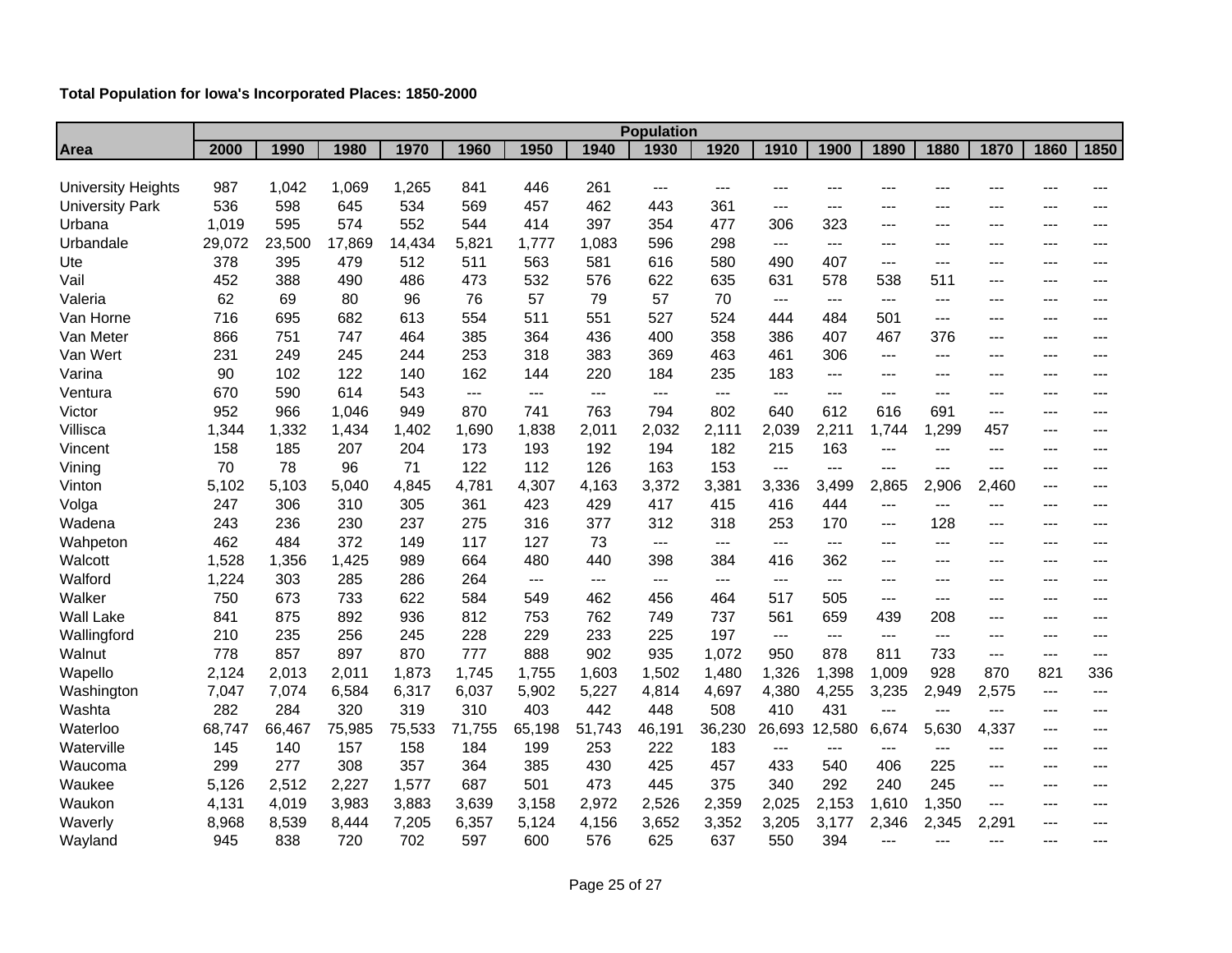|                        |        |        |        |        |        |       |       | <b>Population</b> |       |       |       |       |       |       |       |       |
|------------------------|--------|--------|--------|--------|--------|-------|-------|-------------------|-------|-------|-------|-------|-------|-------|-------|-------|
| Area                   | 2000   | 1990   | 1980   | 1970   | 1960   | 1950  | 1940  | 1930              | 1920  | 1910  | 1900  | 1890  | 1880  | 1870  | 1860  | 1850  |
|                        |        |        |        |        |        |       |       |                   |       |       |       |       |       |       |       |       |
| Webb                   | 165    | 167    | 222    | 234    | 236    | 235   | 254   | 240               | 219   | 150   | ---   | ---   |       |       |       |       |
| Webster                | 110    | 103    | 124    | 130    | 137    | 136   | 165   | 178               | 172   | 127   | ---   | ---   | ---   | $---$ | ---   | ---   |
| <b>Webster City</b>    | 8,176  | 7,894  | 8,572  | 8,488  | 8,520  | 7,611 | 6,738 | 7,024             | 5,657 | 5,208 | 4,613 | 2,829 | 1,848 | 1,339 | $---$ | ---   |
| Weldon                 | 145    | 151    | 187    | 155    | 202    | 229   | 250   | 298               | 323   | 308   | $---$ | ---   | $---$ | ---   | $---$ | ---   |
| Wellman                | 1,393  | 1,085  | 1,125  | 977    | 1,085  | 1,071 | 1,129 | 853               | 875   | 724   | 654   | $---$ | ---   | ---   | $---$ | ---   |
| Wellsburg              | 716    | 682    | 761    | 754    | 827    | 744   | 616   | 508               | 482   | 288   | 203   | $---$ | ---   | ---   | ---   | ---   |
| Welton                 | 159    | 184    | 119    | 104    | 88     | 93    | 100   | 80                | 69    | 69    | $---$ | $---$ | ---   | ---   | $---$ | ---   |
| Wesley                 | 467    | 444    | 598    | 548    | 514    | 509   | 468   | 462               | 444   | 457   | 730   | 440   | $---$ | ---   | ---   | ---   |
| West Bend              | 834    | 862    | 941    | 865    | 910    | 772   | 737   | 634               | 969   | 679   | 538   | 325   | $---$ | ---   | $---$ | ---   |
| West Branch            | 2,188  | 1,908  | 1,867  | 1,322  | 1,053  | 769   | 719   | 652               | 688   | 643   | 647   | 474   | 501   | $---$ | $---$ | $---$ |
| West Burlington        | 3,161  | 3,083  | 3,371  | 3,139  | 2,560  | 1,614 | 1,323 | 1,333             | 1,212 | 1,206 | 1,044 | 836   | ---   | ---   | ---   | ---   |
| <b>West Chester</b>    | 159    | 178    | 191    | 199    | 253    | 218   | 213   | 223               | 225   | 222   | 209   | $---$ | ---   | ---   | ---   | ---   |
| <b>West Des Moines</b> | 46,403 | 31,702 | 21,894 | 16,441 | 11,949 | 5,615 | 4,252 | 4,280             | 3,631 | 2,573 | 1,700 | $---$ | $---$ | ---   | $---$ | ---   |
| <b>West Liberty</b>    | 3,332  | 2,935  | 2,723  | 2,296  | 2,042  | 1,866 | 1,802 | 1,679             | 1,834 | 1,666 | 1,690 | 1,268 | 1,141 | ---   | $---$ | ---   |
| West Okoboji           | 432    | 263    | 435    | 210    | 171    | 158   | 117   | 112               | $---$ | $---$ | ---   | ---   | ---   | ---   | ---   | ---   |
| <b>West Point</b>      | 980    | 1,079  | 1,133  | 1,045  | 758    | 662   | 543   | 536               | 591   | 570   | 654   | 498   | 704   | 794   | $---$ | 546   |
| <b>West Union</b>      | 2,549  | 2,490  | 2,783  | 2,624  | 2,551  | 2,141 | 2,059 | 2,056             | 1,777 | 1,652 | 1,935 | 676,  | 1,551 | 1,489 | $---$ | $---$ |
| Westfield              | 189    | 160    | 199    | 148    | 187    | 172   | 197   | 218               | 203   | 143   | $---$ | $--$  | $---$ | $---$ | ---   | ---   |
| Westgate               | 234    | 207    | 263    | 204    | 214    | 226   | 247   | 268               | 255   | 232   | 260   | $---$ | ---   | ---   | $---$ | ---   |
| Westphalia             | 160    | 144    | 169    | 121    | 131    | 160   | 126   | 118               | 115   | ---   | ---   | $---$ | ---   | ---   | $---$ |       |
| Westside               | 327    | 348    | 387    | 389    | 367    | 393   | 373   | 341               | 405   | 367   | 396   | 448   | 446   | $---$ | ---   | ---   |
| Westwood               | 127    | 104    | $---$  | $---$  | $---$  | $---$ | $---$ | $---$             | $---$ | $---$ | $---$ | ---   | ---   | ---   | $---$ | ---   |
| <b>What Cheer</b>      | 678    | 762    | 803    | 868    | 956    | 1,119 | 1,339 | 1,310             | 1,626 | 1,720 | 2,746 | 3,246 | 719   | ---   | $---$ | ---   |
| Wheatland              | 772    | 723    | 840    | 832    | 643    | 568   | 535   | 539               | 549   | 539   | 475   | 569   | 616   | 788   | ---   | ---   |
| Whiting                | 707    | 683    | 734    | 590    | 595    | 663   | 688   | 627               | 625   | 576   | 572   | 437   | 56    | ---   | ---   | ---   |
| Whittemore             | 530    | 535    | 647    | 658    | 741    | 678   | 671   | 604               | 618   | 518   | 522   | 578   | 105   | ---   | ---   |       |
| Whitten                | 160    | 137    | 168    | 194    | 184    | 174   | 227   | 199               | 225   | 219   | 217   | 195   | ---   | $---$ | ---   | ---   |
| Willey                 | 103    | 78     | 94     | 72     | 80     | 94    | 86    | 93                | 176   | $---$ | $---$ | $---$ | ---   | ---   | $---$ | ---   |
| Williams               | 427    | 368    | 410    | 456    | 490    | 519   | 489   | 500               | 495   | 457   | 500   | ---   | ---   | ---   | $---$ | ---   |
| Williamsburg           | 2,622  | 2,174  | 2,033  | 1,544  | 1,342  | 1,183 | 1,308 | 1,219             | 1,251 | 1,060 | 1,100 | 635   | ---   | ---   | ---   | ---   |
| Williamson             | 163    | 166    | 210    | 216    | 262    | 294   | 616   | 814               | $---$ | $---$ | $---$ | ---   | ---   | ---   | $---$ | ---   |
| Wilton                 | 2,829  | 2,577  | 2,502  | 1,873  | 1,750  | 1,446 | 1,146 | 1,104             | 1,178 | 1,157 | 1,233 | 1,212 | 1,431 | 1,317 | ---   | ---   |
| <b>Windsor Heights</b> | 4,805  | 5,190  | 5,474  | 6,303  | 4,715  | 1,414 | $---$ | ---               | $---$ | $---$ | ---   | ---   | $---$ | $---$ | $---$ | ---   |
| Winfield               | 1,131  | 1,051  | 1,042  | 897    | 862    | 888   | 864   | 933               | 1,027 | 934   | 820   | 461   | $---$ | ---   | $---$ | $---$ |
| Winterset              | 4,768  | 4,196  | 4,021  | 3,654  | 3,639  | 3,570 | 3,631 | 2,921             | 2,906 | 2,818 | 3,039 | 2,281 | 2,583 | 1,485 | 915   | ---   |
| Winthrop               | 772    | 742    | 767    | 750    | 649    | 604   | 546   | 496               | 507   | 529   | 618   | 370   | 320   | ---   | $---$ | ---   |